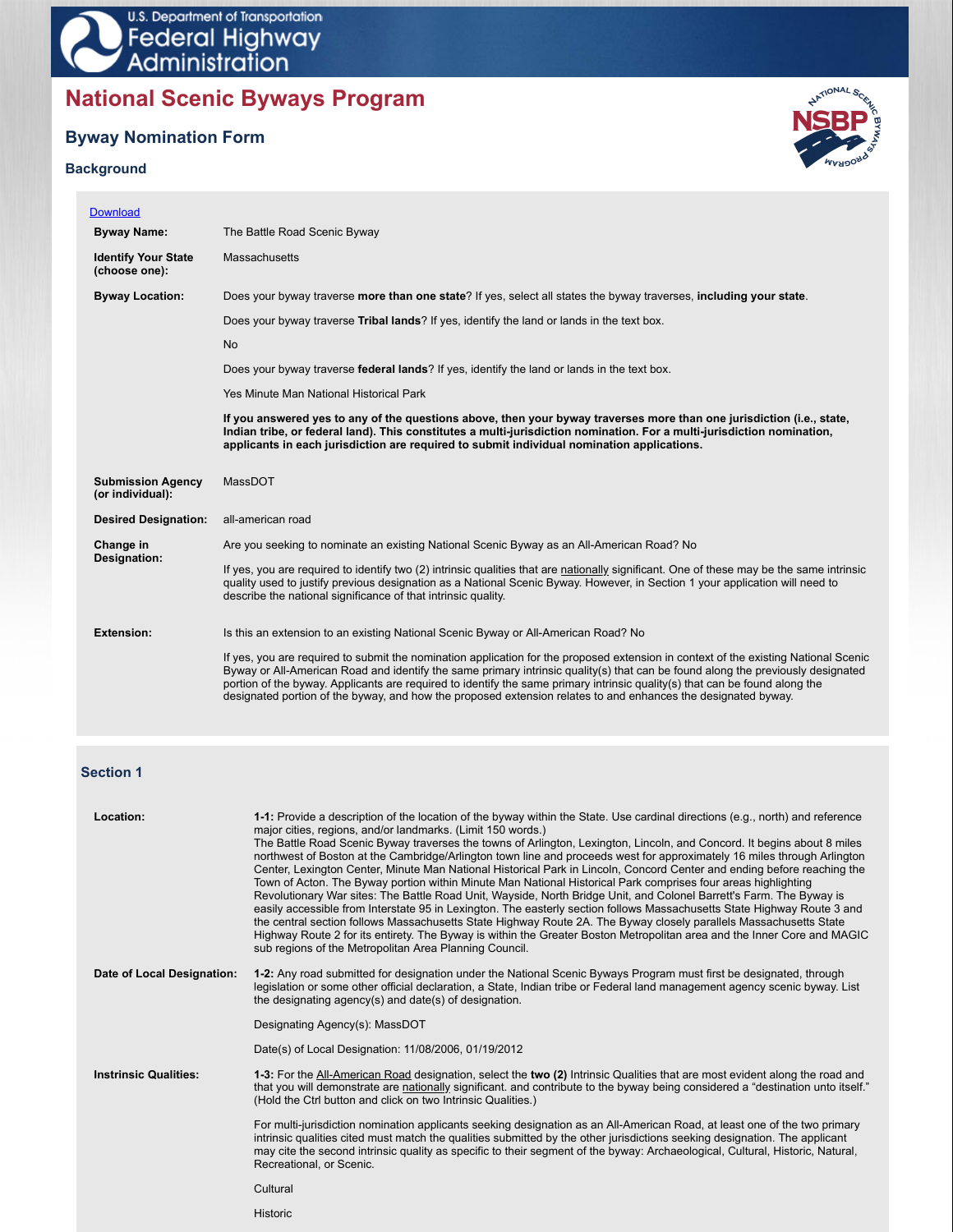**Primary Photo: 1-4:** Provide a **single** image that you feel best represents the experience along your byway. Please select this image carefully as it will introduce the reviewers to your byway. Also, if designated, your byway will be included in the marketing efforts of the National Scenic Byways Program and this image will be used on the traveler website.

> Please provide an alternative text description of the image that describes what the image depicts. This text will be used by those who cannot see the photo, and should thoroughly describe what is depicted in the image. For guidelines on submitting images and composing alternative text descriptions, please see our *Image Style Guide*. (Limit 50 words.)

Alternative text for image: British soldiers fire upon advancing militia led by Colonel Barrett as the British guard the Old North Bridge and their soldiers march towards Colonel Barrett's Farm to find hidden munitions during a Reenactment Celebration of April 19, 1775, The Old North Bridge, Minute Man National Historical Park, Concord MA.

Image name: 1-4The Old North Bridge Reenactment of April 19, 1775

Image owner: Minute Man National Historical Park

Photo release? Yes

Upload Image: 1-4TheOldNorthBridgeReenactmentofApril19,1775.jpg

Before uploading, rename the file to begin with 1-4. For example, rename your file RiverBend.png to 1-4RiverBend.png.

### **Section 2**

2-1: This section will introduce the reviewers to your byway. Provide a description of your byway from the "big picture" point of view, and within the context of your description, include information on the items below. For more information on developing a strong statement of qualification, please reference the Nominations Guide. (Limit 750 words.)

- Theme that reflects the central focus of the byway's nomination story and promotes the Byway.
- An overview of the Traveler Experience navigating the byway. Provide a sense of how the experience unfolds as visible features, byway stories, or important resources form the core quality of your corridor.
- Regional Significance (National Scenic Byway) explain and justify what is special, significant or unique about your byway in relation to the primary Intrinsic Quality
- National Significance (All-American Road) explain and justify what is special, significant or unique about your byway in relation to the two (2) primary Intrinsic Qualities, and why the road is considered a destination unto itself.

#### **Statement of Qualification:**

One Road, Many Revolutions!

The Battle Road Scenic Byway is best known for its role as the catalyst for the American Revolution. It is also home to literary, environmental, and technological revolutions that have shaped the American experience. Located in the Massachusetts towns of Arlington, Lexington, Lincoln, and Concord, the Byway includes Minute Man National Historical Park and other attractions highlighting the American Revolution. It also features sites associated with early conservationists, prominent abolitionists, former slaves, some of the 19th century's most celebrated authors, and innovators of technologies. The Byway's most notable intrinsic qualities are historical and cultural. It is also home to significant natural, recreational, scenic, and archaeological intrinsic qualities that are well documented in the 2011 Battle Road Corridor Management Plan.

The Battles of Lexington and Concord are considered the point of no return—the point when years of building tension finally erupted into war. The Byway enables visitors to follow the path of the British Regulars as they march from Boston on April 19, 1775, with two goals: to destroy munitions that were stored throughout Concord and to capture Sam Adams and John Hancock who were staying in Lexington. Travelers can join the British as they marched to Colonel Barrett's Farmhouse to search for munitions, to the Concord North Bridge where the British met armed resistance, and then follow the fighting as they fled back to Boston along the Battle Road.

The Byway begins at the Cambridge/Arlington border and continues through Arlington passing the Black Horse Tavern where the Committee on Safety met to criticize oppressive British policies. Many "witness houses" that existed on the Battle Road in 1775 are still standing today, some of which are open to the public.

The Battle Road continues to the Lexington Common, now known as Lexington Battle Green, where in an early dawn battle on April 19, 1775 the "first shots were fired" by the British upon the gathered Lexington Militia. These casualties, described as a massacre, united public opinion and support for the Revolution. A Byway spur leads to the Hancock-Clarke House where Adams and Hancock safely fled with a trunk of secret papers.

Just past the National Park Service Visitor Center in Lincoln is the Paul Revere Capture site. William Dawes and Samuel Prescott managed to escape, and Prescott continued on to Concord, sounding the alarm that the British were coming. This section of the Byway, within the Minute Man National Historical Park, shows what the Battle Road was like in 1775.

The British marched from Lexington to Concord and split into smaller groups to search for munitions and secure the North and South Bridges. At the North Bridge, travelers can experience the "shot heard 'round the world," where the colonists attacked the British soldiers. They can also see where the British failed to find the munitions at the Barrett Farmhouse.

The British Regulars, now outnumbered, began their retreat to Boston along the Battle Road. Minutemen from surrounding towns joined the running battles that followed. Battle sites, witness houses, commemorative monuments, burial grounds, and visitor attractions showcase these historical events and provide a rich traveler experience.

The Byway is an international as well as an American tourist destination. Every year, well over a million people from around the world visit Minute Man National Historical Park, notable authors' homes, museums, and other sites along the Byway. Every April, scores of visitors gather at key battle sites to witness live reenactments of events that changed the course of our country's history. Travelers also enjoy the Byway's recreational offerings including the Minuteman Bikeway and the Battle Road Trail.

In the nineteenth century, the Byway was a hub for American literature, transcendentalism, abolitionism, and environmental conservation. Classic American authors including Ralph Waldo Emerson, Henry David Thoreau, Louisa May Alcott, Margaret Fuller, and Nathaniel Hawthorne all lived and wrote along this storied route and drew inspiration from its natural and cultural resources.

Some of today's resident pre-eminent thinkers include Pulitzer Prize-winner E. O. Wilson, renowned biologist, naturalist and author; Noam Chomsky, outspoken American linguist, philosopher, and political activist; Sir Tim Berners-Lee, computer scientist credited with inventing the World Wide Web; Peter Diamond, Nobel Prize winner in Economics; and Doris Kearns-Goodwin, Pulitzer-prize winner, biographer, historian and political commentator. Innovations in aviation electronics and aviation technology continue to be developed at MIT Lincoln Labs and Draper Labs at the adjacent Hanscom Air Force Base.

American History, Culture, Literature, Technology, and Recreation all join to make the Battle Road Scenic Byway a National treasure.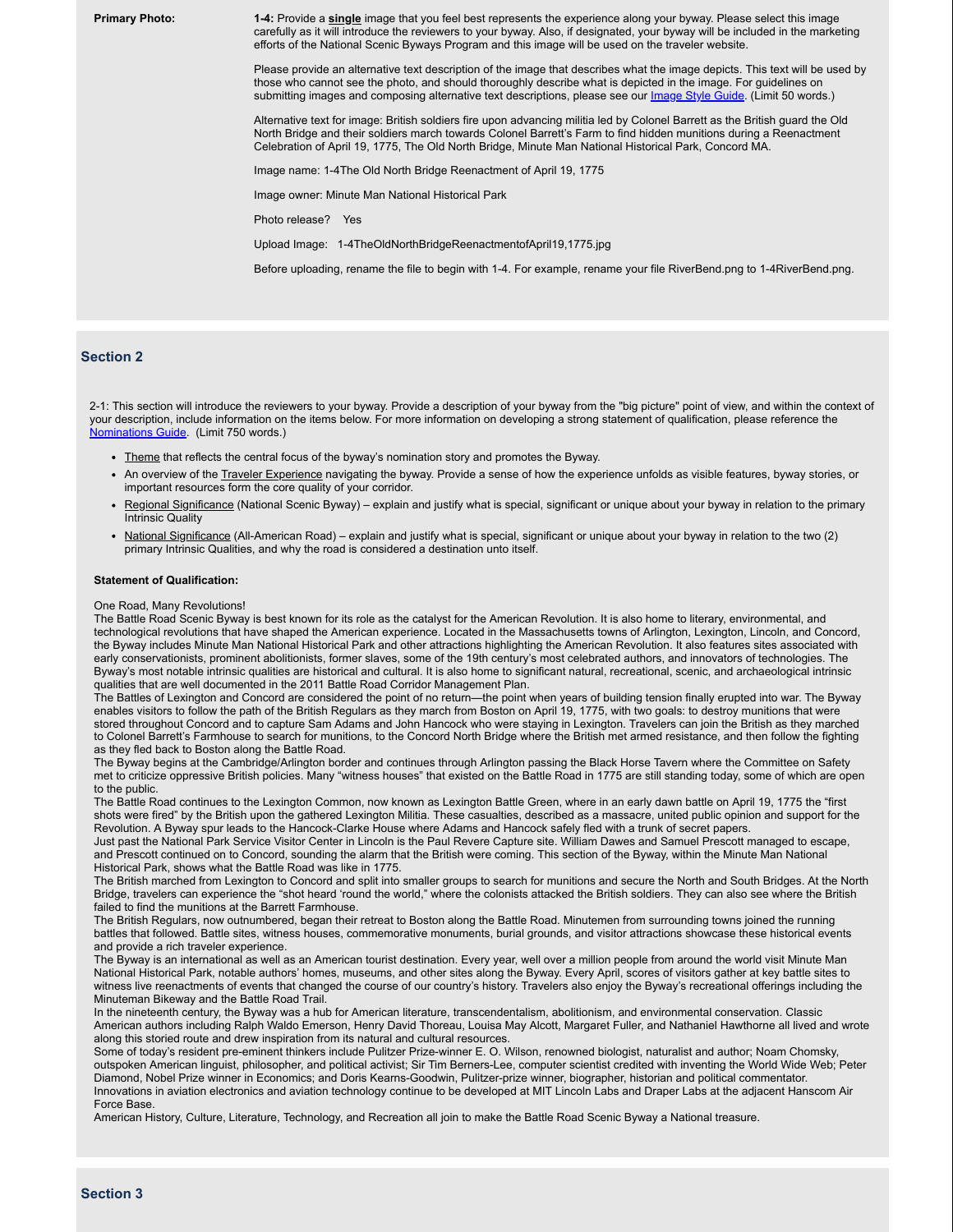| <b>Byway Length:</b>            | 3-1: Enter the total byway length (in miles) from end to end (including road gaps that aren't included in the nomination but<br>must be traveled).<br>16 miles                                                                                                                                                                                                                                                                                                                                                                                                                                                                                    |                                                                                                                                                                                                                                                                                                                                                                                                                                                                                                                                                                                                                                                                                                                                                                                                                                                                                                                                                                                                                                                                                                                                                                                                                                                                                                                                                                                                                                                                                                                                                                                                                                                                                                                                                                                                                                                                                                                                                                                                                                                                                                                                                                                                                                                                                                                                                                                                                                                                                                                                                                                                                                                           |  |  |  |  |
|---------------------------------|---------------------------------------------------------------------------------------------------------------------------------------------------------------------------------------------------------------------------------------------------------------------------------------------------------------------------------------------------------------------------------------------------------------------------------------------------------------------------------------------------------------------------------------------------------------------------------------------------------------------------------------------------|-----------------------------------------------------------------------------------------------------------------------------------------------------------------------------------------------------------------------------------------------------------------------------------------------------------------------------------------------------------------------------------------------------------------------------------------------------------------------------------------------------------------------------------------------------------------------------------------------------------------------------------------------------------------------------------------------------------------------------------------------------------------------------------------------------------------------------------------------------------------------------------------------------------------------------------------------------------------------------------------------------------------------------------------------------------------------------------------------------------------------------------------------------------------------------------------------------------------------------------------------------------------------------------------------------------------------------------------------------------------------------------------------------------------------------------------------------------------------------------------------------------------------------------------------------------------------------------------------------------------------------------------------------------------------------------------------------------------------------------------------------------------------------------------------------------------------------------------------------------------------------------------------------------------------------------------------------------------------------------------------------------------------------------------------------------------------------------------------------------------------------------------------------------------------------------------------------------------------------------------------------------------------------------------------------------------------------------------------------------------------------------------------------------------------------------------------------------------------------------------------------------------------------------------------------------------------------------------------------------------------------------------------------------|--|--|--|--|
| <b>Route Description:</b>       | intrusions. Include all of the road segments which, when linked together, match the legal description used by your<br>route numbers for all road segments. (Limit 750 words.)<br>"AN ACT FURTHER DEFINING A SCENIC BYWAY IN THE TOWNS OF ARLINGTON, LEXINGTON, LINCOLN AND<br>Massachusetts avenue, a portion of Appleton street and Paul Revere road in the town of Arlington; Massachusetts<br>Arlington on Massachusetts avenue on the Cambridge city line and shall proceed generally northwest along<br>of Barrett's Mill road from Lowell road to Barrett's Farm, terminating at Barrett's Farm. Approved, January 19, 2012."<br>over I-95. | 3-2: Please provide a complete, sequential route description that documents all road segments including any gaps and/or<br>State/Indian tribe/Federal land management agency to officially designate the road. Please work with your State/Indian<br>tribe/Federal land management agency Scenic Byway Coordinator to develop this section so that you accurately reflect<br>State/Indian tribe/Federal land management agency records for the designated route. Please also specify road names and<br>CONCORD. Be it enacted by the Senate and House of Representatives in General Court assembled, and by the authority<br>of the same as follows: Chapter 345 of the acts of 2006 is hereby amended by striking out the first and second paragraphs<br>and inserting in place thereof the following 2 paragraphs:- Notwithstanding section 15C of chapter 40 of the General Laws,<br>avenue, Old Massachusetts avenue and portions of state highway Route 2A, Wood street and Hancock street in the town<br>of Lexington; North Great road in the town of Lincoln; and Lexington road, portions of Monument street, Liberty street, a<br>portion of Lowell road and a portion of Barrett's Mill road in the town of Concord shall be designated and known as the<br>Battle Road: the Road to Revolutions scenic byway. The Battle Road: the Road to Revolutions scenic byway shall begin in<br>Massachusetts avenue, continue along Massachusetts avenue and branches to Appleton street until Paul Revere road<br>and Paul Revere road until merging back with Massachusetts avenue, and continue along Massachusetts avenue into<br>Lexington, with a spur to the Hancock/Clarke house on Hancock street and continue on Massachusetts avenue to Marrett<br>road and branches to Wood street, Old Massachusetts avenue and Massachusetts avenue, through the town of Lexington,<br>where both branches shall merge with North Great road in the town of Lincoln and continue westward to Lexington street<br>and Monument square in the town of Concord, where it turns northward to Monument street then southwestward to Liberty<br>street to Lowell road, and shall include that portion of Lowell road from Liberty street to Barrett's Mill road and that portion<br>Additionally, under the jurisdiction of MassDOT are the 1.4 miles between the start of the Battle Road Byway and Pleasant<br>Street is MassDOT State Route 3, the 2.5 mile portion of the Battle Road Byway between Marrett Road at Massachusetts<br>Ave to the intersection of with Bypass Road is also MassDOT State Route 2A, and the Battle Road Byway overpass bridge |  |  |  |  |
| <b>Route Address:</b>           | 3-3: To assist review of your nomination, please provide the addresses/intersections and the GPS coordinates for the<br>Traveler Experience.                                                                                                                                                                                                                                                                                                                                                                                                                                                                                                      | beginning and end points of the byway. You will provide the GPS coordinates for other key points/features in Section 5:                                                                                                                                                                                                                                                                                                                                                                                                                                                                                                                                                                                                                                                                                                                                                                                                                                                                                                                                                                                                                                                                                                                                                                                                                                                                                                                                                                                                                                                                                                                                                                                                                                                                                                                                                                                                                                                                                                                                                                                                                                                                                                                                                                                                                                                                                                                                                                                                                                                                                                                                   |  |  |  |  |
|                                 | <b>Beginning addresses/intersections and the GPS</b><br>coordinates of the byway.<br>In Arlington on Massachusetts Avenue on the<br>Cambridge city line. 42.401086, -71.136315                                                                                                                                                                                                                                                                                                                                                                                                                                                                    | <b>Ending addresses/intersections and the GPS coordinates</b><br>of the byway.<br>Col. James Barrett Farm, 448 Barretts Mill Rd, Concord,<br>MA 01742. 42.4775202,-71.3956471                                                                                                                                                                                                                                                                                                                                                                                                                                                                                                                                                                                                                                                                                                                                                                                                                                                                                                                                                                                                                                                                                                                                                                                                                                                                                                                                                                                                                                                                                                                                                                                                                                                                                                                                                                                                                                                                                                                                                                                                                                                                                                                                                                                                                                                                                                                                                                                                                                                                             |  |  |  |  |
|                                 | If available, please submit a GIS shapefile of the route.                                                                                                                                                                                                                                                                                                                                                                                                                                                                                                                                                                                         |                                                                                                                                                                                                                                                                                                                                                                                                                                                                                                                                                                                                                                                                                                                                                                                                                                                                                                                                                                                                                                                                                                                                                                                                                                                                                                                                                                                                                                                                                                                                                                                                                                                                                                                                                                                                                                                                                                                                                                                                                                                                                                                                                                                                                                                                                                                                                                                                                                                                                                                                                                                                                                                           |  |  |  |  |
|                                 | Uploaded GIS file: 3-3BattleRoadScenicByway.zip                                                                                                                                                                                                                                                                                                                                                                                                                                                                                                                                                                                                   |                                                                                                                                                                                                                                                                                                                                                                                                                                                                                                                                                                                                                                                                                                                                                                                                                                                                                                                                                                                                                                                                                                                                                                                                                                                                                                                                                                                                                                                                                                                                                                                                                                                                                                                                                                                                                                                                                                                                                                                                                                                                                                                                                                                                                                                                                                                                                                                                                                                                                                                                                                                                                                                           |  |  |  |  |
|                                 |                                                                                                                                                                                                                                                                                                                                                                                                                                                                                                                                                                                                                                                   | Before uploading, rename the file to begin with 3-3. For example, rename your file RiverBend.png to 3-3RiverBend.png."                                                                                                                                                                                                                                                                                                                                                                                                                                                                                                                                                                                                                                                                                                                                                                                                                                                                                                                                                                                                                                                                                                                                                                                                                                                                                                                                                                                                                                                                                                                                                                                                                                                                                                                                                                                                                                                                                                                                                                                                                                                                                                                                                                                                                                                                                                                                                                                                                                                                                                                                    |  |  |  |  |
| <b>Federal Lands:</b>           | 3-4: Check the boxes for agencies whose lands occur along the byway or select Not Applicable.                                                                                                                                                                                                                                                                                                                                                                                                                                                                                                                                                     |                                                                                                                                                                                                                                                                                                                                                                                                                                                                                                                                                                                                                                                                                                                                                                                                                                                                                                                                                                                                                                                                                                                                                                                                                                                                                                                                                                                                                                                                                                                                                                                                                                                                                                                                                                                                                                                                                                                                                                                                                                                                                                                                                                                                                                                                                                                                                                                                                                                                                                                                                                                                                                                           |  |  |  |  |
|                                 | <b>National Park Service</b>                                                                                                                                                                                                                                                                                                                                                                                                                                                                                                                                                                                                                      |                                                                                                                                                                                                                                                                                                                                                                                                                                                                                                                                                                                                                                                                                                                                                                                                                                                                                                                                                                                                                                                                                                                                                                                                                                                                                                                                                                                                                                                                                                                                                                                                                                                                                                                                                                                                                                                                                                                                                                                                                                                                                                                                                                                                                                                                                                                                                                                                                                                                                                                                                                                                                                                           |  |  |  |  |
| <b>Route Map:</b>               | should clearly show:                                                                                                                                                                                                                                                                                                                                                                                                                                                                                                                                                                                                                              | 3-5: Please provide the following information on a single PDF map which will be used as a central reference point with the<br>other materials you include in your nomination application. The scale and size of the map will be relative to the location<br>and length of your nominated byway. In some cases, this may require two or more pages. The map and supporting legend                                                                                                                                                                                                                                                                                                                                                                                                                                                                                                                                                                                                                                                                                                                                                                                                                                                                                                                                                                                                                                                                                                                                                                                                                                                                                                                                                                                                                                                                                                                                                                                                                                                                                                                                                                                                                                                                                                                                                                                                                                                                                                                                                                                                                                                                          |  |  |  |  |
|                                 | • Location of the byway within the State, Indian lands, or Federal lands                                                                                                                                                                                                                                                                                                                                                                                                                                                                                                                                                                          |                                                                                                                                                                                                                                                                                                                                                                                                                                                                                                                                                                                                                                                                                                                                                                                                                                                                                                                                                                                                                                                                                                                                                                                                                                                                                                                                                                                                                                                                                                                                                                                                                                                                                                                                                                                                                                                                                                                                                                                                                                                                                                                                                                                                                                                                                                                                                                                                                                                                                                                                                                                                                                                           |  |  |  |  |
|                                 | and America's Byways in your region                                                                                                                                                                                                                                                                                                                                                                                                                                                                                                                                                                                                               | • The location of the byway in relation to other State, Indian tribe, and Federal land management agency byways;                                                                                                                                                                                                                                                                                                                                                                                                                                                                                                                                                                                                                                                                                                                                                                                                                                                                                                                                                                                                                                                                                                                                                                                                                                                                                                                                                                                                                                                                                                                                                                                                                                                                                                                                                                                                                                                                                                                                                                                                                                                                                                                                                                                                                                                                                                                                                                                                                                                                                                                                          |  |  |  |  |
|                                 | • Each end point of the byway                                                                                                                                                                                                                                                                                                                                                                                                                                                                                                                                                                                                                     |                                                                                                                                                                                                                                                                                                                                                                                                                                                                                                                                                                                                                                                                                                                                                                                                                                                                                                                                                                                                                                                                                                                                                                                                                                                                                                                                                                                                                                                                                                                                                                                                                                                                                                                                                                                                                                                                                                                                                                                                                                                                                                                                                                                                                                                                                                                                                                                                                                                                                                                                                                                                                                                           |  |  |  |  |
|                                 | • Location of gaps and/or intrusions<br>• The location of each community along the route                                                                                                                                                                                                                                                                                                                                                                                                                                                                                                                                                          |                                                                                                                                                                                                                                                                                                                                                                                                                                                                                                                                                                                                                                                                                                                                                                                                                                                                                                                                                                                                                                                                                                                                                                                                                                                                                                                                                                                                                                                                                                                                                                                                                                                                                                                                                                                                                                                                                                                                                                                                                                                                                                                                                                                                                                                                                                                                                                                                                                                                                                                                                                                                                                                           |  |  |  |  |
|                                 | • Boundaries and/or management areas of major entities (e.g., parks, forests, reserves)                                                                                                                                                                                                                                                                                                                                                                                                                                                                                                                                                           |                                                                                                                                                                                                                                                                                                                                                                                                                                                                                                                                                                                                                                                                                                                                                                                                                                                                                                                                                                                                                                                                                                                                                                                                                                                                                                                                                                                                                                                                                                                                                                                                                                                                                                                                                                                                                                                                                                                                                                                                                                                                                                                                                                                                                                                                                                                                                                                                                                                                                                                                                                                                                                                           |  |  |  |  |
|                                 | • Locations of critical directional signage, if any                                                                                                                                                                                                                                                                                                                                                                                                                                                                                                                                                                                               |                                                                                                                                                                                                                                                                                                                                                                                                                                                                                                                                                                                                                                                                                                                                                                                                                                                                                                                                                                                                                                                                                                                                                                                                                                                                                                                                                                                                                                                                                                                                                                                                                                                                                                                                                                                                                                                                                                                                                                                                                                                                                                                                                                                                                                                                                                                                                                                                                                                                                                                                                                                                                                                           |  |  |  |  |
|                                 | • Locations of existing interpretive panels/information<br>• Locations of public visitor centers and/or other visitor amenities (e.g., public restroom facilities)                                                                                                                                                                                                                                                                                                                                                                                                                                                                                |                                                                                                                                                                                                                                                                                                                                                                                                                                                                                                                                                                                                                                                                                                                                                                                                                                                                                                                                                                                                                                                                                                                                                                                                                                                                                                                                                                                                                                                                                                                                                                                                                                                                                                                                                                                                                                                                                                                                                                                                                                                                                                                                                                                                                                                                                                                                                                                                                                                                                                                                                                                                                                                           |  |  |  |  |
|                                 |                                                                                                                                                                                                                                                                                                                                                                                                                                                                                                                                                                                                                                                   | • Locations of the features detailed in the Visitor/Traveler Experience section of this nomination form (Section 5).                                                                                                                                                                                                                                                                                                                                                                                                                                                                                                                                                                                                                                                                                                                                                                                                                                                                                                                                                                                                                                                                                                                                                                                                                                                                                                                                                                                                                                                                                                                                                                                                                                                                                                                                                                                                                                                                                                                                                                                                                                                                                                                                                                                                                                                                                                                                                                                                                                                                                                                                      |  |  |  |  |
|                                 | Uploaded Map: 3-5BTheBattleRoadScenicBywayMap.pdf                                                                                                                                                                                                                                                                                                                                                                                                                                                                                                                                                                                                 |                                                                                                                                                                                                                                                                                                                                                                                                                                                                                                                                                                                                                                                                                                                                                                                                                                                                                                                                                                                                                                                                                                                                                                                                                                                                                                                                                                                                                                                                                                                                                                                                                                                                                                                                                                                                                                                                                                                                                                                                                                                                                                                                                                                                                                                                                                                                                                                                                                                                                                                                                                                                                                                           |  |  |  |  |
|                                 |                                                                                                                                                                                                                                                                                                                                                                                                                                                                                                                                                                                                                                                   | Before uploading, rename the file to begin with 3-5. For example, rename your file RiverBend.png to 3-5RiverBend.png.                                                                                                                                                                                                                                                                                                                                                                                                                                                                                                                                                                                                                                                                                                                                                                                                                                                                                                                                                                                                                                                                                                                                                                                                                                                                                                                                                                                                                                                                                                                                                                                                                                                                                                                                                                                                                                                                                                                                                                                                                                                                                                                                                                                                                                                                                                                                                                                                                                                                                                                                     |  |  |  |  |
| <b>Continuity of the Route:</b> | 3-6: The continuity of your byway route is an essential requirement for designation as it directly impacts the travel<br>continuity of the traveler experience (e.g., local zoning decisions, lack of community support, etc.) (Limit 250 words.)<br>The Battle Road Scenic Byway can be driven on uninterrupted smooth paved roads for its entire route. The Byway is<br>continuous with or parallels the 1775 path of the British Regulars as they marched from Arlington through Lexington,<br>historical events. There are no gaps in the Byway.                                                                                              | experience and can reflect community support. If you have included a list of gaps and/or intrusions in your official route<br>description, please use this section to provide explanations for any gaps and/or intrusions in your route that interrupt the<br>Lincoln and Concord to the end of the Byway at Colonel James Barrett's Farm in Concord. The Byway then follows the<br>British Regulars' retreat from Concord back to Boston. There are two micro loops and one spur to better capture significant                                                                                                                                                                                                                                                                                                                                                                                                                                                                                                                                                                                                                                                                                                                                                                                                                                                                                                                                                                                                                                                                                                                                                                                                                                                                                                                                                                                                                                                                                                                                                                                                                                                                                                                                                                                                                                                                                                                                                                                                                                                                                                                                           |  |  |  |  |
| Nomination by Indian            | 3-7: If this nomination is being submitted for consideration by an <i>Indian tribe</i> , please answer the following questions:                                                                                                                                                                                                                                                                                                                                                                                                                                                                                                                   |                                                                                                                                                                                                                                                                                                                                                                                                                                                                                                                                                                                                                                                                                                                                                                                                                                                                                                                                                                                                                                                                                                                                                                                                                                                                                                                                                                                                                                                                                                                                                                                                                                                                                                                                                                                                                                                                                                                                                                                                                                                                                                                                                                                                                                                                                                                                                                                                                                                                                                                                                                                                                                                           |  |  |  |  |
| Tribes:                         |                                                                                                                                                                                                                                                                                                                                                                                                                                                                                                                                                                                                                                                   | 1. Title 23, United States Code (USC), Section 162(a)(3)(B) allows nomination by Indian tribes only if a Federal land                                                                                                                                                                                                                                                                                                                                                                                                                                                                                                                                                                                                                                                                                                                                                                                                                                                                                                                                                                                                                                                                                                                                                                                                                                                                                                                                                                                                                                                                                                                                                                                                                                                                                                                                                                                                                                                                                                                                                                                                                                                                                                                                                                                                                                                                                                                                                                                                                                                                                                                                     |  |  |  |  |

management agency (other than the Bureau of Indian Affairs), a State, or a political subdivision of a State does not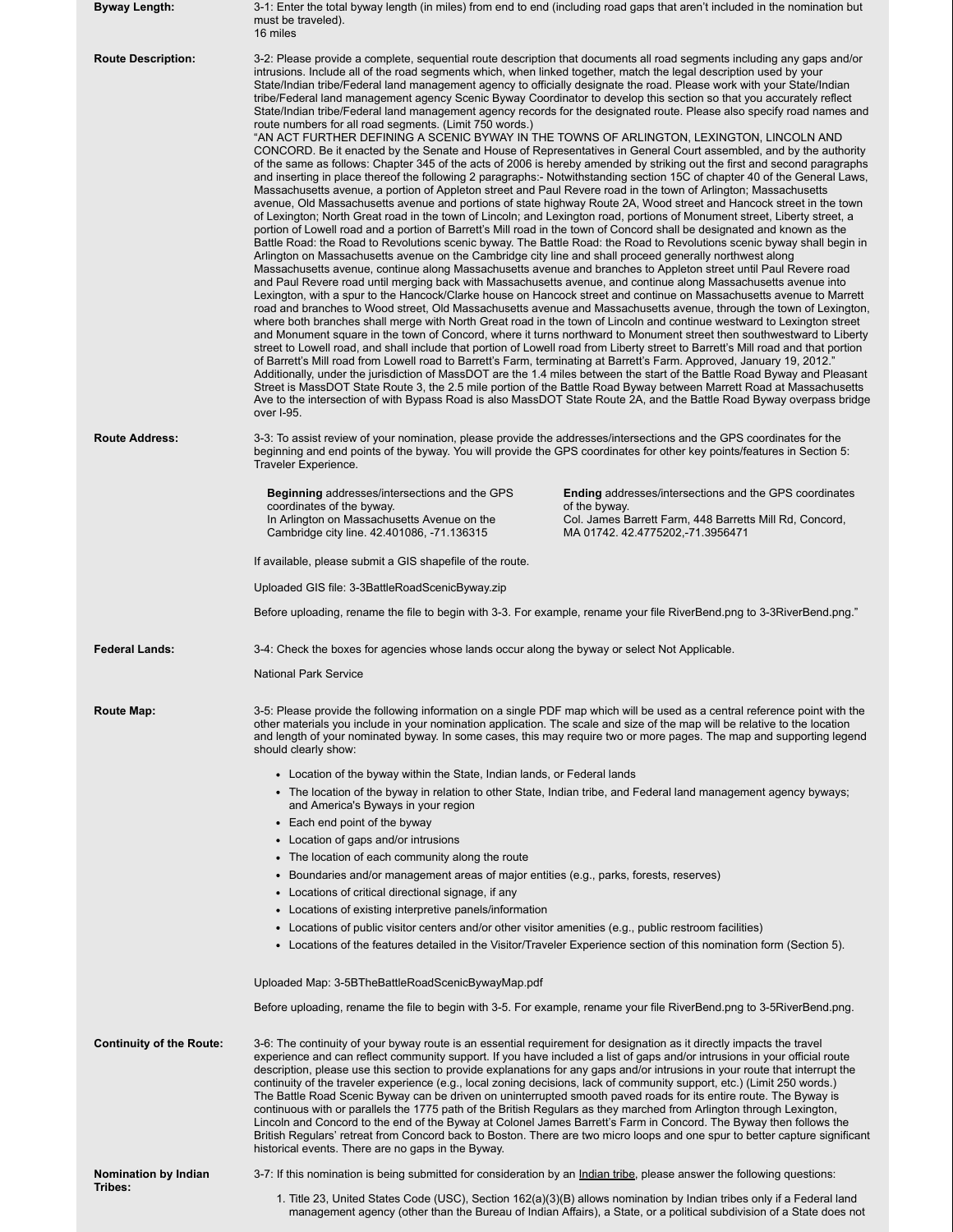have jurisdiction over the road or responsibility for managing the road. Briefly discuss who has jurisdiction over the road and who manages the road. (Limit 200 words.) N/A

2. Section 162(a)(3)(C) requires that Indian tribes maintain the safety and quality of roads nominated. Discuss how the tribe will maintain the safety and quality of the road. (Limit 200 words.) N/A

# **Section 4**

| <b>Vehicle Accommodation:</b> | 4-1: Confirm that two-wheel-drive passenger vehicles are accommodated along the entire route, and describe how this is<br>facilitated if segments of the road are not paved. (Limit 150 words.)<br>The entire route of the Battle Road Scenic Byway is smoothly paved and can safely accommodate two-wheel-drive<br>passenger cars. The Battle Road Scenic Byway Corridor Management Plan lists and describes all specific roadway<br>conditions.<br>4-2: Describe the accommodation of bicycle and pedestrian travel, including crossings, along the byway. If non-applicable,<br>indicate N/A. (Limit 150 words.)<br>Pedestrian and bicycle access are available along the Byway. Pedestrian facilities, either sidewalks or trails, exist along<br>most of the Byway. There are sidewalks along Massachusetts Avenue in Arlington and Lexington. Portions of the Byway<br>have bicycle lanes or sharrows. In addition, the Minuteman Bikeway and the Battle Road Trail are open to pedestrians as<br>well as bicyclists. The Minuteman Bikeway begins at the Alewife Station on the MBTA redline, parallels the Byway closely<br>from Arlington Center to Lexington Center and offers access to the Byway while enjoying one of the Byway's key<br>recreational amenities. In addition, walking or bicycling along the Battle Road Trail in Minute Man National Historical Park<br>is a way to experience the Battle Road landscape restored to the Colonial era and to see key attractions including the<br>Captain William Smith House, Ephraim Hartwell Tavern, and the Bloody Angle battleground.<br>4-3: For the All-American Roads designation, discuss the accommodation of conventional tour buses along the route. |
|-------------------------------|--------------------------------------------------------------------------------------------------------------------------------------------------------------------------------------------------------------------------------------------------------------------------------------------------------------------------------------------------------------------------------------------------------------------------------------------------------------------------------------------------------------------------------------------------------------------------------------------------------------------------------------------------------------------------------------------------------------------------------------------------------------------------------------------------------------------------------------------------------------------------------------------------------------------------------------------------------------------------------------------------------------------------------------------------------------------------------------------------------------------------------------------------------------------------------------------------------------------------------------------------------------------------------------------------------------------------------------------------------------------------------------------------------------------------------------------------------------------------------------------------------------------------------------------------------------------------------------------------------------------------------------------------------------------------------------------------------------------------------|
|                               | (Limit 150 words.)<br>The Battle Road Byway is navigable by conventional tour buses and motor coaches along its entire route. Lexington,<br>Concord, and Minuteman National Historical Park presently accommodate multiple national and regional bus tours and<br>have detailed parking plans including passenger drop off and pick up in place.                                                                                                                                                                                                                                                                                                                                                                                                                                                                                                                                                                                                                                                                                                                                                                                                                                                                                                                                                                                                                                                                                                                                                                                                                                                                                                                                                                               |
| <b>Travel Restrictions</b>    | 4-4: Describe any restrictions to the types of vehicles that are allowed along the route. If non-applicable, indicate N/A.<br>(Limit 150 words.)<br>N/A                                                                                                                                                                                                                                                                                                                                                                                                                                                                                                                                                                                                                                                                                                                                                                                                                                                                                                                                                                                                                                                                                                                                                                                                                                                                                                                                                                                                                                                                                                                                                                        |
|                               | 4-5: Describe any seasonal closures or other restrictions along the route. If non-applicable, indicate N/A. (Limit 150<br>words.)<br>N/A                                                                                                                                                                                                                                                                                                                                                                                                                                                                                                                                                                                                                                                                                                                                                                                                                                                                                                                                                                                                                                                                                                                                                                                                                                                                                                                                                                                                                                                                                                                                                                                       |
| Seasons:                      | 4-6: Describe the best time during the year to drive the byway and experience the Intrinsic Qualities identified in this<br>application (Limit 150 words.)<br>The Battle Road Scenic Byway is a year-round destination. The suburban and rural New England setting has distinct<br>spring, summer, fall, and winter seasons, each with its own individual characteristics and appeal for visitors. A favorite time<br>to visit is when the Minute Man National Historic Park as well as the Towns host historic re-enactment and other activities<br>around the April 19th weekend. The spring, summer, and fall months are the busiest times for tourists with a schedule of<br>multiple events and activities including interpretive events and ranger-led walks. In winter, the trails transition from cyclists<br>and walkers to cross country skiers and snowshoe hiking. The National Park Service closes its Visitors Centers in the<br>winter, but residents and visitors can still enjoy the historic sites and recreational opportunities year-round. Lectures and<br>interpretation events also move inside for the winter, while museums remain open.                                                                                                                                                                                                                                                                                                                                                                                                                                                                                                                                                              |
|                               | 4-7: Describe any travel concentrations or high seasons when byway visitors might be more likely to encounter crowds or<br>extra traffic (Limit 150 words.)<br>The April 19th weekend has the highest concentrations of visitors throughout the Byway. Spring, summer, and fall seasons<br>are also busy. The Lexington Battle Green re-enactment occurs at dawn on Patriots Day (April 19th weekend) and visitors<br>arrive early for a good viewing position. Other re-enactments take place during the weekend at the Concord North Bridge<br>and at battle sites all along the Byway in all four Towns and the Park. Roads are temporarily closed for parades, events,<br>and road races on each Patriot's Day. Parking controls are in effect for the Byway in proximity to these events. All the<br>Towns and the Park have travel and parking plans to handle crowds and tour buses. Major preparations are underway for<br>the 2025 celebration, America's 250th birthday. The April 19th weekend and surrounding time is likely to draw a large<br>attendance including a visit by the President of the United States.                                                                                                                                                                                                                                                                                                                                                                                                                                                                                                                                                                                                |
| Safety:                       | 4-8: Describe the key factors of your roadway that contribute to its safety for travelers (e.g. rumble strips, low speeds,<br>lighting, guard rails, high friction surface treatments). (Limit 150 words.)<br>The Battle Road Scenic Byway traffic is controlled by the Towns of Arlington, Lexington, and Concord or by the<br>Massachusetts Department of Transportation (MassDOT). MassDOT is currently reviewing plans for a resurfacing project<br>for Route 2A and contemplating adding safety measures such as crosswalks for pedestrians and islands to slow traffic.<br>Portions of the Byway have posted speeds, but 25 mph is the default speed in the three towns for certain segments. The<br>denser sections of the Byway have sidewalks on both sides and additionally have either bike lanes or sharrows. The<br>Minuteman Bikeway and the National Park Service's Battle Road Trail run parallel to the Byway for the majority of its<br>length, providing an alternative safe option for walkers, runners, and cyclists. All four towns subscribe to the<br>Massachusetts Complete Streets Program.                                                                                                                                                                                                                                                                                                                                                                                                                                                                                                                                                                                                          |

### **Section 5**

Getting to the 5-1: Using the table below, provide distance and driving time to the byway from at least two nearby large cities, gateway communities, **Byway:** airports, major roadways, or other locations that would be pertinent to the traveler (limit 5).

| Location | Distance (miles) | Avg Driving Time (hours) |
|----------|------------------|--------------------------|
| Boston   | 7.5              | 16 minutes               |
|          |                  |                          |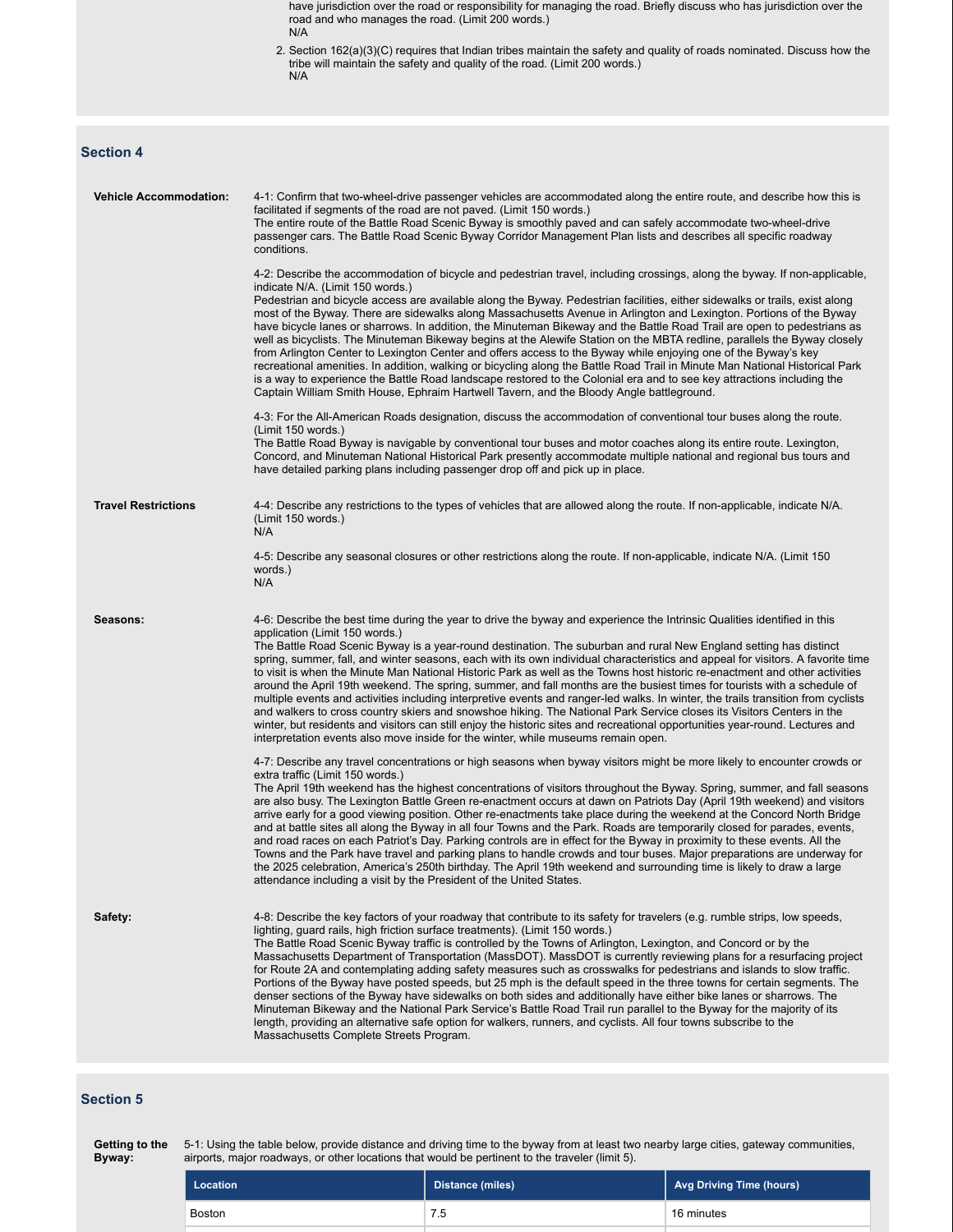| Logan Intl Airport BOS | 23  | 25 minutes |
|------------------------|-----|------------|
| New York City          | 211 | 3.5        |
| I-90 Weston MA         | 7.9 | 8 minutes  |
| I-95 Lexington MA      | C   | 0          |

**Traveler Services:** 5-2: Provide a short description of services and hours of operation at each public visitor/welcome center. (Limit 150 words.) Arlington: The Arlington Visitor Information Center is open seasonally, spring through fall. https://www.arlingtonma.gov/towngovernance/all-boards-and-committees/tourism-and-economic-development-a-ted Lexington: Lexington is replacing its Visitor Center with a newly constructed Visitor Center due to open Summer 2020 in anticipation of the 250th anniversary of the Battle of Lexington. Maps, visitor guides and tours are available including the Liberty Ride Trolley Tour. The Lexington Visitor Center is open year-round. https://www.tourlexington.us/home/pages/visitors-center Minute Man National Historical Park: Minute Man National Historical Park Battle Road Unit Visitor Center is open April 1–October 31. https://www.nps.gov/mima/planyourvisit/basicinfo.htm Minute Man National Historical Park North Bridge Unit Visitor Center is open April 1–October 31. https://www.nps.gov/mima/planyourvisit/basicinfo.htm Concord: The Concord Visitor Center is open year-round. The visitor center offers guides and maps as well as tours. The Visitor Center can coordinate bus tours and group walking tours including the Revolutionary Concord Tour and the Concord Authors Tour. Tours can be structured to meet each group's needs and interests. https://concordma.gov/2423/Hours-of-Operation-Contact-Information

5-3: Describe any universal access accommodations to assist travelers of varying abilities. (Limit 150 words.) The Byway is accessible throughout its length. All federal and municipal resources either meet ADA requirements and standards or accommodations are made available to travelers with accessible needs. The newly completed Lexington Visitor Center will have an inviting, inclusive, and fully accessible modern facility. The Minute Man Visitor Center and North Bridge Visitor Center are accessible to wheelchairs. Minute Man National Historical Park offers accessible parking and restrooms. Individuals with mobility impairments wishing to tour Hartwell Tavern, Smith House and Whittemore House should discuss accommodation available with the ranger at the Minute Man Visitor Center. Several of the historic houses along the Byway, like the Jason Russell House, are not completely ADA accessible. However, accommodations can and are made so that parts of the historic houses can be visited.

5-4: Describe any gaps on the byway of 50 miles or more where no traveler services (food, fuel or restrooms) are available. (Limit 150 words.)

Traveler services, including sleeping accommodations, food, fuel, and restrooms are readily available throughout the Battle Road Scenic Byway and in the adjacent communities. Right off Interstate I-95 are a host of hotels, restaurants, grocery stores, pharmacies, and other conveniences for the traveler. There is also a full-service rest area on Interstate I-95 less than one mile from the Byway. Multiple fuel service stations are located along the Byway in Arlington and Lexington and many more fuel service stations are located nearby in Lincoln and Concord. There are several choices of hospitality services offered to accommodate all travelers including hotels, motels, inns and bed and breakfasts. There is also a large variety of restaurants located along the Byway and within the Towns of Arlington, Lexington, Lincoln, and Concord as well as the surrounding communities ready to serve all travelers.

5-5: Does your byway include alternative fuel corridors, as defined under FHWA's Alternative Fuels Corridor Program?

Yes If yes, please list the corridor(s) and date(s) of designation, and discuss the fuel(s) accommodated.

(Limit 150 words.) Travelers will use many Interstate Roads driving to the Battle Road Byway from adjoining states. The Massachusetts Interstate Roads that are deemed Corridor Ready for Electric Vehicles as part of the 2016 Round 1 Corridor Program are listed below: Corridor-Ready Alternative Fuel Corridors (2016) I-84 From Middletown NY to CT/MA border I-87 From Lake George NY to NYC I-89 From VT/Canada border to Lebanon NH I-90 From Boston to Albany; from Utica to Syracuse; from Bowmansville NY to PA/NY border I-91 From Norwich VT to New Haven CT I-93 From St. Johnsbury VT (intersection w/ I-91) to Braintree MA I-95 From Augusta ME to the DC/VA border EV ready, Includes DCFC and Level 2, 50 miles between stations, 5 miles from highway, public stations only The Massachusetts Ave bridge over I-95 is part of the designated Byway and is less than one mile from the I-95 highway exit.

**Wayfinding:** 5-6: Describe how travelers will know they are on the byway and list tools such as maps, signs and brochures. (Limit 150 words.) There are multiple modes for wayfinding along the Battle Road Scenic Byway. There are signs located on the major routes of Interstate I-95 and Route 2 that direct visitors to the Minute Man National Historical Park. There are Visitor Centers in every Town and the Park that distribute guides and brochures. Each Town has its own wayfinding program to helps visitors navigate their way to attractions. To provide a complete guide to route information and places of interest the Battle Road Byway Committee developed a website www.battleroadbyway.org The website is user-friendly and can be easily navigated by Town/Park, Activities, and Educational Offerings. It has an interactive map showing the entire route, places to visit, and ways to access the Byway's intrinsic resources. The Byway Committee has also developed branding for the Byway including a logo and signage design. The Committee is working on a cohesive signage plan.

> 5-7: Please describe directional signage that currently exists that would help travelers access and navigate the byway as well as find their way back to major routes. If non-applicable, indicate N/A (Limit 150 words.) As explained in section 5.6 above, there is ample directional signage helping travelers on and off major routes. The Minute Man National Park has directional signage to aid visitors and local signage directs visitors to significant places of interest in each Town. In addition, there is interpretive signage and markers that highlight individual sites and educate visitors. Newly designed signage that showcases the Battle Road Scenic Byway logo has already been installed in Lexington on the Minuteman Bikeway. There are plans to install more signage in conjunction with a cohesive signage plan after permissions are granted by the individual towns and Historical Commissions.

**Evidence of Intrinsic Qualities:** 5-8: Identify up to 8 features (i.e., points of interest, sites or events) in sequential order along your byway that support the Intrinsic Qualities you have identified for nomination. Please keep in mind that the quality of your points of interest, sites or events and their connection to the byway's Intrinsic Quality(s) are more import than citing a large quantity of sites that aren't connected. If using events to support your byway's Intrinsic Quality(s), they must be particularly related to the byway travel experience or connect the byway traveler to the Intrinsic Quality(s) for which the byway is being nominated. For each feature, please include the following (Limit 500 words per feature):

- Name of the feature
- A description of what is found at the feature, and how the feature supports the Intrinsic Quality(s)
- Dates and/or times on which the feature is available for traveler visits
- Driving distance to the feature, and existing signage if the feature is not immediately adjacent to the road. Please ensure the feature is included in the Route Description and on the Route Map in Section 3: Route Information.
- If hiking, cycling, or walking is involved, the distance and degree of difficulty
- A photo highlighting how the feature supports the Intrinsic Quality. **Before uploading photos, rename the file to begin with the Feature Number. For example, for Feature 1, rename your file RiverBend.png to Feature1RiverBend.png.** For guidelines on submitting images and composing alternative text descriptions, please see our Image Style Guide.

**Feature 1** Feature name: The Black Horse Tavern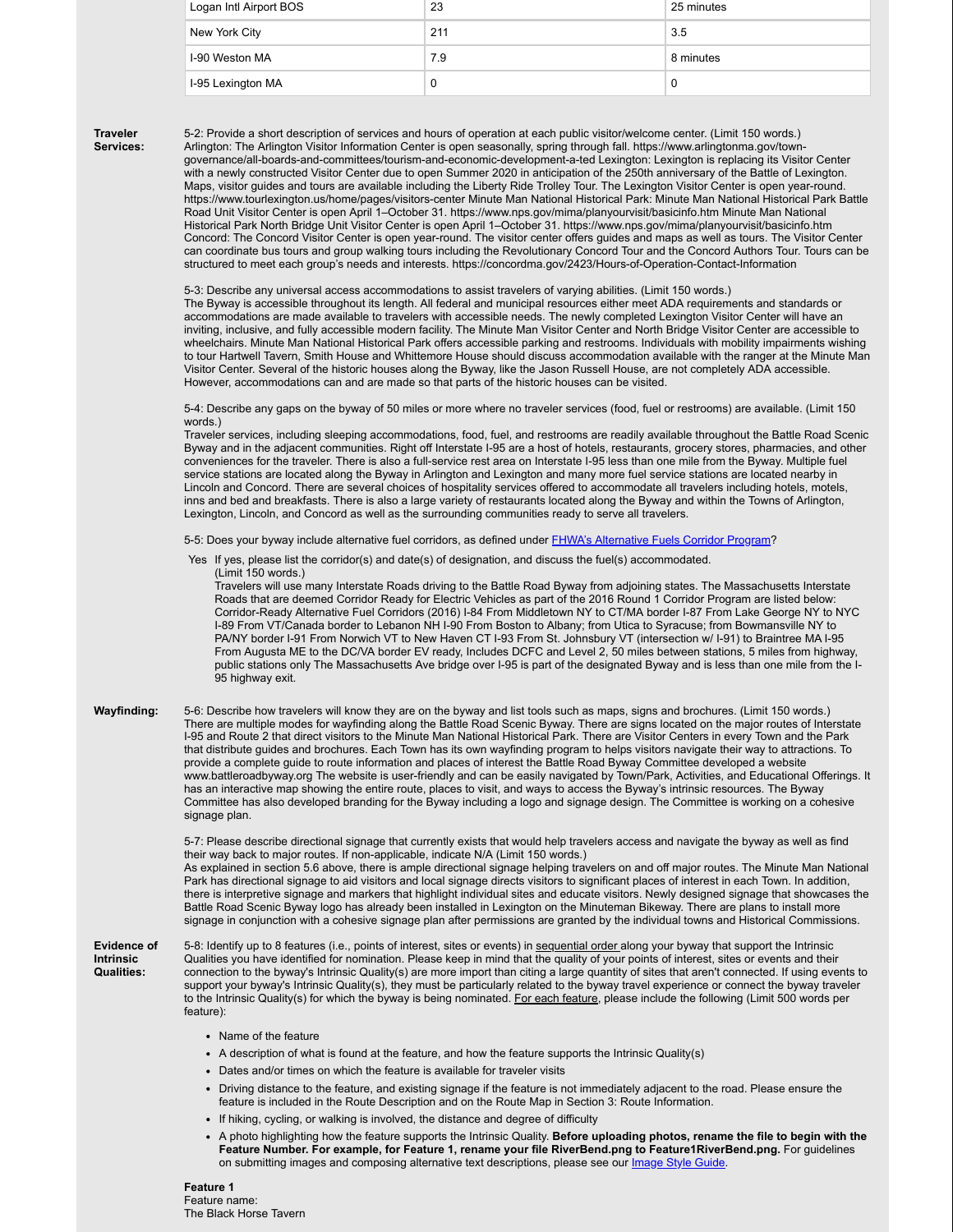GPS coordinates: 42.409176, -71.146493

#### Describe the feature:

The site of the Black Horse Tavern marks the first historic site of the Battle Road Byway at the intersection of Tufts Street and Massachusetts Avenue in Arlington. According to The Battle of April 19, 1775 by Frank Warren Coburn, the Committee of Safety and the Committee of Supplies met at the Black Horse Tavern on April 18, 1775. Three members of these committees stayed at the tavern overnight and were awoken by British troops marching by around three o'clock in the morning on April 19. They soon realized that the troops suspected that they were there and quietly escaped at the rear of the tavern. After a casual search and upon discovering nothing, the British continued on their way. The first mile stretch of the Battle Road gives the outward appearance of being a typical suburban street with residences and occasional small businesses. Just past Tufts Street is a three-foot stone marker. Visitors can park and read the marker; "The Site of the Black Horse Tavern where met the Committee of Safety in 1775." Unfortunately, the tavern building came into disrepair and was torn down in 1892 and the site is now a gasoline service station. Although key sites along the Battle Road have been held sacred and preserved or restored, a good deal of the roadway has fallen into general suburban usage. While the road itself has shifted its path several times since 1775, its significance within the four communities of the Byway has never wavered. Efforts to preserve portions of the road, as well as the monuments and landscape surrounding the road, began in the early 1800s and continue through today. As part of its comprehensive study in 1955, The Boston National Historic Sites Commission (BNHSC) identified the entire Battle Road from Concord to Boston as significant. However, the commission stated Route 128 [I-95], just east of Fiske Hill in Lexington, was the "dividing line between the retrievable and irretrievable past.". While the essential physical fabric of the eastern portion of the Byway may be minimal, the spirit and legacy of the many Revolutions is alive and thriving.

What is the best time to visit, please provide the start and end dates.

Start date: 1/1/2020 End date: 12/31/2020

Describe the driving distance and signage related to the feature. From start of Byway, 0.8 miles. Monument on right side of road.

If hiking, walking, or cycling are involved, describe the difficulty. On Roadway. Sidewalks and Bike lanes and parking are readily available.

| <b>File Name</b>                                                                                                    | Image<br>owner | <b>Alternative text</b>                                                                                                                                                                                                                                                                   | Image name | <b>Photo</b><br>release |
|---------------------------------------------------------------------------------------------------------------------|----------------|-------------------------------------------------------------------------------------------------------------------------------------------------------------------------------------------------------------------------------------------------------------------------------------------|------------|-------------------------|
| F1aBlackHorseTavernMarkerArlington.jpg Richard A commemorative marker stands F1aBlackHorseTavernMarkerArlington Yes | Canale         | on the site where the Committee<br>of Safety and the Committee of<br>Supplies met at the Black Horse<br>Tavern on April 18, 1775. Three<br>members stayed at the tavern<br>overnight and escaped when<br>British troops marched by around<br>three o'clock in the morning on<br>April 19. |            |                         |
|                                                                                                                     |                |                                                                                                                                                                                                                                                                                           |            |                         |

**Feature 2** Feature name: Arlington Center

#### GPS coordinates: 42.4157365,-71.1545884

#### Describe the feature:

Back when Arlington was known as Menotomy, it witnessed the opening hours and days of the American Revolution. British Regulars marched along what is now Massachusetts Avenue. They were preceded by the alarm riders, Paul Revere and William Dawes, who went on to warn the Minutemen in Lexington and Concord of the approaching troops. Following the route of the British marchers and alarm riders, our modern visitor will first encounter the Cyrus Dallin Museum located at 611 Massachusetts Avenue (GPS Coordinates 42.4157365,-71.1545884). Cyrus Dallin was a world-renowned sculptor who lived in Arlington in the early 20th Century. His works are widely displayed throughout the U.S. and he is probably best known for his work entitled "Appeal to the Great Spirit" which sits in front of the Museum of Fine Art in Boston. The Dallin Museum in Arlington is housed in the historic Jefferson Cutter House and has a fine collection of Dallin's work. Across Massachusetts Avenue lies the Old Burying Ground (GPS Coordinates 42.4149637,-71.1552984). It dates from 1732 and houses the remains of Jason Russell and his 11 neighbors who fell defending their homes from the British Regulars on their retreat from Lexington and Concord. Reportedly, some of the 35-40 British casualties of that fight are also interred in the Old Burying Ground in a common grave. Two small British flags appear every April in the OBG as someone remembers the fallen. Just west of the Old Burying Ground is the Robbins Library (GPS Coordinates 42.4156682,-71.1573502). It was originally built in 1892 of Indiana sandstone in an Italian Renaissance design as a gift by Maria Robbins in memory of her late husband. It was substantially expanded in 1994 with funding from the State and from the people of Arlington. Continuing west along Massachusetts Avenue, the next delightful surprise is the Winfield Robbins Memorial Garden (GPS Coordinates 42.4158243,-71.157943). This secluded oasis of water and greenery was donated to the Town by the Robbins sisters Ida and Clair. At the head of a flowing water feature that was recently restored with funds from Arlington's Community Preservation Act is a Cyrus Dallin statue, entitled "The Menotomy Indian" which depicts a native American drinking from a cupped hand. The Olmsted Brothers, famous for their design of Central Park in New York, completed the design of the Garden in 1938. Adjacent to the Library and the Old Burying Ground is the Whittemore Robbins House (GPS Coordinates 42.4149837,-71.1575303). This Colonial mansion was built in 1880 on the current site of the Library. It was moved to its present site in 1892 and today functions as a reception venue for weddings and other events. Our final stop in Arlington Center is the Robbins Memorial Town Hall at 730 Massachusetts Avenue (GPS Coordinates 42.4158888,-71.1585642). Built in 1912, it is the seat of Arlington Town government. Its auditorium hosts the annual Town meeting, a form of self-government that would be instantly recognizable by the patriots who died defending their homes on April 19th, 1775.

What is the best time to visit, please provide the start and end dates.

Start date: 1/1/2020 End date: 12/31/2020

Describe the driving distance and signage related to the feature. From start of Byway, 2.0 miles. Multiple signs.

If hiking, walking, or cycling are involved, describe the difficulty. Concrete Sidewalks from start of Byway to Site. Bike Lanes on both sides of Byway. Parking available.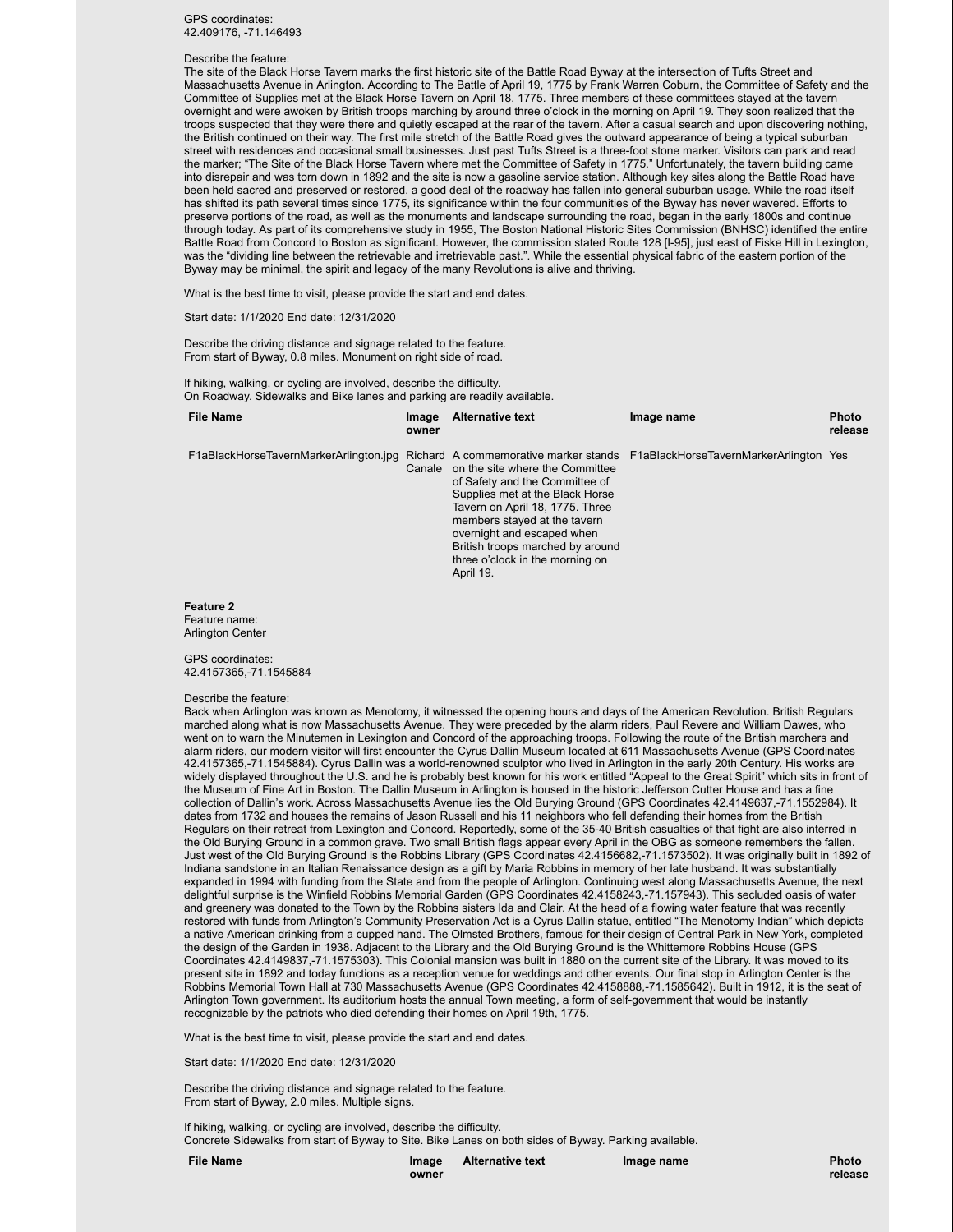| <b>File Name</b>                          | Image<br>owner       | <b>Alternative text</b>                                                                                                                                                                                                                | Image name                                                                 | <b>Photo</b><br>release |
|-------------------------------------------|----------------------|----------------------------------------------------------------------------------------------------------------------------------------------------------------------------------------------------------------------------------------|----------------------------------------------------------------------------|-------------------------|
| F2aJefferson-Cutter-HouseArlington.jpg    | Cyrus                | A lovely brick walkway lined<br>Dallin Art with benches leads visitors to<br>Museum the Cyrus Dallin Art Museum<br>housed in the historic<br>Jefferson Cutter House in<br>Arlington Center.                                            | F2aJefferson-Cutter-HouseArlington                                         | Yes                     |
| F2bArlingtonCenterFestivalCelebration.jpg | Ali<br>Carter        | Whittemore Park, listen to live<br>music, and enjoy craft beer at<br>the Arlington Beer Garden<br>every Saturday June through<br>September.                                                                                            | Residents and visitors relax at F2bArlingtonCenterFestivalCelebration. Yes |                         |
| F2cOldBuryingGroundArlington.jpg          | Town of<br>Arlington | A photo of the Old Burying<br>Ground in Arlington, which is<br>the resting place of Jason<br>Russell and nine other<br>Patriots killed on April 19,<br>1775 along with over 50 other<br>soldiers of the American<br>Revolutionary War. | F2cOldBuryingGroundArlington.                                              | Yes                     |
| <b>Feature 3</b>                          |                      |                                                                                                                                                                                                                                        |                                                                            |                         |

Feature name: Jason Russell House

GPS coordinates: 42.41624,-71.2287977

#### Describe the feature:

The Jason Russell House played a major role in the earliest battles of the American Revolution. The typical Colonial era farmhouse was originally built in 1745 and is located on Massachusetts Avenue a block west of the Arlington Town Hall at the intersection of Jason Street and Massachusetts Avenue. Its GPS coordinates are 42.41624,-71.2287977. Unlike many Colonial era buildings that have survived to the present, this house was the home of an ordinary farmer and not a high official or clergyman. Dendrochronology (tree ring) studies confirm the construction date as being in the 1740s. However, some of the timbers have a dendrochronology date of 1680. Jason's grandfather, also named Jason, built a home about this time and we can speculate that some early reuse was in play during the construction of the later house. On April 19th, 1775 Jason and 11 of his neighbors decided to ambush the retreating British regulars on their way back from many hours of fighting in Lexington and Concord. They were amateurs fighting professional soldiers. When the British moved along a road, they deployed flankers on either side. These more lightly armed flankers moved in parallel with the main body of troops about 100 yards to either side. It was these flankers who discovered Jason's ambush and attacked and killed Jason and his comrades in arms—his neighbors. Minutemen from Danvers on the North Shore were in the basement of the house and a furious gun battle soon raged in the house. Bullet holes from that fight are still visible in the house today. Jason and his comrades were interred in the Old Burying Ground in nearby Arlington Center, along with British casualties of the fight. Eleven of the 49 fatalities suffered by the Minutemen on the first day of the American Revolution were incurred at the Jason Russell House. These Minutemen deaths, coupled with the British casualties make the Jason Russell House the site of the bloodiest battle of April 19th, 1775. Jason's descendants continued to live in the house well into the 19th century updating and expanding the structure to accommodate their needs. In 1897 the Arlington Historical Society was founded by a group of civic-minded citizens with the express purpose of preserving Arlington's rich history for future generations. In 1923 the Society purchased the Jason Russell House to keep it from being torn down. The house was restored to its Colonial era state with period furnishings. A modern museum building was constructed adjacent to the Jason Russell House in the 1980s and now houses an impressive collection of artifacts relating to Arlington's history including an Ice Age mastodon tusk recovered from Spy Pond and ice harvesting tools from Arlington's days as a world class ice exporter. The Jason Russell House has recently undergone extensive restoration with the help of generous grants from the Town's Community Preservation Act and the Massachusetts Historical Commission.

What is the best time to visit, please provide the start and end dates.

Start date: 1/1/2020 End date: 12/31/2020

Describe the driving distance and signage related to the feature. From start of Byway, 2.1 miles. Sign says Jason Russell House 1740 and Smith Museum

If hiking, walking, or cycling are involved, describe the difficulty. On the Byway. Concrete Sidewalks at Site. Bike Sharrows on both sides of Byway. Parking available.

**File Name Image owner Image owner** 

**text**

**Image name** *Photo* **release**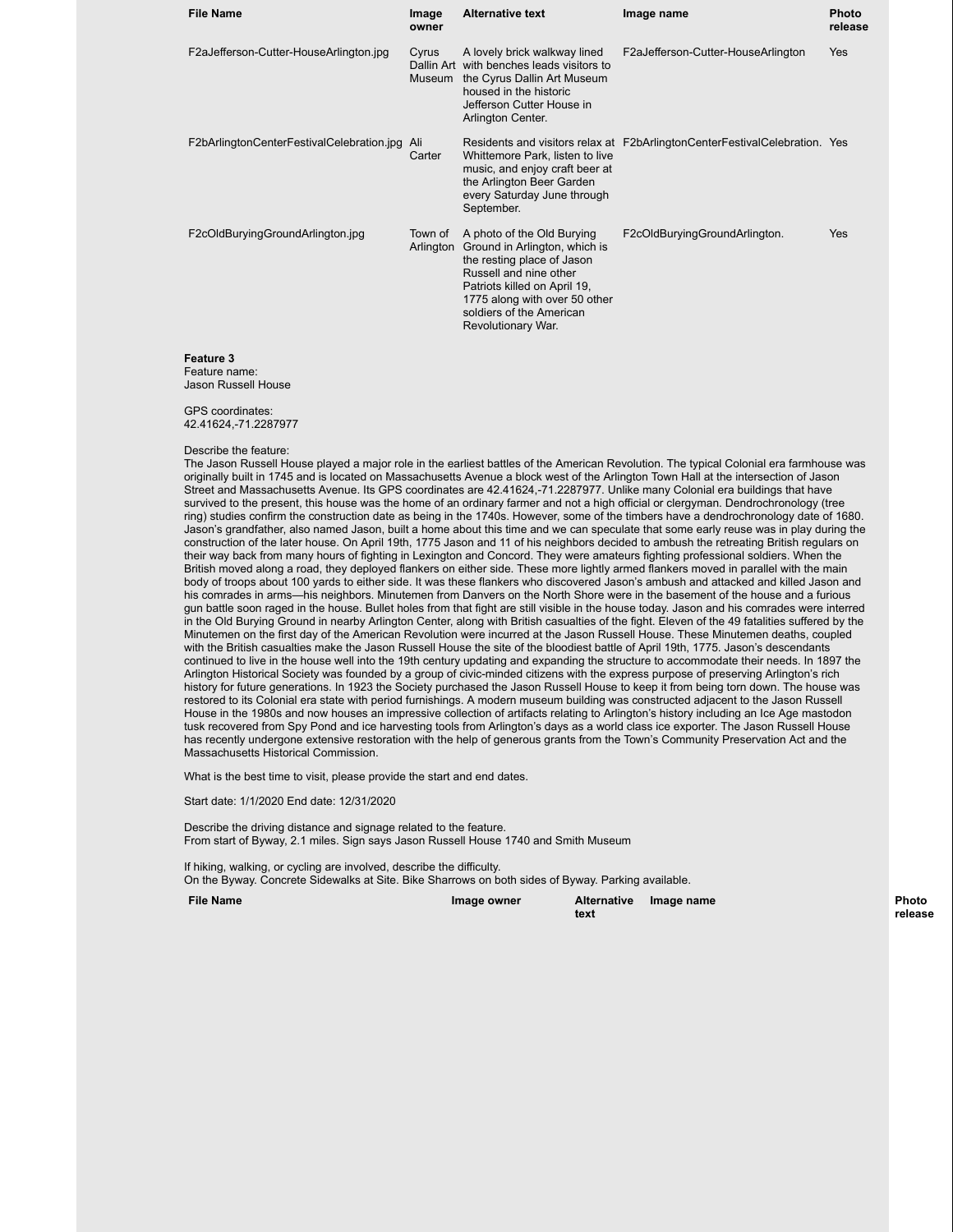| <b>File Name</b>                                            | Image owner                      | <b>Alternative</b><br>text                                                                                                                                                                                                                                                                                                                                                                             | Image name                                   | Photo<br>release |
|-------------------------------------------------------------|----------------------------------|--------------------------------------------------------------------------------------------------------------------------------------------------------------------------------------------------------------------------------------------------------------------------------------------------------------------------------------------------------------------------------------------------------|----------------------------------------------|------------------|
| F3aJasonRussellHouseSmithMuseumArlington.jpg Richard Canale |                                  | The Jason<br>Russell<br>House, circa<br>1740, listed<br>on the<br>National<br>Register of<br>Historic<br>Places, is<br>managed by<br>the Arlington<br>Historical<br>Society with<br>the adjoining<br>Smith<br>Museum,<br>and is the<br>site of some<br>of the<br>bloodiest<br>fighting on<br>April 19,<br>1775.<br>Reenactment<br>of the battle<br>at Jason<br>Russell<br>House<br>occurs<br>annually. | F3aJasonRussellHouseSmithMuseumArlington Yes |                  |
| F3bJasonRussellApril19StoryTelling.jpg                      | Sara Lundberg                    | Historic<br><b>Houses</b><br>come alive<br>when hosts<br>can share<br>stories of<br>historic<br>moments<br>with visitors                                                                                                                                                                                                                                                                               | F3bJasonRussellApril19StoryTelling           | Yes              |
| F3cMinutemanBikewayArlington.jpg<br>Feature 4               | minutemanbikeway.org Bicycle the | Minuteman<br>Bikeway that<br>runs parallel<br>to the Battle<br>Road Byway<br>throughout<br>Arlington<br>providing<br>access to the<br>Jason<br>Russell<br>House and<br>other<br>historical<br>sites of the<br>Byway as<br>well as other<br>recreational<br>activities in<br>Arlington<br>Center.                                                                                                       | F3cMinutemanBikewayArlington                 | Yes              |

Foot of the Rocks Monument and Old Schwamb Mill

#### GPS coordinates:

42.4869927,-71.1339393, 42.4245258,-71.1801045

#### Describe the feature:

The Foot of the Rocks Monument is located about 1.2 miles or a 25-minute walk west on Massachusetts Avenue from the Jason Russell House. A memorial was dedicated by the people of Arlington in 1978 to that skirmish and is located at GPS coordinates 42.4869927,-71.1339393. As the British Regulars retreated from Lexington and Concord on the afternoon of April 19th, 1775, they were fired upon by Minutemen who had ensconced themselves in a rock formation that gave the Colonial soldiers the advantage of the high ground. The skirmish lasted intermittently for hours as more than 1,500 British regulars retreated to Boston. Located a three-minute walk north from the Foot of the Rock memorial is another historic gem, the Old Schwamb Mill. It is located at the GPS coordinates 42.4245258,-71.1801045. It was founded in 1864 by a German immigrant, Charles Schwamb, who picked the site because of the waterpower that could be harnessed from Mill Brook that still runs by the property. Like many other immigrants, he brought technical innovation and entrepreneurial drive to the United States at a time when it was just industrializing. Schwamb Mill products were distinctive round and oblong frames for mirrors, photographs and works of art; they were sold throughout the country. These products are still being made today on the same 19th century elliptical lathes, making the Old Schwamb Mill the oldest continually operating mill site in the United States today. It operates today mainly as a museum and the operation of these lathes is demonstrated to visitors during their tour. Mill Brook, which originally powered the Schwamb Mill, was first harnessed in what is now Arlington in 1637. Mill Brook and its associated mill ponds enabled the Schwamb Mill to run exclusively on waterpower until 1872 when steam power was added to compensate for times of low water flow in the brook. Electric motors power the mill today and have since 1954, but the machinery in the mill still uses the leather belts and pulleys that provided power to the various lathes and other woodworking equipment as they did in the days of Charles Schwamb. The preservation of the Old Schwamb Mill can be credited to the efforts of Patricia C. Fitzmaurice who spearheaded the effort to keep the mill from being torn down in 1970. Fifty years later, she is being honored with an exhibition entitled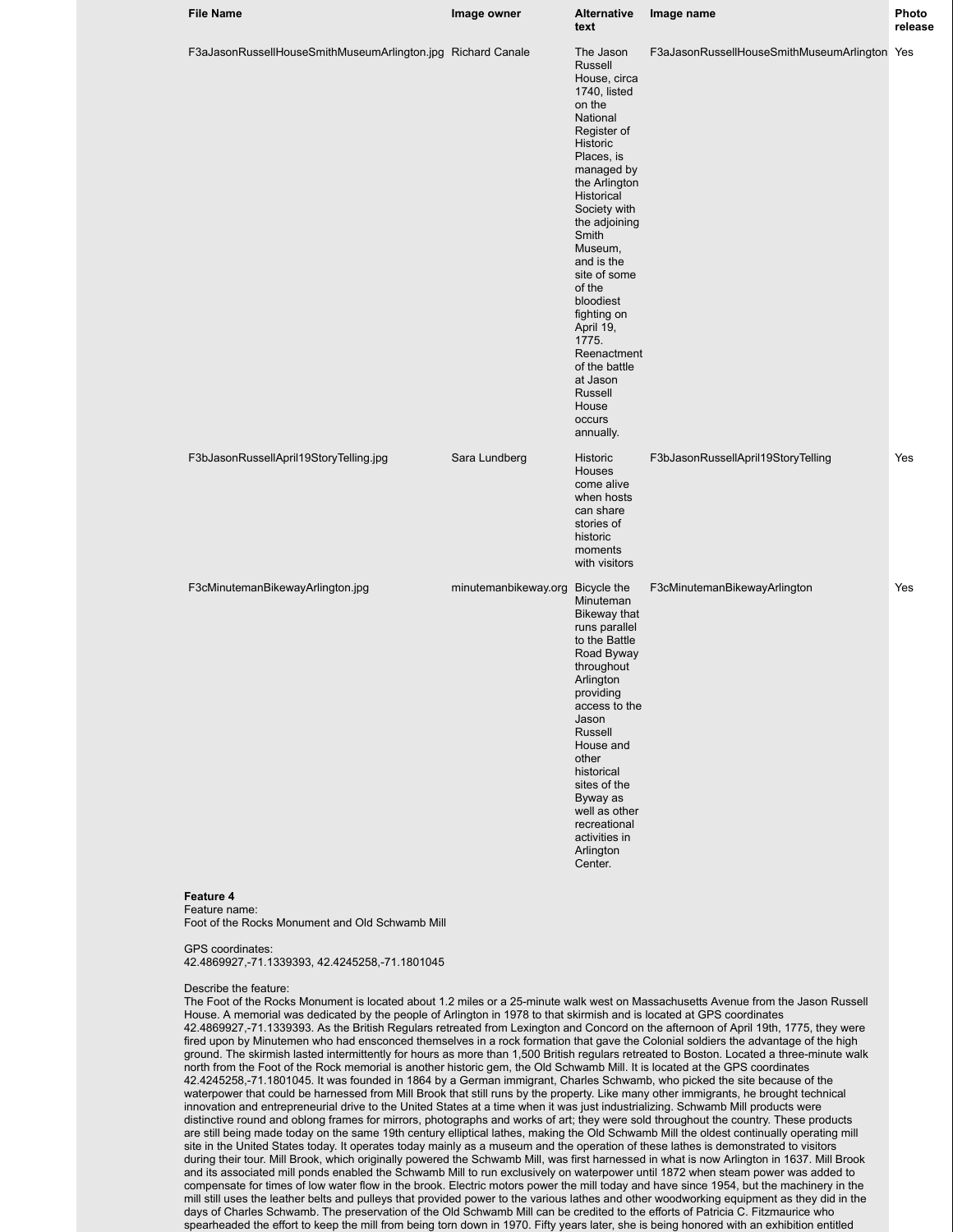"She Did It: Women Saving History," which is currently on display at the treasure she helped preserve. The Old Schwamb Mill also hosts a dynamic art gallery that showcases the works of many local artists. An annual Oktoberfest complete with craft beers, pretzels and other German foods and music is a family friendly event hosted by the Old Schwamb Mill. Tours of the Mill are offered during the festival.

What is the best time to visit, please provide the start and end dates.

Start date: 1/1/2020 End date: 12/31/2020

Describe the driving distance and signage related to the feature. From start of Byway, 3.4 miles to Foot of Rocks Markers and Monument. Signage at Monument for Old Schwamb Mill

If hiking, walking, or cycling are involved, describe the difficulty.

Foot of Rocks Monument is on the Byway. Concrete Sidewalks at Site. Bike Sharrows on both sides of Byway. Parking available. Old Schwamb Mill is on quiet paved side street 0.1 miles off Byway.

| <b>File Name</b>                                                          | Image<br>owner             | <b>Alternative</b><br>text                                                                                                                                                                                                                                                                                                              | Image name                                    | Photo<br>release |
|---------------------------------------------------------------------------|----------------------------|-----------------------------------------------------------------------------------------------------------------------------------------------------------------------------------------------------------------------------------------------------------------------------------------------------------------------------------------|-----------------------------------------------|------------------|
| F4aFootOfRocks3rocksArlington.jpg                                         | Richard<br>Canale          | Foot of the<br>Rocks in<br>Arlington<br>marks the<br>location where<br>between at<br>least two<br>thousand<br><b>British troops</b><br>and a similar<br>number of<br>Minute Men<br>converged<br>here and<br>began a fire-<br>fight which<br>lasted until the<br><b>British finally</b><br>reached the<br>sea at<br>Charlestown.         | A plaque at the F4aFootOfRocks3rocksArlington | Yes              |
| F4bOldSchwambMillViewFromMillBrookBridge.jpg Richard                      | Canale                     | The Old<br>Schwamb Mill,<br>Arlington has<br>been<br>continually<br>operating since<br>1650 and<br>currently<br>operates as a<br>museum where<br>woodworking<br>demonstrations<br>are given to<br>the public.<br>Waterpower<br>harnessed<br>from Mill Brook<br>running under<br>the bridge<br>powered the<br>Mill in its early<br>days. | F4bOldSchwambMillViewFromMillBrookBridge Yes  |                  |
| F4cOldSchwambMillInteriorArlington.jpg<br>Feature 5<br>Feature name:      | Janet<br>O'Riordan the Old | The interior of<br>Schwamb Mill<br>in Arlington<br>showcases<br>woodworking<br>tools and<br>materials<br>currently used<br>to create oval<br>shaped<br>frames. The<br>Mill includes<br>community<br>space and a<br>gallery<br>featuring work<br>by local artists.                                                                       | F4cOldSchwambMillInteriorArlington            | Yes              |
| National Heritage Museum (aka The Scottish Rite Masonic Museum & Library) |                            |                                                                                                                                                                                                                                                                                                                                         |                                               |                  |
| GPS coordinates:                                                          |                            |                                                                                                                                                                                                                                                                                                                                         |                                               |                  |

42.4256219,-71.230210

Describe the feature:

The National Heritage Museum, more properly known as The Scottish Rite Masonic Museum and Library is located at 33 Marrett Road in Lexington, Massachusetts at the intersection of Massachusetts Avenue and Route 2A (GPS Coordinates 42.4256219,-71.2302104). It lies 2.4 miles west of the Old Schwamb Mill on Massachusetts Avenue. Built in 1975 to showcase the history of Freemasonry in the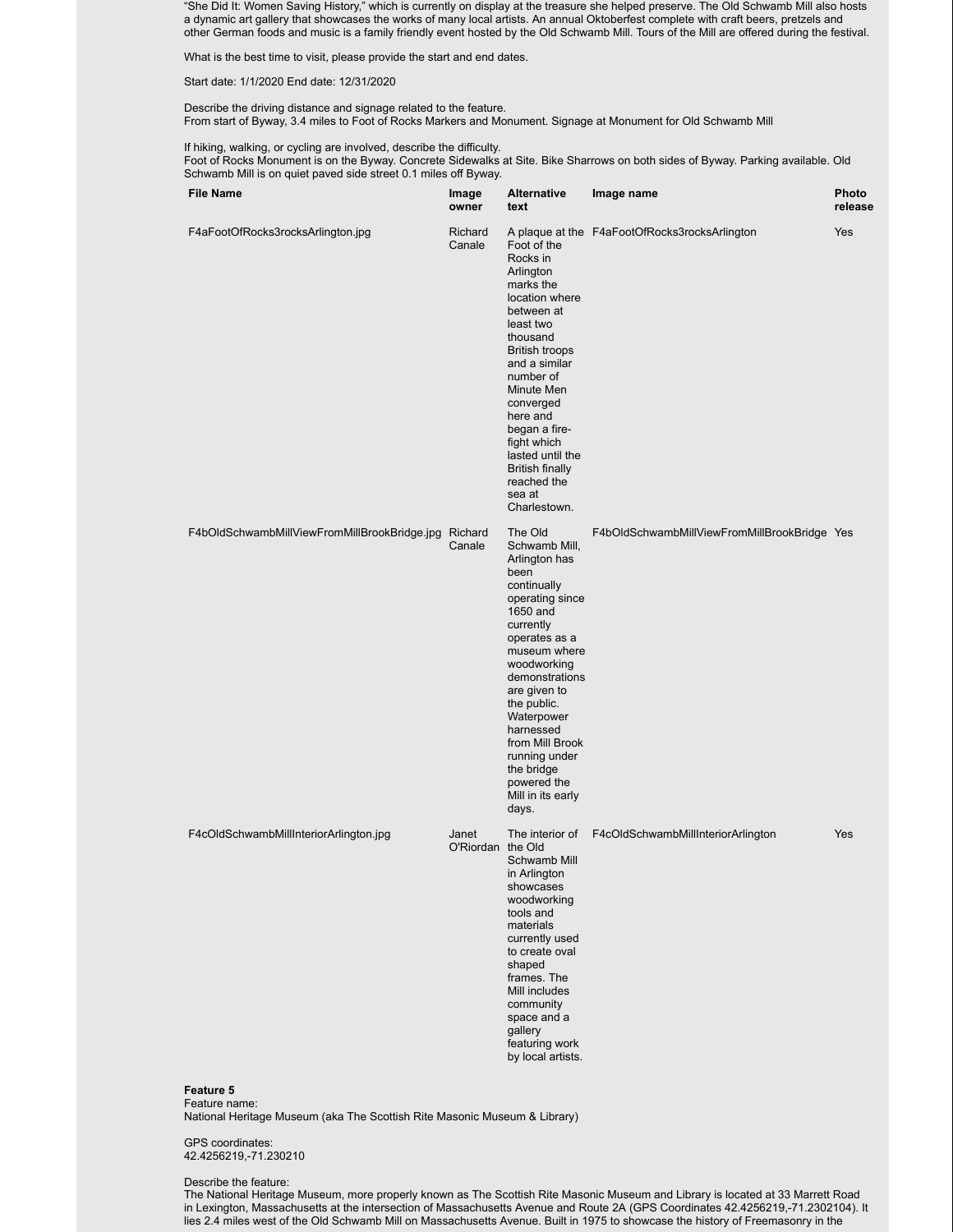United States, it has a large collection of documents and artifacts that reflect the role played by Masons in our history. Exhibits at the Museum are varied and change frequently. The current (Spring 2020) exhibits include an annual display of the letter sent to the colonies south of Massachusetts telling them of the events of April 19th, 1775. Another shows a collection of drawings of Paul Revere's ride on that eventful night. Another display details the life of President William McKinley and his involvement with the Masons. For the technically minded there is an exhibit on clockmakers and clock collecting. An exhibit that just closed in late 2019 included a collection of maps related to the American Revolution. There is an online exhibit that can be viewed prior to visiting the museum. This offering includes an extensive collection of portraits of George Washington who was active in the Masons, a compendium of presidential campaign memorabilia over the years and a collection of historical portraits. Situated on a beautifully manicured landscape, the museum hosts numerous events. Corporations and families enjoy the facilities provided by the museum for cocktail parties, catered dinners, lectures and meetings. The Maxwell Auditorium is well suited for theatrical performances or seminars and can accommodate approximately 400 attendees. Two other conference rooms can accommodate groups of up to 20 in the smaller conference room and up to 150 in the midsized conference center.

What is the best time to visit, please provide the start and end dates.

Start date: 1/1/2020 End date: 12/31/2020

Describe the driving distance and signage related to the feature. From start of Byway, 5.6 miles. Large signage on Byway for The Scottish Rite Masonic Museum & Library

If hiking, walking, or cycling are involved, describe the difficulty. On Byway. Concrete Sidewalks at Site. Bike Sharrows or Bike Lanes on both sides of Byway. Parking available.

| <b>File Name</b>                                     | Image<br>owner | Alternative text Image name                                                                                                                                                                                                                                                                                                                                                                                                                                |                                                    | Photo<br>release |
|------------------------------------------------------|----------------|------------------------------------------------------------------------------------------------------------------------------------------------------------------------------------------------------------------------------------------------------------------------------------------------------------------------------------------------------------------------------------------------------------------------------------------------------------|----------------------------------------------------|------------------|
| F5aScottishRiteMasonicMuseumWashington .jpg          | Canale George  | Richard A statue of<br>Washington, a<br>Freemason,<br>proudly stands<br>in front of the<br><b>Scottish Rite</b><br>Masonic<br>Museum and<br>Library, which<br>hosts many<br>exhibitions<br>every year<br>including the<br>long-term<br>installation that<br>illustrates what<br>daily life was<br>like for people<br>during the<br>American<br>Revolution<br>entitled "Sowing<br>the Seeds of<br>Liberty:<br>Lexington and<br>the American<br>Revolution." | F5aScottishRiteMasonicMuseumWashington             | Yes              |
| F5bScottishRiteMasonicMuseumMinuteManLexington.jpg   | Canale Statue  | Richard Minutemen<br>recognizes the<br>importance of<br>April 19 in<br>America and in<br>Masonic<br>heritage. The<br>Museum was<br>built in<br>Lexington as a<br>200th<br>anniversary<br>commemoration<br>of the battles at<br>Lexington and<br>Concord.                                                                                                                                                                                                   | F5bScottishRiteMasonicMuseumMinuteManLexington Yes |                  |
| F5cScottishRiteMasonicMuseumPosterLexington.jpg      |                | Richard The Scottish<br>Canale Rite Mason<br>Museum and<br>Library hosts<br>contemporary<br>exhibits such as<br>"Picturing What<br>Matters, An<br>Offering of<br>Photographs<br>from George<br>Eastman House<br>Collection."                                                                                                                                                                                                                               | F5cScottishRiteMasonicMuseumPosterLexington        | Yes              |
| Feature 6<br>Feature name:<br>Lexington Battle Green |                |                                                                                                                                                                                                                                                                                                                                                                                                                                                            |                                                    |                  |

GPS coordinates: 42.4496222,-71.232956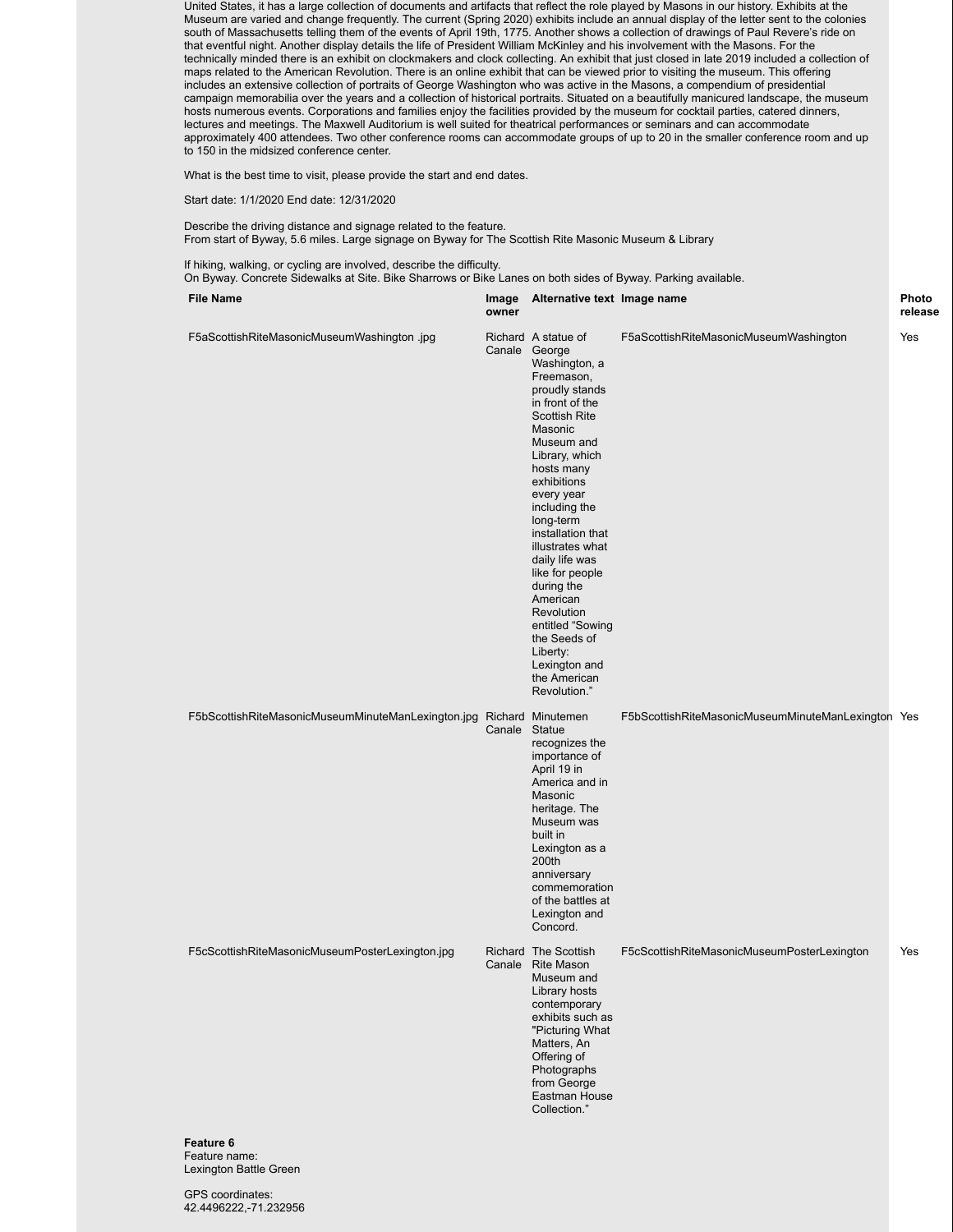Describe the feature:

Continuing along Massachusetts Avenue for 1.6 miles, you will arrive at Lexington Battle Green (GPS Coordinates 42.4496222,-71.232956) In the dim morning light of April 19th, 1775, the citizens of Lexington, Massachusetts were awakened by an unfamiliar sound. It was the marching feet of 700 British regulars on their way to seize highly illegal arms and ammunition from the restive colonials in nearby Concord, Massachusetts. The Redcoats had been on the march after crossing the Charles River from Boston into Cambridge since early morning. What they encountered on the Lexington Green was the first organized, armed resistance to British rule by the American colonists. Captain John Parker had organized his small force of about 80 local militiamen in a formation that demonstrated their resolve. They were in plain sight and not blocking the road that led to Concord. They were aware that other British columns had made similar forays into the countryside around Boston and had returned empty handed with no bloodshed. There was no reason to suspect that this march would end any other way, but Parker famously told his men "Stand your ground; don't fire unless fired upon, but if they mean to have a war, let it begin here." These prophetic words are engraved on a memorial at the site. No one knows who fired the first shot. It could have been a green colonial farm boy terrified at the sight of hundreds of British soldiers advancing on the town that held his family, friends and neighbors. Or it could have been an equally terrified British recruit facing his first encounter with people who were trying to kill him and his comrades. What we do know is that the resultant volley fire by the Redcoats killed 8 militiamen and wounded 10 more. One British soldier was wounded in the return fire. British officers quickly restored order among their troops and after firing a victory volley, continued their march to Concord. This was a clash of cultures that had been brewing for years. Many of the colonials could read and write and farmed their own land. They had been governing themselves in town meetings for more than a century. In contrast, literacy was rare among the commoners who made up the rank and file of the British Army and most of the land in England was owned by the aristocracy. Democracy in England was still several decades away. Many colonials saw British military action as an attempt to reduce them to the impoverished status of most British commoners and to saddle them with an imposed British ruling class. The one-sided skirmish in an otherwise insignificant farming town marked a turning point in the relationship between the colonists and the British government. Blood had been shed on both sides and now other armed Minutemen were streaming in from other towns to join the fight. Soon it would be the British who were badly outnumbered and fighting for their very survival. The American Revolution had begun and would continue for six long and bloody years until its end in Yorktown, Virginia.

What is the best time to visit, please provide the start and end dates.

Start date: 1/1/2020 End date: 12/31/2020

Describe the driving distance and signage related to the feature. From start of Byway, 7.2 miles. Lots of signs.

If hiking, walking, or cycling are involved, describe the difficulty. On the Byway. Concrete Sidewalks at Site. Bike Sharrows . Parking available.

| <b>File Name</b>                            | Image<br>owner | <b>Alternative text</b>                                                                                                                                                                                                                                                                                                                                   | Image name                                  | Photo<br>release |
|---------------------------------------------|----------------|-----------------------------------------------------------------------------------------------------------------------------------------------------------------------------------------------------------------------------------------------------------------------------------------------------------------------------------------------------------|---------------------------------------------|------------------|
| F6aLexingtonMinuteManTourists.jpg           |                | Richard At Lexington Battle<br>Canale Green, the proud<br>statue of a<br>Minuteman stands<br>atop a base of<br>boulders surrounded<br>by flowers and<br>landscape to<br>commemorate the<br>hallowed ground<br>where the fighting<br>began in the early<br>morning hours of<br>April 19, 1775.                                                             | F6aLexingtonMinuteManTourists               | Yes              |
| F6bLexingtonBattleGreenMarkerCaptParker.jpg |                | Richard A great boulder on<br>Canale Lexington Battle<br>Green marks the line<br>on which the<br>Lexington Minute<br>Men stood. Etched<br>into its face are the<br>memorable words of<br>Captain Parker:<br>"Stand Your Ground,<br>Don't Fire Unless<br>Fired Upon, but if<br>They Mean to Have a<br>War, Let it Begin<br>Here".                          | F6bLexingtonBattleGreenMarkerCaptParker Yes |                  |
| F6cLexingtonBattleGreenWarMonument.jpg      |                | Richard The First American<br>Canale War Memorial stands<br>in tribute to the fallen<br>Militia Men on April<br>19. Testifying in part:<br>"Sacred to Liberty<br>and the Rights of<br>Mankind. The<br>Freedom and<br>Independence of<br>America, Sealed and<br>Defended with the<br>blood of her sons"<br>These men are<br>buried on the Battle<br>Green. | F6cLexingtonBattleGreenWarMonument          | Yes              |
| <b>Feature 7</b>                            |                |                                                                                                                                                                                                                                                                                                                                                           |                                             |                  |

eature name The Hancock Clarke House

GPS coordinates: 42.4510588,-71.2345321

Describe the feature: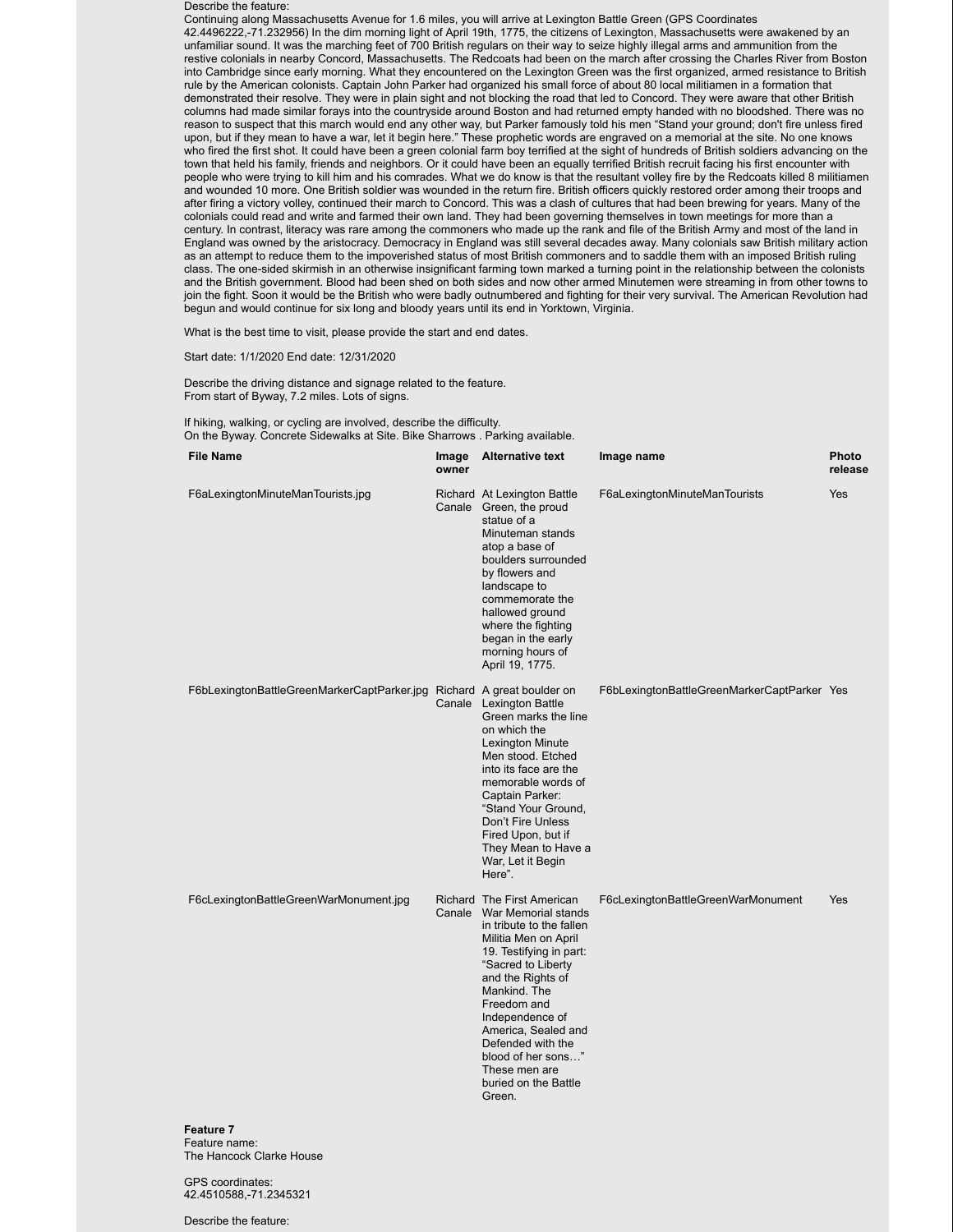An 8-minute walk northeast from the Lexington Battle Green will bring you to the Hancock-Clark House, located at 36 Hancock Street in Lexington, Massachusetts (GPS Coordinates 42.4510588,-71.2345321). Dendrochronology dating, also called tree ring dating, confirms that this colonial era home was built in 1738 by the Reverend John Hancock, who was the grandfather of the better-known John Hancock of Revolutionary War fame. The younger John Hancock lived in the house for several years as a child with his grandfather and an uncle after the death of his father. The Reverend Jonas Clarke succeeded the grandfather in 1752 and lent his name to the house. Reverend Clarke was an outspoken champion of the cause of the American Revolution. On the evening of April 18th, 1775 John Hancock and Samuel Adams had attended a meeting of the Provincial Congress in nearby Concord. Because they were well known to British authorities as leaders of the colonial resistance, Hancock and Adams elected to stay the night at the Hancock-Clarke House as the guests of Reverend Clarke. They were awakened about midnight by Paul Revere and William Dawes and warned about the approaching British regulars. To avoid capture, they fled in the night to Burlington and safety. The Hancock-Clarke House remained in the Clarke family until 1844 when it was sold. After being resold several times, it was threatened with demolition in 1896, but was rescued by the public-minded members of the Lexington Historical Society. After the purchase it was moved across the street for preservation. In 1974 the original site was purchased, and the House was moved back to its original site. The Hancock-Clarke house is currently operated as a museum by the Lexington Historical Society and is open daily from May 30 to October 30. There is a modest admission fee which is used to maintain this important piece of American history.

What is the best time to visit, please provide the start and end dates.

Start date: 5/30/2020 End date: 10/30/2020

Describe the driving distance and signage related to the feature. Site is on a State designated Byway Spur. It is an 8-minute walk northeast from the Lexington Battle Green along a sidewalk

**release**

If hiking, walking, or cycling are involved, describe the difficulty. The House is walkable from the Battle Green on level paved sidewalk. Parking is limited.

| <b>File Name</b>                                                     | owner text   | Image Alternative                                                                                                                                                                                                                                                                                                                                                                          | Image name                                       | Photo<br>release |
|----------------------------------------------------------------------|--------------|--------------------------------------------------------------------------------------------------------------------------------------------------------------------------------------------------------------------------------------------------------------------------------------------------------------------------------------------------------------------------------------------|--------------------------------------------------|------------------|
| F7aHancockClarkeHouseLexington.jpg                                   | Richard John | Canale Hancock and<br>Samuel<br>Adams<br>stayed<br>overnight at<br>the Hancock-<br>Clark house<br>to evade the<br>British who<br>were<br>searching for<br>them. They<br>evaded<br>capture<br>because<br>both Paul<br>Revere and<br>William<br>Dawes<br>stopped here<br>separately to<br>warn them<br>that the<br><b>British</b><br>Troops were<br>on their way.                            | F7aHancockClarkeHouseLexington                   | Yes              |
| F7bBuckmanTavernEventsCalendarLexingtonGreen.jpg Richard A Lexington | Canale Event | Calendar is<br>located at<br>the Buckman<br>Tavern<br>adjacent to<br>the Battle<br>Green. The<br><b>Buckman</b><br>Tavern<br>served as a<br>restaurant<br>and bar and<br>was the<br>headquarters<br>of the<br>Lexington<br>Militia.<br>Although the<br>April 19<br>weekend is a<br>highlight, the<br>calendar<br>shows<br>events and<br>activities<br>scheduled<br>throughout<br>the year. | F7bBuckmanTavernEventsCalendarLexingtonGreen Yes |                  |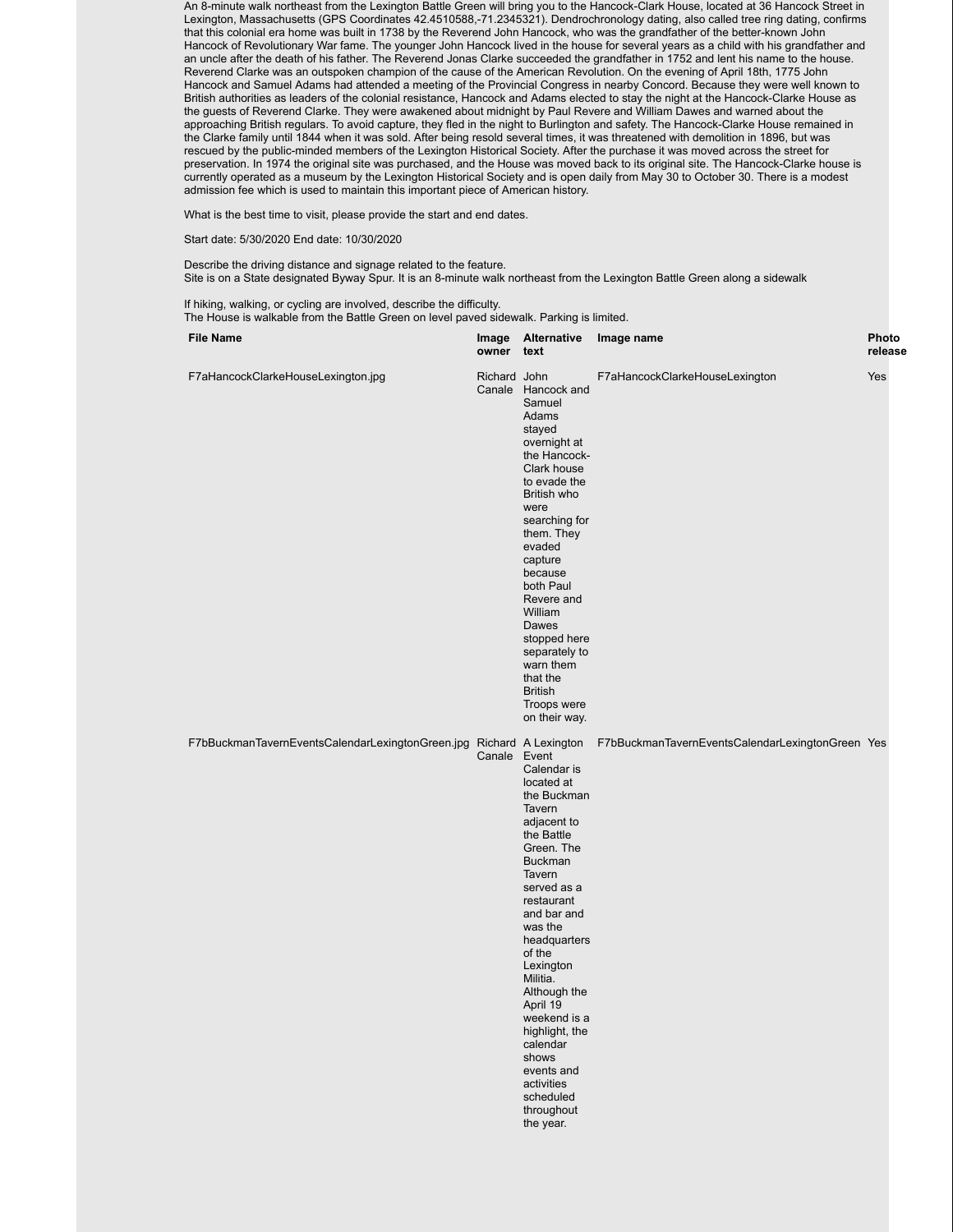#### F7cLexingtonFarmersMarket3.jpg

**File Name Image Alternative Image name Photo owner text** Canale sponsors a Richard Lexington .<br>weekly Farmer's Market during the summer. It is held on "Town Conscious" land that was purchased by the Town 50 years ago to stop commercial development on a critical corner on the Byway. F7cLexingtonFarmersMarket3 Yes

#### **Feature 8** Feature name:

Minute Man National Historical Park Visitor Center (Battle Road Unit)

GPS coordinates: 42.448798, -71.273326

#### Describe the feature:

2.6 miles from the Hancock-Clark House via Massachusetts Avenue and Route 2A-West, and approximately midway along the Scenic Byway, is the entrance to the Minute Man National Historical Park Visitor Center, 250 North Great Road, Lincoln (GPS Coordinates 42.448798 – 71.273326). Minute Man National Historical Park is a linear park spanning over 1,000 acres with four units. Open yearround, the park preserves historic sites, structures, properties, and landscapes associated with the opening battles of the American Revolution, as well as resources associated with the America's literary tradition. Minute Man Visitor Center is located near the eastern entrance of the park just off I-95 on Rt 2A. Here you can see "The Road to Revolution," a multimedia theater program that provides an excellent introduction to the park story. The program depicts Paul Revere's Ride and the battles at Lexington Green, North Bridge and along the Battle Road. The visitor center exhibits include a forty-foot mural that portrays the fighting between Colonists and British Regulars. Park Rangers are on duty to answer questions. Minute Man Visitor Center is open 9:00 a.m.–5:00 p.m. daily, April 1 - October 31, 2019. The Visitor Center also contains educational exhibits including a display of British and Colonial-fired musket balls recovered from the nearby Parker's Revenge Battle Site. Visitors can walk a quarter mile to Parker's Revenge (GPS coordinates 42.45058 – 71.27044), also known as the second battle of Lexington. On April 19, 1775, despite heavy casualties just hours before, Lexington's Captain John Parker made the courageous decision to rally his troops and pursue the British on their march back from Concord to Boston. More than 240 years later, after extensive archaeological research over three years, Minute Man National Historical Park erected an exhibit celebrating the little known but noteworthy battle called "Parker's Revenge." The exhibit, located in the Minute Man Visitor Center, details the battle story, displays musket balls and other artifacts discovered and has an interactive feature that enables park visitors to calibrate musket balls and determine their origin, as British or Lexington militia. An additional focus of the Parker's Revenge project has been a rehabilitation of the actual battlefield. This effort entailed debris removal, restoration of historic meadows and orchards, improvement of the sightlines between the British and Lexington militia positions and development of an interpretive trail. Park visitors can now stand in the exact positions of both combatants and view interpretive waysides that explains how the battle ensued. Here, Captain John Parker and the Lexington militia, who the British fired upon at Lexington Green at dawn killing eight men and wounding ten, re-mustered and re-engaged midday with the retreating British. To access the British position, visitors walk over a short boardwalk that protects an active wetland. Visitors learn how history and technology combined to resolve the 240-year-old mystery of where the battle took place. Researchers used terrestrial laser scanning, geophysical surveys, ecological studies, battle tactical analysis, and archeological investigations to discover the battle site. Also nearby is the Jacob and Elizabeth Whittemore House, a 1775 witness structure, orchards, and grazing pastures. Visitors can also explore the Battle Road Trail. The 5-mile Battle Road Trail, a signature feature at Minute Man National Historical Park, has become a major focus of historical programming and recreational use since its completion in 1998. This five-mile trail connects historic sites from Meriam's Corner in Concord to the eastern boundary of the park in Lexington. The main theme of the trail is the Battle of April 19, 1775, that launched the American Revolution. Much of the trail follows original remnants of the Battle Road; other sections leave the historic road to follow the route of the Minute Men, traversing farming fields, wetlands, and forests. The trail is accessible by several parking areas along Route 2A and Lexington Road.

What is the best time to visit, please provide the start and end dates.

#### Start date: 3/31/2020 End date: 10/31/2020

Describe the driving distance and signage related to the feature. 2.6 miles from the Hancock-Clark House via Massachusetts Avenue and Route 2A-West, and approximately midway along the Scenic Byway, is the entrance to the Minute Man National Historical Park Visitor Center, 250 North Great Road, Lincoln. Signage at Parking Entrance.

If hiking, walking, or cycling are involved, describe the difficulty. From Parking Area, it is an easy walk to get to the Visitor Center. The Battle Road Trail is multi-use accessible with stone dust surface.

| <b>File Name</b>               | Image<br>owner | <b>Alternative text</b>                                                                                                                                                                        | Image name                                             | <b>Photo</b><br>release |
|--------------------------------|----------------|------------------------------------------------------------------------------------------------------------------------------------------------------------------------------------------------|--------------------------------------------------------|-------------------------|
| F8aBattleRoadSignLexington.jpg | Canale         | Minute Man<br><b>National Historical</b><br>Park showing<br>reclaimed<br>landscape that<br>allows visitors to<br>experience the<br>Battle Road as it<br>may have existed<br>on April 19, 1775. | Richard Battle Road sign in F8aBattleRoadSignLexington | Yes                     |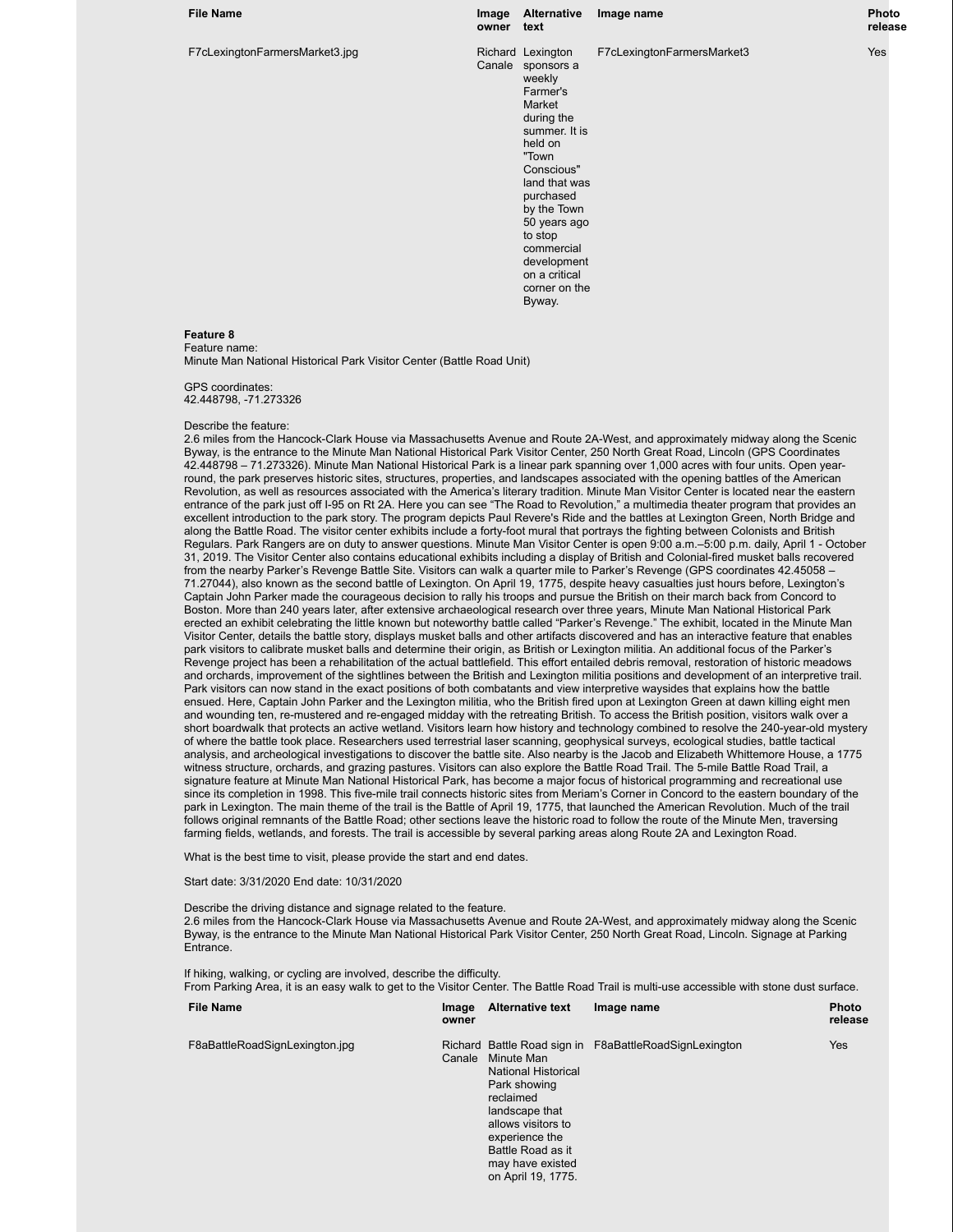| <b>File Name</b>                            | Image<br>owner | <b>Alternative text</b>                                                                                                                                                                                                                                                                                                                                                                   | Image name                                  | Photo<br>release |
|---------------------------------------------|----------------|-------------------------------------------------------------------------------------------------------------------------------------------------------------------------------------------------------------------------------------------------------------------------------------------------------------------------------------------------------------------------------------------|---------------------------------------------|------------------|
| F8bFiskeHillLexingtonBattleRoadMarkers.jpg  |                | Richard A visitor enjoys a<br>Canale walk along the<br><b>Battle Road Trail</b><br>beginning at Fiske<br>Hill in Lexington<br>and continuing<br>through to<br>Meriam's Corner.<br>Concord. The trail<br>is bounded by<br>picturesque stone<br>walls and contains<br>interpretive signs<br>and markers. It is a<br>multi-use<br>accessible trail<br>consisting primarily<br>of stone dust. | F8bFiskeHillLexingtonBattleRoadMarkers      | Yes              |
| F8cWhittemoreHouseMarkerWinterLexington.jpg |                | Richard Even in winter,<br>Canale visitors can view<br>interpretive panels<br>throughout Minute<br><b>Man National</b><br><b>Historical Park</b><br>documenting<br>events and stories.<br>At the Jacob<br>Whittemore House,<br>the conflicting roles<br>and duties of being<br>a farmer and a<br>militia man are<br>discussed in one of<br>these interpretive<br>markers.                 | F8cWhittemoreHouseMarkerWinterLexington Yes |                  |
| Feature 9                                   |                |                                                                                                                                                                                                                                                                                                                                                                                           |                                             |                  |

Feature name: Parker's Revenge Battle Site

GPS coordinates: 42.45058, -71.27044

#### Describe the feature:

The Visitor Center also contains educational exhibits including a display of British and Colonial-fired musket balls recovered from the nearby Parker's Revenge Battle Site. Visitors can walk a quarter mile to Parker's Revenge (GPS coordinates 42.45058, – 71.27044), also known as the second battle of Lexington. On April 19, 1775, despite heavy casualties just hours before, Lexington's Captain John Parker made the courageous decision to rally his troops and pursue the British on their march back from Concord to Boston. More than 240 years later, after extensive archaeological research over three years, Minute Man National Historical Park erected an exhibit celebrating the little known but noteworthy battle called "Parker's Revenge." The exhibit, located in the Minute Man Visitor Center, details the battle story, displays musket balls and other artifacts discovered and has an interactive feature that enables park visitors to calibrate musket balls and determine their origin, as British or Lexington militia. An additional focus of the Parker's Revenge project has been a rehabilitation of the actual battlefield. This effort entailed debris removal, restoration of historic meadows and orchards, improvement of the sightlines between the British and Lexington militia positions and development of an interpretive trail. Park visitors can now stand in the exact positions of both combatants and view interpretive waysides that explains how the battle ensued. Here, Captain John Parker and the Lexington militia, who the British fired upon at Lexington Green at dawn killing eight men and wounding ten, re-mustered and reengaged midday with the retreating British. To access the British position, visitors walk over a short boardwalk that protects an active wetland. Visitors learn how history and technology combined to resolve the 240-year-old mystery of where the battle took place. Researchers used terrestrial laser scanning, geophysical surveys, ecological studies, battle tactical analysis, and archeological investigations to discover the battle site. Also nearby is the Jacob and Elizabeth Whittemore House, a 1775 witness structure, orchards, and grazing pastures.

What is the best time to visit, please provide the start and end dates.

Start date: 1/1/2020 End date: 12/31/2020

Describe the driving distance and signage related to the feature. The Site is located near the Parking Area for the Minute Man NHP. It is short walk on the accessible Battle Road Trail. Signs from the Byway and parking area.

If hiking, walking, or cycling are involved, describe the difficulty. Easy walking and biking on the accessible Battle Road Trail. A short walk uphill on narrow path to get to the Lexington Militia position at the April 19 afternoon skirmish.

**File Name** 

**owner text Alternative Image name Photo**

**release**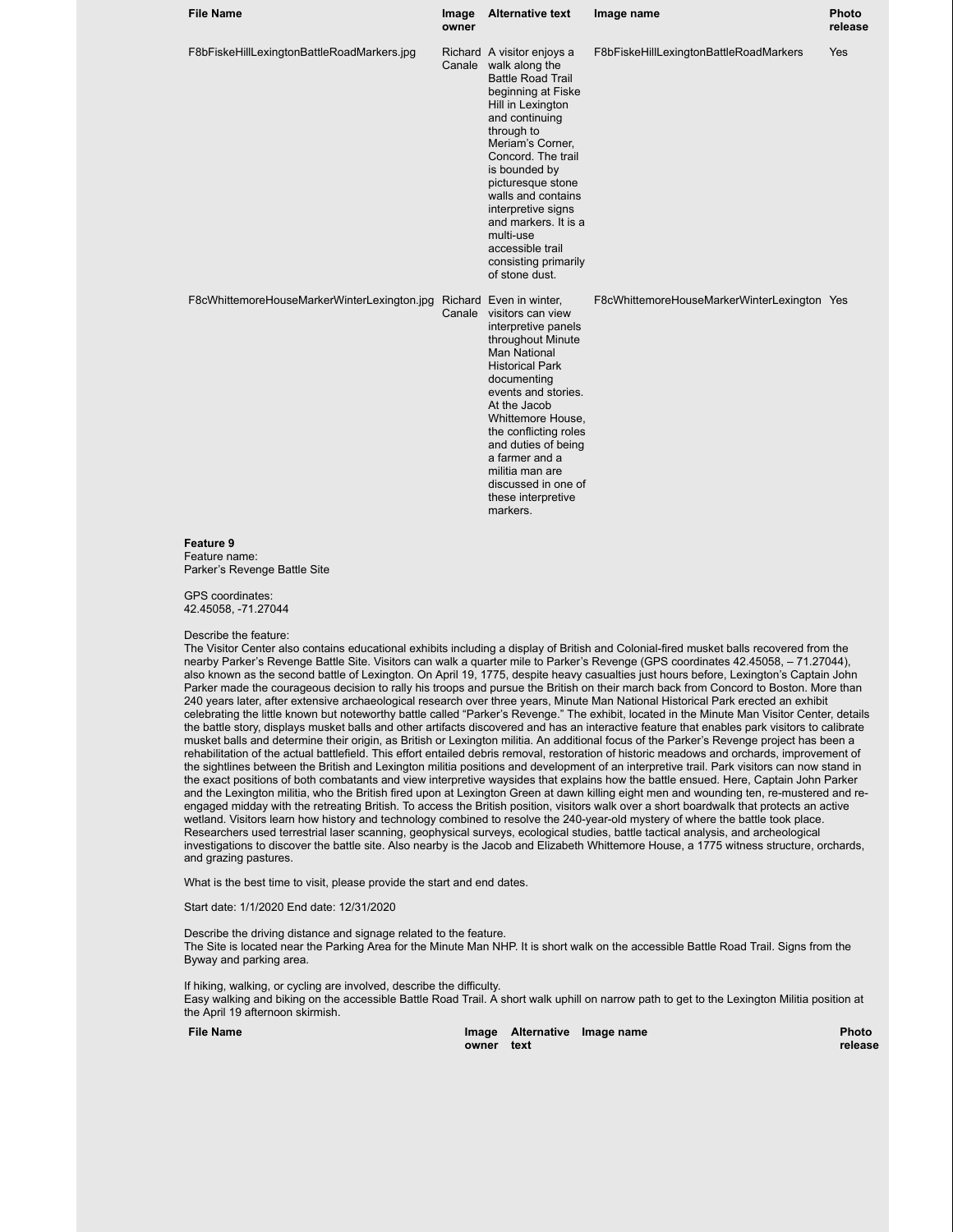| <b>File Name</b>                                                    | Image<br>owner | <b>Alternative</b><br>text                                                                                                                                                                                                                                                          | Image name                                       | Photo<br>release |
|---------------------------------------------------------------------|----------------|-------------------------------------------------------------------------------------------------------------------------------------------------------------------------------------------------------------------------------------------------------------------------------------|--------------------------------------------------|------------------|
| F9aParkersRevengeMilitiaReenactmentLexington.jpg Richard Reenactors |                | Canale bring to life<br>the battle at<br>the newly<br>"discovered"<br>Parker's<br>Revenge<br>site,<br>practicing in<br>March for<br>the April<br>19 <sub>th</sub><br>festivities.<br>Here are the<br>Militia<br>holding their<br>ground.                                            | F9aParkersRevengeMilitiaReenactmentLexington Yes |                  |
| F9bParkersRevengeRedcoatsReenactment.jpg                            |                | Richard Reenactors<br>Canale bring to life<br>the battle at<br>the newly<br>"discovered"<br>Parker's<br>Revenge<br>site,<br>practicing in<br>March for<br>the April<br>19th<br>festivities.<br>Here the<br><b>British are</b><br>shown<br>attacking<br>the militia.                 | F9bParkersRevengeRedcoatsReenactment             | Yes              |
| F9cWhittemoreHouseRedcoatReenactment.jpg                            |                | Richard Reenactors<br>Canale bring to life<br>the battle at<br>the newly<br>"discovered"<br>Parker's<br>Revenge<br>site,<br>practicing in<br>March for<br>the April<br>festivities.<br><b>Here British</b><br>soldiers<br>quickly<br>move past<br>the Jacob<br>Whittemore<br>House. | F9cWhittemoreHouseRedcoatReenactment             | Yes              |

#### **Feature 10** Feature name: Paul Revere Capture Site

GPS coordinates: 42.44893, -71.27977

#### Describe the feature:

Heading west about 10 miles and a half mile west of Minute Man Visitor Center, park signs indicate the parking lot in Lincoln, open yearround, for the Paul Revere Capture Site (GPS coordinates 42.44893, -71.27977). The famous ride of Paul Revere is immortalized in Henry Wadsworth Longfellow's 1860 poem, "Paul Revere's Ride." The Town of Lincoln installed a commemorative plaque and boulder along the Battle Road in 1899 at the believed capture site. Because the site was so heavily visited, the National Park Service installed a nearby parking lot and moved the boulder and plaque a short distance from the road for visitor safety. The plaque now stands within a circular seat wall with educational waysides flanking each side. The plaque describes the sequence of events before and after Revere's capture, as well as the other riders, Dr. Samuel Prescott of Concord and William Dawes Jr. of Boston. From the capture plaque, visitors can walk or bicycle along a flat section of the multi-use accessible 5 mile Battle Road Trail. To the east is Thorning's Boulder, also known as the Minute Man Boulder. Here, young Lincoln Minute Man William Thorning, in a bold act of treason, stepped from behind the boulder and shot and killed two British soldiers as they retreated down the Battle Road. A proposed development surrounding this boulder site served as the catalyst for protecting the remaining historic features along the Battle Road and creating Minute Man National Historical Park in 1959. Each April, the Lincoln Minute Men and other Colonial and British reenactment units gather to remember the events that transpired on April 19th, by performing a salute to the lives lost with colonial fife and drum music, musket firing, and by reciting Longfellow's famous poem.

What is the best time to visit, please provide the start and end dates.

Start date: 1/1/2020 End date: 12/31/2020

Describe the driving distance and signage related to the feature. Heading west about 10 miles and a half mile west of Minute Man Visitor Center, park signs indicate the parking lot in Lincoln, open yearround, for the Paul Revere Capture Site. Signage at Parking Area.

If hiking, walking, or cycling are involved, describe the difficulty. One minute easy flat walk from parking area, and on the accessible Battle Road Trail multi-use path.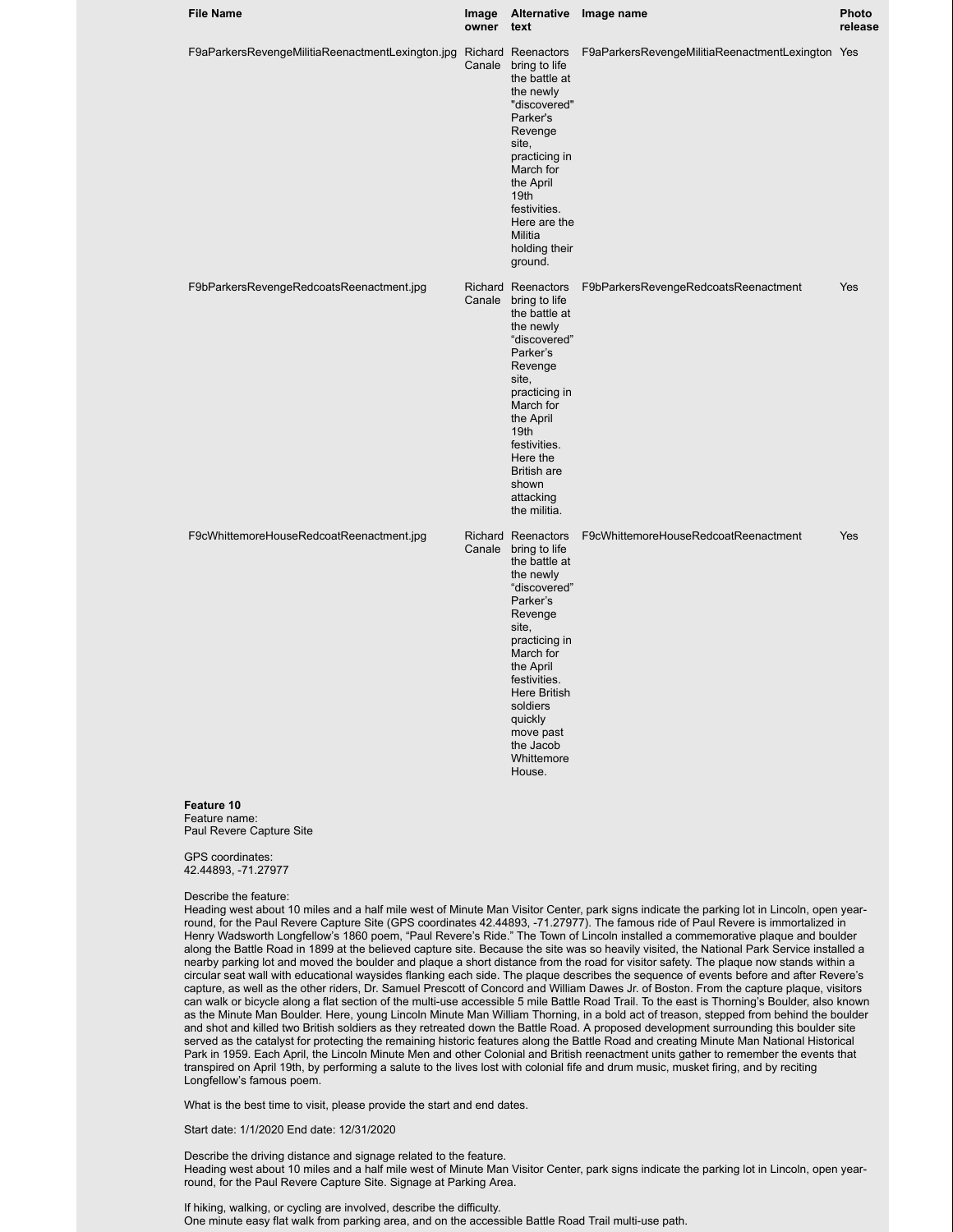| <b>File Name</b>                              | Image<br>owner          | <b>Alternative</b><br>text                                                                                                                                                                                                                                           | Image name                                    | <b>Photo</b><br>release |
|-----------------------------------------------|-------------------------|----------------------------------------------------------------------------------------------------------------------------------------------------------------------------------------------------------------------------------------------------------------------|-----------------------------------------------|-------------------------|
| F10aPaulRevereCaptureSiteLincoln.jpg          | Richard Stone<br>Canale | boulders and<br>a stone wall<br>create the site<br>where Paul<br>Revere was<br>captured and<br>where William<br>Prescott<br>escaped to<br>carry the<br>Alarm to<br>Concord.<br>Visitors can<br>walk or bike<br>along the<br>adjacent<br><b>Battle Road</b><br>Trail. | F10aPaulRevereCaptureSiteLincoln              | Yes                     |
| F10bPaulRevereCaptureSiteBikesLincoln.jpg     | Canale at the           | Richard Cyclists stop<br>Interpretive<br>panels telling<br>the story of<br>Paul Revere's<br>ride and<br>capture. The<br>site is<br>accessible to<br>drivers,<br>cyclists, and<br>pedestrians.                                                                        | F10bPaulRevereCaptureSiteBikesLincoln         | Yes                     |
| F10cProposedBattleRoadBywaySignageLincoln.jpg | Canale                  | Richard Proposed<br><b>Battle Road</b><br>Scenic Byway<br>signage are<br>designed in<br>different<br>color/size<br>configurations.                                                                                                                                   | F10cProposedBattleRoadBywaySignageLincoln Yes |                         |
| Feature 11<br>Feature name:                   |                         |                                                                                                                                                                                                                                                                      |                                               |                         |

Hartwell Tavern

GPS coordinates: 42.451361, -71.292179

Describe the feature:

Heading west about 10.5 miles and a half mile west of the Paul Revere Capture Site, park signs indicate the Hartwell Tavern parking lot in Lincoln (GPS coordinates 42.451361, -71.292179). From this lot, visitors can walk or bike past the park ranger station and comfort facilities to the Hartwell Tavern, which stands along a restored section of the Battle Road. Once home to the Hartwell family, the setting evokes the story of families who lived along the Battle Road on April 19, 1775. A nearby barn is used for educational programs, while orchards, hay fields, and pastures bounded by stone walls evoke the colonial period agricultural setting. Two other colonial witness houses stand to the east, the Captain William and Catherine Louisa Smith House and the remains of the Samuel and Mary Hartwell House, which help to convey the distance between the homes of neighbors and relatives at the time of the battle. In April, and June through October, living history interpreters open the furnished Hartwell home and tavern and Smith home, lead programs, and provide musket firing demonstrations. Guided events include a half mile walk on level ground to the nearby Bloody Angle Battle Site, where colonial militiamen caught the retreating British troops in a deadly crossfire. Also nearby is the Vernal Pool Trail, a one-mile loop with boardwalks through the ecologically distinctive tupelo swamp. The Hartwell Tavern also marks the midpoint of the 5.5-mile multiuse accessible Battle Road Trail, with links to trail systems in Lincoln to the south, Concord and Bedford to the north, and Lexington to the east. Park guides explain how many of these connecting trails were formerly cart paths used by the 4,000 militia and minute men from dozens of surrounding communities who responded to the call to arms on the morning April 19th, 1775.

What is the best time to visit, please provide the start and end dates.

Start date: 3/31/2020 End date: 10/31/2020

Describe the driving distance and signage related to the feature.

Heading west about 10.5 miles and a half mile west of the Paul Revere Capture Site, park signs indicate the Hartwell Tavern parking lot in Lincoln. Signage on Byway.

If hiking, walking, or cycling are involved, describe the difficulty.

Hartwell Tavern is located on the original Battle Road, which at this location is the multi-use accessible Stone dust trail. The Parking Area is on the Byway (Route 2A) and is signed there. It is a flat 5 minute easy walk to the Tavern. The Tavern is open seasonally, but the area is open year-round and includes excellent cross country and snowshoeing conditions in the Winter.

| <b>File Name</b> | <b>Image</b><br>owner | <b>Alternative text</b>                                                                                                                                                                                                                                                                                                                                                      | Image name | <b>Photo</b><br>release |
|------------------|-----------------------|------------------------------------------------------------------------------------------------------------------------------------------------------------------------------------------------------------------------------------------------------------------------------------------------------------------------------------------------------------------------------|------------|-------------------------|
|                  |                       | F11aHartwellTavernMMNHPWinter.jpg Richard Travelers can visit the fully restored and F11aHartwellTavernMMNHPWinter Yes<br>Canale furnished historic Hartwell Tavern and<br>its expansive grounds. Seasonal<br>activities include quided tours and<br>demonstrations of everyday life of the<br>local farmers in 1775 as well as its role<br>in the events of April 19, 1775. |            |                         |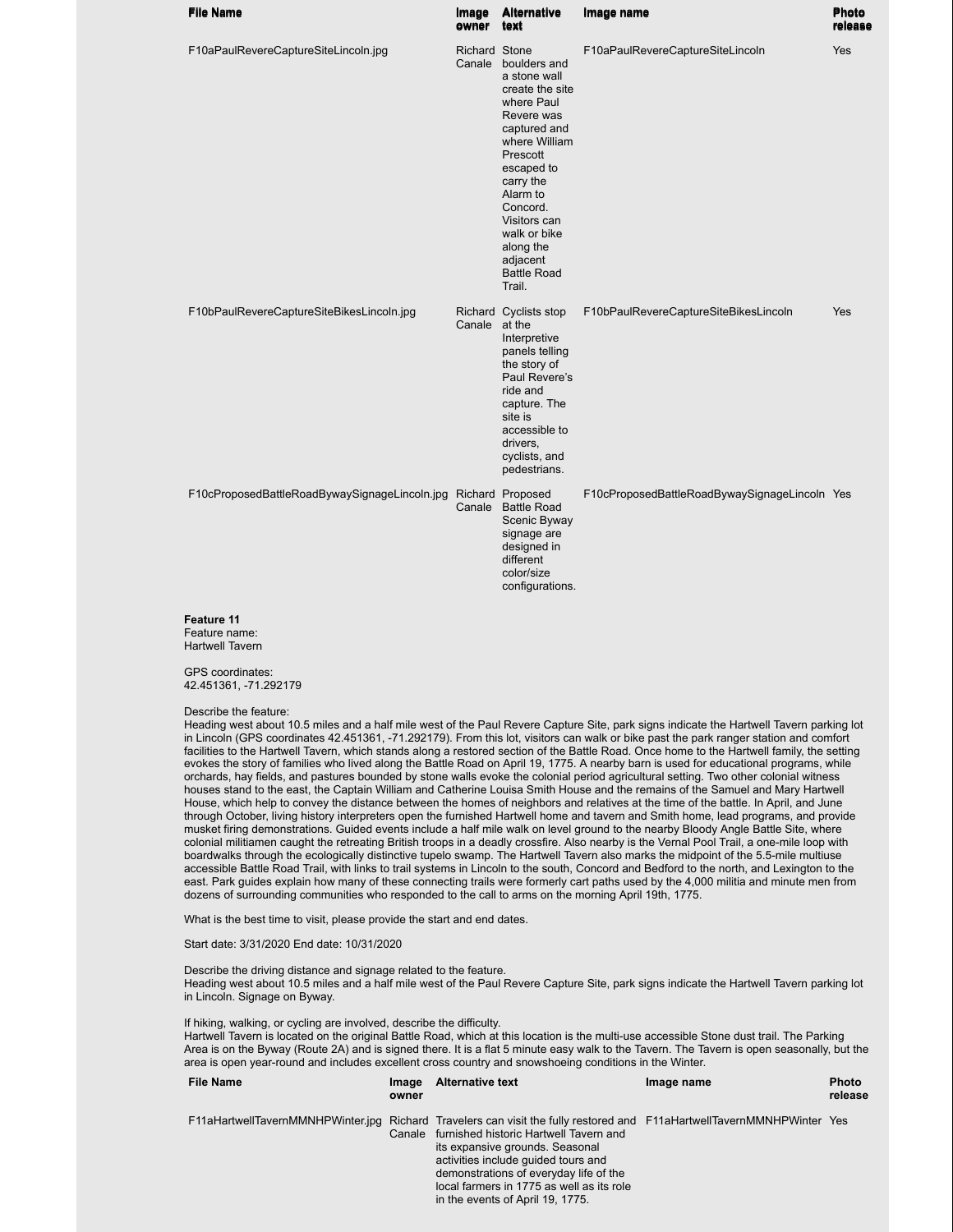| <b>File Name</b>              | Image<br>owner              | <b>Alternative text</b>                                                                                                                                                    | Image name                | <b>Photo</b><br>release |
|-------------------------------|-----------------------------|----------------------------------------------------------------------------------------------------------------------------------------------------------------------------|---------------------------|-------------------------|
| F11bLivingHistoryMMNHP.jpg    | Minute<br>Man<br><b>NHP</b> | Historic Houses and sites in the Minute<br>Man National Historical Park come alive<br>through Living History demonstrations,<br>interpretations, and reenactments.         | F11bLivingHistoryMMNHP    | Yes                     |
| F11cBattleRoadTrailFamily.jpg | Canale                      | Richard A family with a stroller takes a walk<br>along the fully accessible path of the<br>original Battle Road. Up ahead is the<br>Hartwell Tavern which is on the Trail. | F11cBattleRoadTrailFamily | Yes                     |

**Feature 12** Feature name: The Bloody Angle

GPS coordinates: 42.45534, -71.29798

#### Describe the feature:

A half-mile walk over flat terrain from the Hartwell Tavern is the Bloody Angle Battle Site (GPS coordinates 42.45534, -71.29798). Some of the most intense fighting on April 19, 1775 occurred in this area, which later became known as the "Bloody Angle." Unlike most of the 18th-century Battle Road landscape, which was open farmland, this site had woods and bends in the road which allowed the Colonists to set up an ambush. The "Bloody Angle," is one of the few places on the April 19, 1775 Battle Road where first-hand accounts corroborate each other and are supported by the landscape. Here we see militia officers thinking carefully about where and how to deploy their soldiers to the best advantage, as opposed to a chaotic running fight. It is also interesting to note that, like the fight at Meriam's Corner, a bridge appears in the tactical landscape and likely played a role in slowing and constricting the progress of the British column. Between Two Fires: The Woburn companies opened a brisk fire then fell back toward the second turn in the road, firing from new positions as opportunity allowed. As the British column plunged ahead passed the southern turn they were soon met by a heavy fire from their left (west side of the road). Militia volunteer Edmond Foster, who came into the fight at Meriam's Corner, describes this best… "We saw a wood at a distance, which appeared to be in or near the road the enemy must pass. Many leaped over the wall and made for that wood. We arrived in time to meet the enemy. There was then, on the opposite side of the road, a young growth of wood well filled with Americans. The enemy was completely between two fires, renewed and briskly kept up. They ordered out a flank guard on the left to dislodge the Americans from their posts behind large trees, but they only became a better mark to be shot at. A short but sharp contest ensued, at which the enemy received more deadly injury, than at any one place from Concord to Charlestown. Eight or more of their number were killed on the spot, and no doubt, many wounded." "Upon our ascending the height to the road" said British Lt. Sutherland, "[the Woburn Militia] gave us a very heavy fire, but some shot from the left hand drew my attention that way when I saw a much larger body drawn up to my left . . ." These were the men who had crossed the farm fields from Meriam's Corner. The British troops were caught in a crossfire from both sides of the road. "Bloody Angle" was the largest battle of the Lexington and Concord skirmishes. While British forces were retreating from Concord, 200 well concealed Minutemen opened fire on them at this curve along the Battle Road in Lincoln, Massachusetts. Estimates place the British dead at 30 while the Minutemen lost only 4 men.

What is the best time to visit, please provide the start and end dates.

Start date: 1/1/2020 End date: 12/31/2020

Describe the driving distance and signage related to the feature. A half-mile walk over flat terrain from the Hartwell Tavern is the Bloody Angle Battle Site

If hiking, walking, or cycling are involved, describe the difficulty.

The site is on the accessible multi-use Battle Road Trail on the original Battle Road. The closest automobile parking access is more than a half-mile away along easy accessible flat stone dust surfaces.

| <b>File Name</b>                            | Image<br>owner    | <b>Alternative text</b>                                                                                                                                                                                                                                                  | Image name                                                   | <b>Photo</b><br>release |
|---------------------------------------------|-------------------|--------------------------------------------------------------------------------------------------------------------------------------------------------------------------------------------------------------------------------------------------------------------------|--------------------------------------------------------------|-------------------------|
| F12aApril19InterpretationvViaTechnology.jpg | Canale            | Richard The story of the Battle<br>Road is full of discovery,<br>with historians and<br>archaeologists uncovering<br>new evidence of lost stories<br>even through technology.<br>Park interpreters give life to<br>this uncovered evidence.                              | F12aApril19InterpretationvViaTechnology Yes                  |                         |
| F12bMinutemenReenactmentConcord.jpg         | Richard<br>Canale | position in the wooded<br>landscape that played such<br>a significant role in the<br>battle of the Bloody Angle.                                                                                                                                                         | Militia reenactors move into F12bMinutemenReenactmentConcord | Yes                     |
| F12bMinutemenReenactmentConcord.jpg         |                   | Richard A large boulder presenting<br>Canale a commemorative plaque<br>to British soldiers who died<br>along the Battle Road<br>during the British retreat.<br><b>These British Soldier</b><br>casualties were left behind<br>and later buried where they<br>had fallen. | F12cBritishSoldierGraveMarker                                | Yes                     |

**Feature 13** Feature name: 13. Meriam's Corner

GPS coordinates: 42.45945, -71.32443

Describe the feature:

The Nathan Meriam House is located at 34 Old Bedford Road, the intersection of Lexington Road and Old Bedford Road in Concord. Meriam's Corner is the site where April 19 went from a day of a couple of small violent skirmishes to becoming a running 16-mile-long battle that became the opening salvo of the Revolutionary War. About noon, the column of approximately 700 British regular soldiers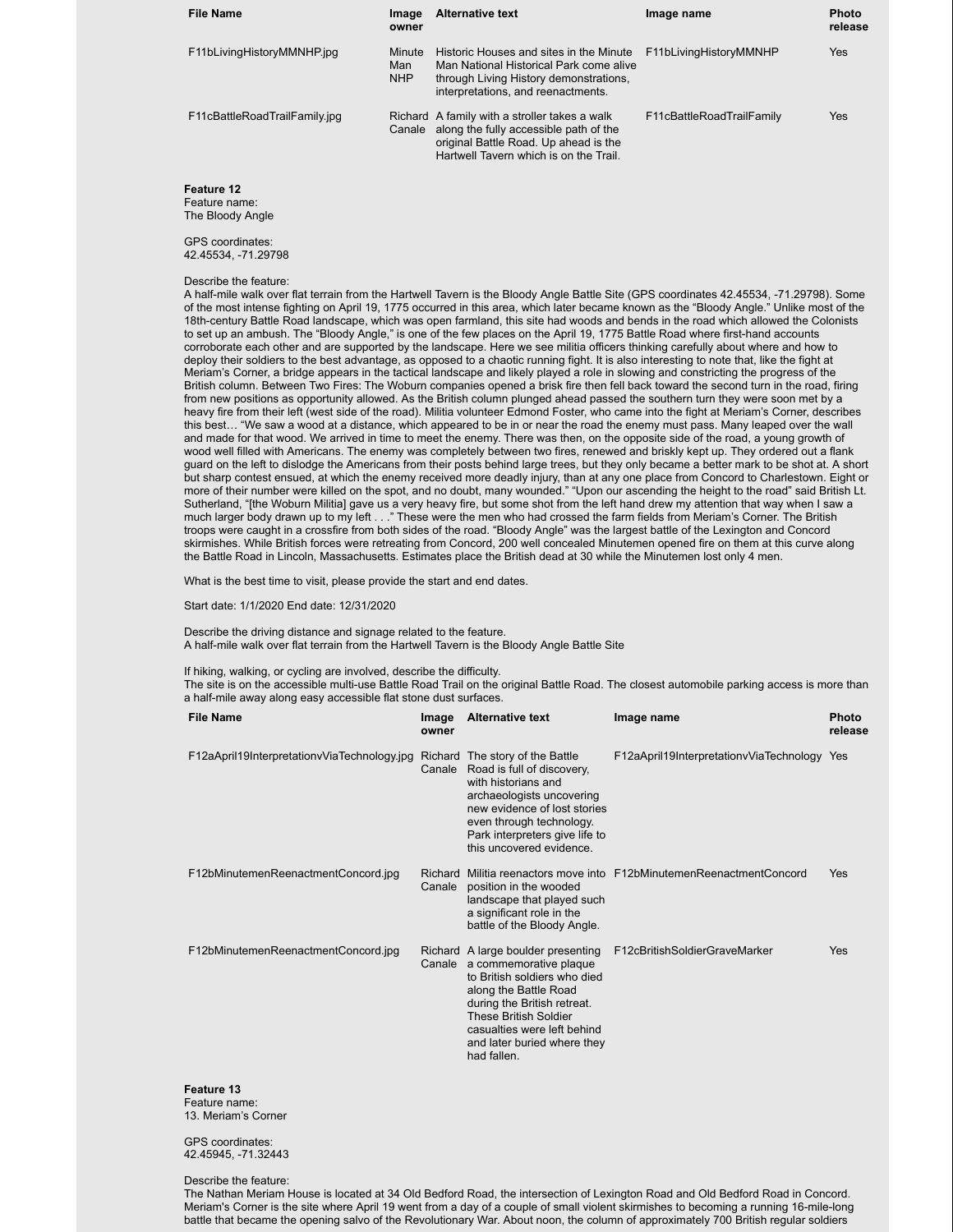began the return march from Concord to Boston. They had been sent to Concord to seize and destroy colonial stockpiles of arms and military supplies. The day had so far been a disappointment. Many of the stockpiles had been removed from Concord before the British regulars arrived. Worse, there had been fighting in Lexington and later that morning in Concord. The alarm was raised throughout the countryside and minute man and militia companies were mobilizing and marching toward the area in great numbers. When the column of regulars reached Meriam's Corner, about a mile east of Concord's center, newly arrived companies from Reading, Chelmsford and Billerica arrived and took cover behind the Meriam houses and barns. First to arrive was a company of Reading minute men under the command of Captain Brooks. They had separated from their regiment a few miles up the Bedford Road and pushed ahead towards Concord. When they arrived, they saw the British light infantry descending Meriam Hill and pulling back towards the road to cross a small bridge over Elm Brook. Thus, temporarily without the protection of its flank guard, the British column was vulnerable to attack. Captain Brooks ordered his men to open fire. At Meriam's Corner, key elements combined to make the militia attack possible. First, Captain Brooks' company from Reading, pressing ahead of their regiment, arrived in time to engage the rear of the British column. Second, the column had to pull in their flank guards to cross a bridge over Elm Brook. This slowed their progress and allowed the militiamen to take up positions behind the Meriam houses and outbuildings within range of the bridge and the road. In engaging the British soldiers, Captain Brooks did not wait to see who was going to fire first. According to his account once they realized the red-coated soldiers descending Meriam Hill were British regulars, they opened fire. This would make the fight at Meriam's Corner the first offensive action taken by the colonists in the war.

What is the best time to visit, please provide the start and end dates.

Start date: 1/1/2020 End date: 12/31/2020

## Describe the driving distance and signage related to the feature.

The Parking for Meriam's Corner Parking Area is 1.6 miles driving distance from the Hartwell Tavern Parking Area Signage at Parking Area entrance on the Byway.

If hiking, walking, or cycling are involved, describe the difficulty.

From the parking Area it is a one minute walk along the accessible multi-use Battle Road Trail. The Byway at this point has no sidewalk, but it is used by cyclists.

| <b>File Name</b>                    | Image<br>owner              | <b>Alternative text</b>                                                                                                                                                                                                                                                                                                                   | Image name                                                   | <b>Photo</b><br>release |
|-------------------------------------|-----------------------------|-------------------------------------------------------------------------------------------------------------------------------------------------------------------------------------------------------------------------------------------------------------------------------------------------------------------------------------------|--------------------------------------------------------------|-------------------------|
| F13aBritishSoldiersReenectment.jpg  | Canale                      | Richard Reenactments occur all along the<br>Byway. At Meriam's Corner, for the<br>first time on April 19, 1775, the<br>Minutemen and Militias became the<br>aggressors, firing upon the British<br>here and for the duration of the<br>retreat.                                                                                           | F13aBritishSoldiersReenectment                               | Yes                     |
| F13bMeriamHouseConcordMMNHP.jpg     | Minute<br>Man<br><b>NHP</b> | at the edge of the Minute Man<br>National Historic Park, Battle Road<br>Unit. It is the site where thousands<br>of militias from neighboring towns<br>converged to drive the British back<br>to Boston.                                                                                                                                   | The Historic Meriam House stands F13bMeriamHouseConcordMMNHP | Yes                     |
| F13cJobBrooksHouseWinterConcord.jpg | Canale                      | Richard Near the battles at Meriam's<br>Corner is Brooks Village, a family<br>compound of several houses,<br>barns and stone walls with several<br>features that give visitors a flavor of<br>colonial life and the events of 1775.<br>Brooks Hill is the site where British<br>troops encountered the<br>Framingham and Sudbury militias | F13cJobBrooksHouseWinterConcord Yes                          |                         |
| Feature 14                          |                             |                                                                                                                                                                                                                                                                                                                                           |                                                              |                         |

Feature name: The Wayside Home of Authors

GPS coordinates: 42.459255, -71.330299

#### Describe the feature:

Approximately 14 miles along the Battle Road and west of Meriam's Corner Battle Site along Lexington Road in Concord, park signs direct visitors to a parking lot for The Wayside and the adjacent Orchard House. The Wayside barn includes educational exhibits and interactive models showing the transformation of the house through the centuries. The Wayside: Home of Authors is the first literary site added to the National Park Service. The Wayside is the only National Historic Landmark to have been lived in by three literary families. Their home and works span more than three centuries: The Alcotts, who owned the house from 1845-1852, called it "Hillside." Here Louisa May Alcott, author of Little Women, and her sisters lived much of the childhood described in the book. Nathaniel Hawthorne wrote The Scarlet Letter, House of the Seven Gables, Twice Told Tales, and other novels and publications. He and his family owned the house from 1852 through 1869 and called it "The Wayside." Harriett Lothrop, children's author and creator of the "Five Little Peppers," (pen name Margaret Sidney) and her daughter, Margaret Lothrop, lived in and preserved The Wayside from 1883 to 1965, when it became part of Minute Man National Historical Park. On April 19, 1775, when fighting between colonists and British soldiers ignited the American Revolution, the house, located on the main road in Concord, witnessed the British troops marching in and out of town. At that time, the house was owned by Samuel Whitney, Muster Master of the Concord Minute Men. During the 19th century, Nathaniel Hawthorne and Louisa May Alcott, along with their neighbors Ralph Waldo Emerson and Henry David Thoreau, and other authors such as Henry Wadsworth Longfellow, Herman Melville, and others, began a literary tradition recognized as distinctly American. As part of the first generation to inherit the Revolution, these writers helped shape the new nation's cultural identity. In their work and their personal lives, these writers grappled with the lasting significance of April 19, 1775 and some of the unresolved issues of the American Revolution, notably slavery. While living in the house in the 1840s, the Alcott family aided at least one run-away slave on his flight to freedom. The Wayside is now a site on the National Underground Railroad Network to Freedom. The Wayside is open Thursday through Monday from May to October and park guides lead scheduled tours through the fully furnished home.

What is the best time to visit, please provide the start and end dates.

Start date: 5/1/2020 End date: 10/31/2020

Describe the driving distance and signage related to the feature.

The Wayside off-street Parking area is approximately 14 miles from the Byway start and is 0.6 miles from the Meriam's Corner Parking area. Signs at Wayside and at Parking area.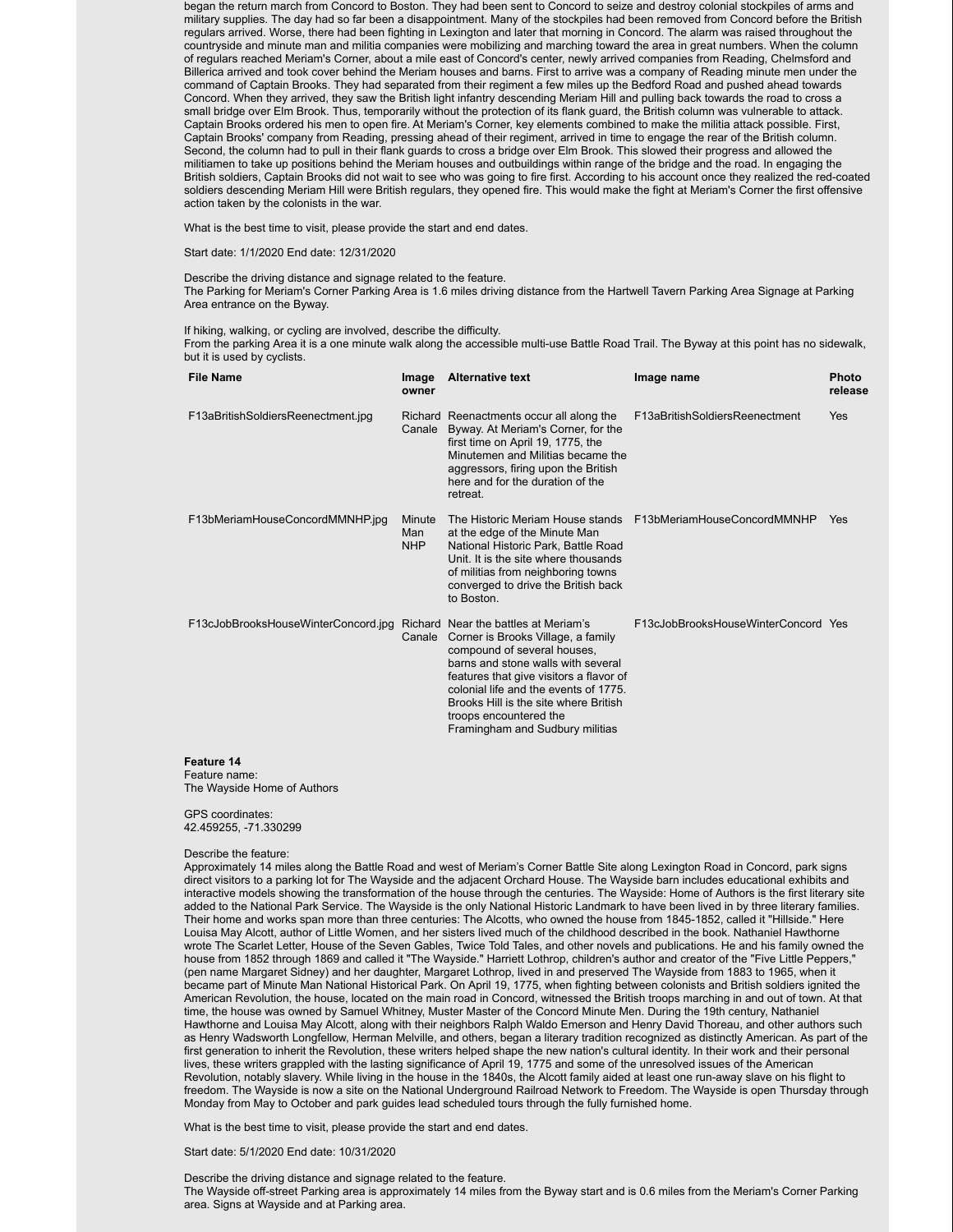If hiking, walking, or cycling are involved, describe the difficulty.

The Byway at this point has a sidewalk on one side. The Byway at this point has no bike markings, but is regularly used by cyclists. The Wayside and the Orchard House are directly across the Byway from the Parking area and there is a signed crosswalk.

| <b>File Name</b>                    | Image<br>owner              | <b>Alternative text</b>                                                                                                                                                                                                                                                                                                             | Image name                          | <b>Photo</b><br>release |
|-------------------------------------|-----------------------------|-------------------------------------------------------------------------------------------------------------------------------------------------------------------------------------------------------------------------------------------------------------------------------------------------------------------------------------|-------------------------------------|-------------------------|
| F14aWaysideMMNHPConcord.jpg         | Minute<br>Man<br><b>NHP</b> | The Wayside: Home of Authors is the F14aWaysideMMNHPConcord<br>first literary site added to the National<br>Park Service. This beautiful structure<br>that has been home to famous<br>literary figures such as Louisa May<br>Alcott and now serves as a Visitor<br>Center for this section of Minute Man<br>National Historic Park. |                                     | Yes                     |
| F14bOrchardHouseLouisaMayAlcott.jpg |                             | Richard Orchard House (c. 1650) is most<br>Canale noted for being where Louisa May<br>Alcott wrote and set Little Women in<br>1868. This noble home also has a<br>rich history stretching back two<br>centuries beforehand, as well as<br>more than 100 years of life as a<br>treasured historic site open to the<br>public.        | F14bOrchardHouseLouisaMayAlcott Yes |                         |
| F14cConcordFirstSettementMarker.jpg |                             | Richard This Concord First Settler Marker<br>Canale (1635) is located between the<br>Orchard House and the Wayside.<br>English and other settlers had well<br>over 100 years before April 19 to<br>develop their own notions of self<br>governance, independence, and<br>interdependence.                                           | F14cConcordFirstSettementMarker     | Yes                     |

#### **Feature 15** Feature name:

North Bridge and North Bridge Visitor Center

GPS coordinates:

42.471226, -71.353360, 42.469196, -71.348334

#### Describe the feature:

GPS for North Bridge Visitor Center Parking Lot is: 42.471226, -71.353360 -GPS for North Bridge and Minute Man Statue Parking Lot is: 42.469196, -71.348334 Heading west about 15 miles and just north of Concord Center, is the North Bridge Unit of Minute Man National Historical Park. The North Bridge Unit includes significant resources associated with the Buttrick family residence from the 1630s to 1960s, the Battle of Concord at the North Bridge on April 19, 1775, and Native American inhabitants. The Concord River and its grassy meadows, which Native Americans called the Musketaquid, provided abundant food and attracted colonists to the area including William Buttrick who settled on land overlooking the river. The home built by William Buttrick's decedents in 1911 now serves as the North Bridge Visitor Center which is open daily 9:30 a.m.– 5:00 p.m. April 1–October 31. On April 19, 1775 colonial minute men and militia confronted a party of British regulars guarding Concord's North Bridge. Major John Buttrick was the colonial officer who first ordered his militia to fire upon British soldiers. The ensuing exchange of fire was the first time colonists of Massachusetts were ordered to fire on British soldiers, and where the first British casualties of the war occurred. A gently graded half-mile walking and biking trail follows the historic road over the North Bridge and ascends to the Visitor Center and Major John and Abigail Buttrick's House, a 1775 witness house and temporary hospital. The commemorative North Bridge is open from dawn until dusk. Visitors pause to watch the tranquil river, which is frequented by riparian wildlife and recreational paddlers as the river is part of the Sudbury-Assabet-Concord National Wild and Scenic River corridor. Notable monuments flank the bridge crossing. On the east bank, the 1836 granite obelisk commemorates the 60th anniversary of the battle and nearby is a grave and monument for two British soldiers. On the west bank is the 1875 bronze statue known as "the Minute Man," which depicts a young farmer setting aside his plow and taking up his musket. This statue was the first commission of sculptor and Concord resident Daniel Chester French, who later designed the Lincoln Memorial in Washington, DC. Among the exhibits in the park, through the courtesy of the Bunker Hill Monument Association, is a brass cannon, "The Hancock." In September of 1774, Boston Patriots brazenly stole four brass cannons right from under British guard. The cannons were smuggled out of Boston. In February of 1775, records of the Committees of Safety and Supplies indicate that the stolen cannons were moved to Concord. Ten iron cannons were also reported to be in the town. In April, Gage ordered the expedition to Concord for the purpose of seizing and destroying colonial weapons stockpiles, including cannon. The cannons were not found and were used throughout the Revolution. Two of them, while in Canada, were captured by the British. After the war's end, the remaining two were returned by Congress to Massachusetts, christened "The Hancock" and "The Adams". They were installed at the top of the Bunker Hill Monument, where "The Adams" remains to this day.

What is the best time to visit, please provide the start and end dates.

#### Start date: 1/1/2020 End date: 12/31/2020

Describe the driving distance and signage related to the feature. Approximately 14 miles from the Battle Road start, and 1.6 miles from the Parking area from The Wayside Parking area is the Old North Bridge Parking area. Signage at Parking entrance on Byway.

# If hiking, walking, or cycling are involved, describe the difficulty.

Monument Street has no sidewalks and no bike markings but is frequently used by cyclists. There is a signed crosswalk at the Parking area to get across the Byway to gain access to the Old North Bridge and to the Old Manse. The Robbins House is adjacent to the Parking area. The access to the Old North Bridge and the Old Manse is along easily walked stone dust paths. It is a several-minute walk to get to the Visitor center, or one may choose to drive to the Parking area adjacent to the Visitor Center.

| <b>File Name</b>                 | <b>Image</b><br>owner | <b>Alternative text</b>                                                                                                                | Image name                   | <b>Photo</b><br>release |
|----------------------------------|-----------------------|----------------------------------------------------------------------------------------------------------------------------------------|------------------------------|-------------------------|
| F15aOldNorthBridgeReflective.jpg | Canale                | Richard A family enjoys a quiet time at the<br>beautiful and contemplative site of<br>the Old North Bridge during early<br>springtime. | F15aOldNorthBridgeReflective | Yes                     |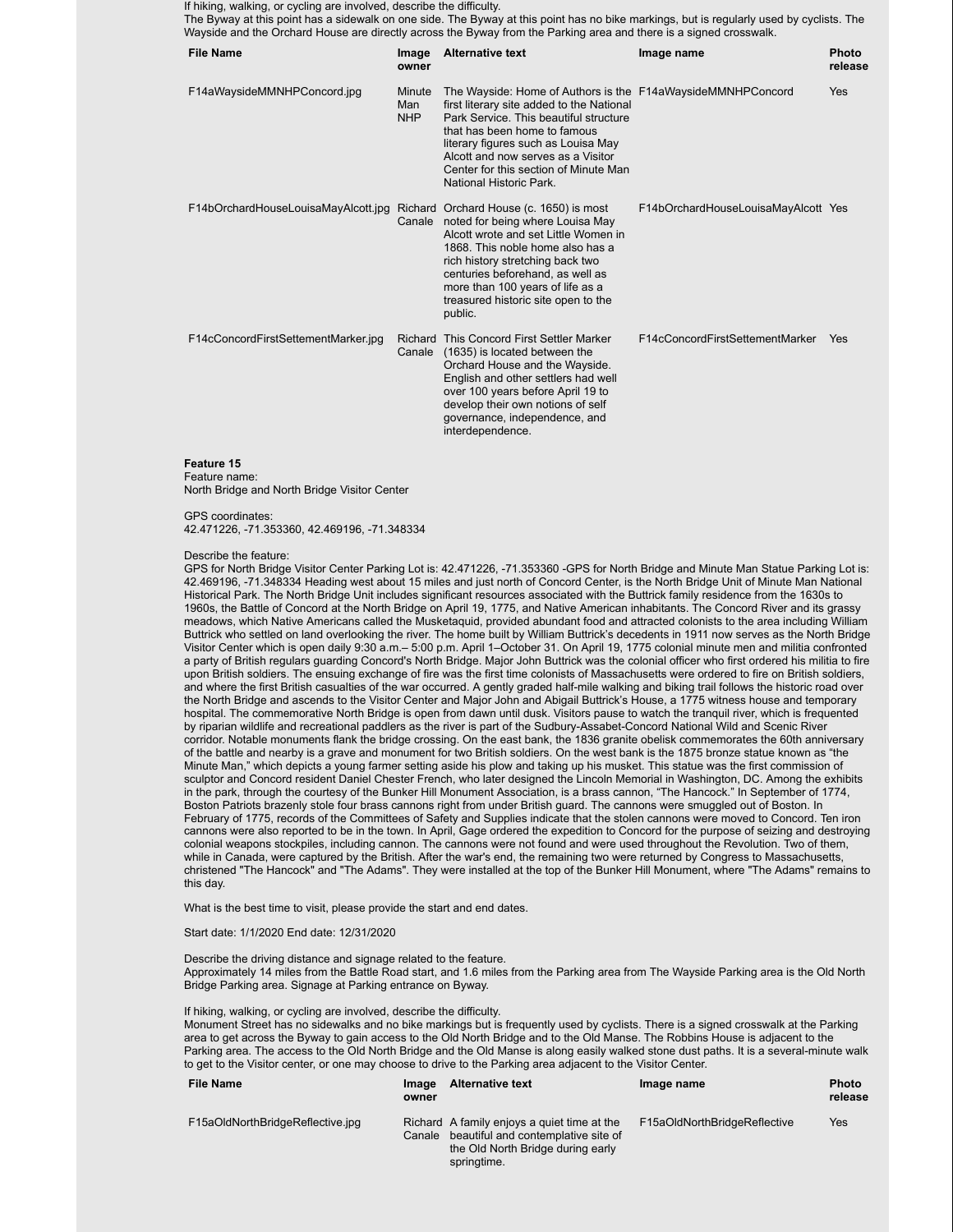| <b>File Name</b>                                   | Image<br>owner              | <b>Alternative text</b>                                                                                                                                          | Image name                           | <b>Photo</b><br>release |
|----------------------------------------------------|-----------------------------|------------------------------------------------------------------------------------------------------------------------------------------------------------------|--------------------------------------|-------------------------|
| F15bNorthBridgeReenectmentFiring.JPG               | Minute<br>Man<br><b>NHP</b> | Crowds gather to experience the<br>spectacular reenactments and<br>special events at Minute Man<br>National Historic Park's Old North<br>Bridge.                 | F15bNorthBridgeReenectmentFiring Yes |                         |
| F15cMajor John Buttrick House Concord<br>MMNHP.jpg | Canale                      | Richard The Major John Buttrick House,<br>Concord, MMNHP, is located across Concord MMNHP.jpg<br>the byway from the North Bridge<br>Visitor Center Parking area. | F15cMajor John Buttrick House        | Yes                     |
| Feature 16                                         |                             |                                                                                                                                                                  |                                      |                         |

Feature name:

Barrett's Farm

GPS coordinates: 38.572317, -90.458811

#### Describe the feature:

Heading west about 16 miles, and approximately two miles west of the North Bridge, the Battle Road Scenic Byway ends at a colonial farmhouse standing close to the road. This Farmhouse was once the home of Colonel James and Rebecca Barrett. The Barretts and their farm played a significant role in the American Revolution as the property served as the principal depot and storage site for the weapons and munitions of the Massachusetts provisional government. The farmhouse was built in 1705 by Benjamin Barrett, James' father, and the surrounding farm spanned the fertile Assabet River floodplain. The farm continues to be cultivated for vegetable crops. In 2003 the farmhouse was purchased by 'Save Our Heritage,' a non-profit preservation group who began a multi-year project to restore the house to its 1775 appearance. The property became part of Minute Man National Historical Park in 2012. In 1775, Col. James Barrett was tasked by the Provincial Congress to secure much of the colony's military supplies in Concord. The munitions were distributed to some 30 homes for safekeeping. Among the military supplies were four brass cannons belonging to the Boston Artillery Company, which provincials secreted out of Boston from under British guard in September of 1774. In February of 1775, records of the Committees of Safety and Supplies indicate that the stolen cannons were moved to Concord. In March, Gage received a spy report from Concord that four brass cannons were "Conceal'd at Mr. B, (Lately chose or appointed Minute Colo.) Suppos'd to be deposited in his cellar." Concord's new Colonel was James Barrett. On April 19th, a contingent of about 120, of the total 700 British troops in Concord, marched the additional two miles from the North Bridge to Barrett's Farm in search of arms and supplies, but fortunately, colonists, including members of the Barrett family, removed all the military supplies from the house and the cannons were safely relocated to Groton, Massachusetts. When the British soldiers arrived at the house, Barrett's 57-year-old wife, Rebecca, was at home. She gave them permission to search, warning them they would find nothing. Several of the tired and hungry officers asked for breakfast. She gave them food and drink, saying coldly, "We are commanded to feed our enemy if he hunger." When Mrs. Barrett refused their offer of pay, the officers tossed shillings into her lap and she responded, "This is the price of blood." Though James Barrett saw the beginning of the war, he did not live to see its end, dying on April 11, 1779. Barrett's Farm reflects the stories of a Patriot family who risked everything, including their lives and property, for American liberty. The house is opened annually for special events and tours. The adjacent Bay Circuit Trail, a 200-mile trail encircling Boston, provides a flat walking and biking route to the North Bridge Unit, with scenic views of active farmland and the Sudbury-Assabet-Concord National Wild and Scenic River corridor.

What is the best time to visit, please provide the start and end dates.

Start date: 3/31/2020 End date: 10/31/2020

Describe the driving distance and signage related to the feature. Heading west about 16 miles, and approximately two miles west of the North Bridge, the Battle Road Scenic Byway ends at a colonial farmhouse, Barrett's Farm.

If hiking, walking, or cycling are involved, describe the difficulty.

Barretts Farm Road has a sidewalk on one side and has no bike markings, but is frequently used by cyclists. The area here is flat, and there are walkable trails off-site.

| <b>File Name</b>                | owner text | Image Alternative                                                                                                                                                                                                                                                                                      | Image name                  | Photo<br>release |
|---------------------------------|------------|--------------------------------------------------------------------------------------------------------------------------------------------------------------------------------------------------------------------------------------------------------------------------------------------------------|-----------------------------|------------------|
| F16aBarrettFarmConcordMMNHP.jpg |            | Richard Barrett's<br>Canale Farm in<br>Concord is<br>the newest<br>Unit of<br>Minute Man<br>National<br>Historic<br>Park. The<br><b>British</b><br>marched to<br>Barrett's<br>Farm on<br>April 19,<br>1775 but<br>were<br>unsuccessful<br>in their quest<br>to locate<br>hidden<br>munitions<br>there. | F16aBarrettFarmConcordMMNHP | Yes              |
| F16bFamilyAtFarm.jpg            |            | Richard A family<br>Canale enjoys an up<br>close and<br>personal<br>experience<br>with farm<br>animals.                                                                                                                                                                                                | F16bFamilyAtFarm.jpg        | Yes              |

# **release**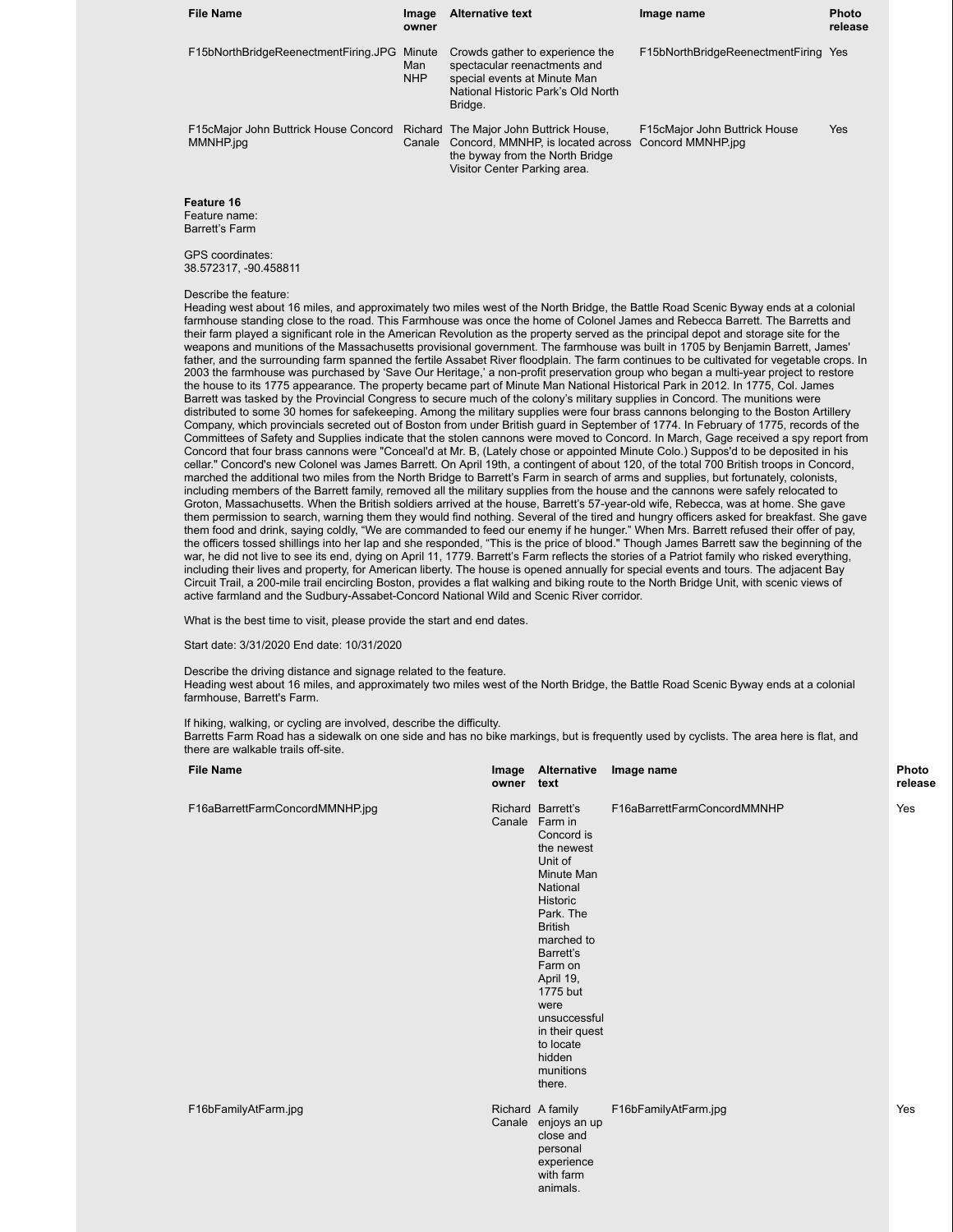|                               | <b>File Name</b> |                                                                                                                                                                                                                                                                                                                                                                                                                                                                                                                                                                                                                                                                                                                                                                                                                                                                                                                                                                                                                                                                                                                                                                                                                                                                                                                                                                                                                                                                                                                                                                                                                                              | owner text | Image Alternative                                                                                                                                                                                                                                                                                                                                | Image name                                         | <b>Photo</b><br>release |  |
|-------------------------------|------------------|----------------------------------------------------------------------------------------------------------------------------------------------------------------------------------------------------------------------------------------------------------------------------------------------------------------------------------------------------------------------------------------------------------------------------------------------------------------------------------------------------------------------------------------------------------------------------------------------------------------------------------------------------------------------------------------------------------------------------------------------------------------------------------------------------------------------------------------------------------------------------------------------------------------------------------------------------------------------------------------------------------------------------------------------------------------------------------------------------------------------------------------------------------------------------------------------------------------------------------------------------------------------------------------------------------------------------------------------------------------------------------------------------------------------------------------------------------------------------------------------------------------------------------------------------------------------------------------------------------------------------------------------|------------|--------------------------------------------------------------------------------------------------------------------------------------------------------------------------------------------------------------------------------------------------------------------------------------------------------------------------------------------------|----------------------------------------------------|-------------------------|--|
|                               |                  | F16cBattleRoadScenicBywayAfterSummerRainShower.jpg                                                                                                                                                                                                                                                                                                                                                                                                                                                                                                                                                                                                                                                                                                                                                                                                                                                                                                                                                                                                                                                                                                                                                                                                                                                                                                                                                                                                                                                                                                                                                                                           |            | Richard This part of<br>Canale the Battle<br>Road Scenic<br>Byway<br>depicted<br>here is a<br>beautiful,<br>picturesque<br>winding road<br>that can<br>inspire<br>reflections<br>upon the<br>battles, lives<br>and stories<br>of the people<br>who fought,<br>farmed, and<br>lived here<br>and set this<br>country on<br>its path to<br>freedom. | F16cBattleRoadScenicBywayAfterSummerRainShower Yes |                         |  |
| <b>Telling Your</b><br>Story: | 150 words.)      | An important part of supporting the America's Byways brand is providing travelers with information about the Intrinsic Qualities that form<br>the essence of your byway.<br>5-9: Describe the materials you use to tell your byway story and interpret its Intrinsic Qualities, (e.g., maps, brochures, DVDs, etc.) (Limit<br>The website www.battleroadbyway.org allows visitors to learn, find, and explore the resources of the Byway. More than 200 significant<br>places are identified, described, and easily found with the interactive map. The Park's Visitor Center along with the Towns' Visitor<br>Centers offer guides, brochures, and tours. Interpretive guided walks, historical re-enactments, lectures and other interactive activities<br>help bring the stories of the Byway to life. The Byway Committee partners with others who offer visitor materials. They include<br>Freedom's Way National Heritage Area www.freedomsway.org and the Massachusetts Office of Travel & Tourism including its Boston<br>and Greater Merrimack Valley Visitor Centers.<br>5-10: Provide the website(s) and/or social media sites where travelers and media can find information specific to your byway (other than<br>byways.org). Separate URLs with a semi-colon.<br>Website: www.battleroadbyway.org Twitter: @BattleRoadByway                                                                                                                                                                                                                                                                                                   |            |                                                                                                                                                                                                                                                                                                                                                  |                                                    |                         |  |
| <b>Section 6</b>              |                  |                                                                                                                                                                                                                                                                                                                                                                                                                                                                                                                                                                                                                                                                                                                                                                                                                                                                                                                                                                                                                                                                                                                                                                                                                                                                                                                                                                                                                                                                                                                                                                                                                                              |            |                                                                                                                                                                                                                                                                                                                                                  |                                                    |                         |  |
| <b>Community Support:</b>     |                  | Community support and the openness of the planning process are considered important components in both the<br>designation and determination of the sustainability of a byway.<br>6-1: Provide a list of key participants/organizations in the planning and development of the Corridor Management Plan<br>(CMP), and describe critical coordination efforts with these organizations. (Limit 150 words.)<br>Corridor preservation efforts began in the nineteenth century. Development gradually threatened the landscape. The<br>Boston National Historic Sites Commission recommended a National Park and Minute Man National Historical Park was<br>established (1959). The Freedom's Way Heritage Association initiated Heritage Landscape Inventories in partnership with<br>the Massachusetts Department of Conservation and Recreation (2006); recommendations included achieving Scenic<br>Byway designation. The National Trust for Historic Preservation listed "Minute Man National Historical Park and Environs"<br>as one of America's "11 Most Endangered Historic Places" (2003). Scenic America listed the area in America's "ten most<br>threatened scenic landscapes". In mid-1990s, the four towns commissioned the Hanscom Area Master Plan.<br>Recommendations included a Battle Road Scenic Byway designation. The Battle Road preservation efforts were<br>presented at the national Preserving the Historic Road Conference (2006). A grass-roots assemblage of local and regional<br>stakeholders successfully advocated and petitioned the Massachusetts Legislature for State Scenic Byway designation<br>(2006). |            |                                                                                                                                                                                                                                                                                                                                                  |                                                    |                         |  |
|                               |                  |                                                                                                                                                                                                                                                                                                                                                                                                                                                                                                                                                                                                                                                                                                                                                                                                                                                                                                                                                                                                                                                                                                                                                                                                                                                                                                                                                                                                                                                                                                                                                                                                                                              |            |                                                                                                                                                                                                                                                                                                                                                  |                                                    |                         |  |

6-2: Identify any significant objections to the CMP and describe actions taken to resolve them. (Limit 150 words.) Public input for the Corridor Management Plan was gathered in a variety of ways. The Battle Road Scenic Byway Working Group held periodic public forums, subcommittee meetings on transportation, land use, and tourism, and maintained an email distribution list and project website. Meetings were publicized with flyers posted in key community locations, on social networking websites, and in local newspapers, blogs, town websites, and other locations. MAPC invited the public to provide feedback at meetings, by email, or by mail and comments were catalogued by MAPC staff. The Corridor Management Plan reflects the feedback and input from the public outreach efforts and other project stakeholders. A concern was raised about the Corridor Plan management entity. All stakeholders agreed that the Metropolitan Area Planning Council would convene a Selectmen and Superintendent designated working group to recommend a permanent Management Entity.

6-3: Describe how you have addressed the control of outdoor advertising with your stakeholders. (Limit 150 words.) Outdoor advertisements are prohibited along the Byway. Outdoor advertising is controlled by Federal, State and local law. The Battle Road Scenic Byway Corridor Management Plan documents those that are particular to the Battle Road. Detailed guidance is provided by 711 Code of Massachusetts Regulations (CMR) Part 3.00 et. seq. The Regulations, as noted above, include a section that designates the entire Towns of Lexington, Lincoln and Concord as "Sign Free Areas" in which no permits shall be issued. In addition, billboards are specifically prohibited in Arlington by Article 1 of Title V of the General Town Bylaws.

6-4: Describe how this byway nomination was developed and who was involved, including critical coordination efforts with key industries and organizations along the corridor and any significant objections to the nomination of the road. (Limit 200 words.)

This federal byway nomination is the natural progression of the Battle Road Scenic Byway Committee's work. Critical coordination was achieved by inviting the Superintendent of the Minute Man National Historical Park and a member of MassDOT to be members of the Committee along with representatives from each of the four Towns. The committee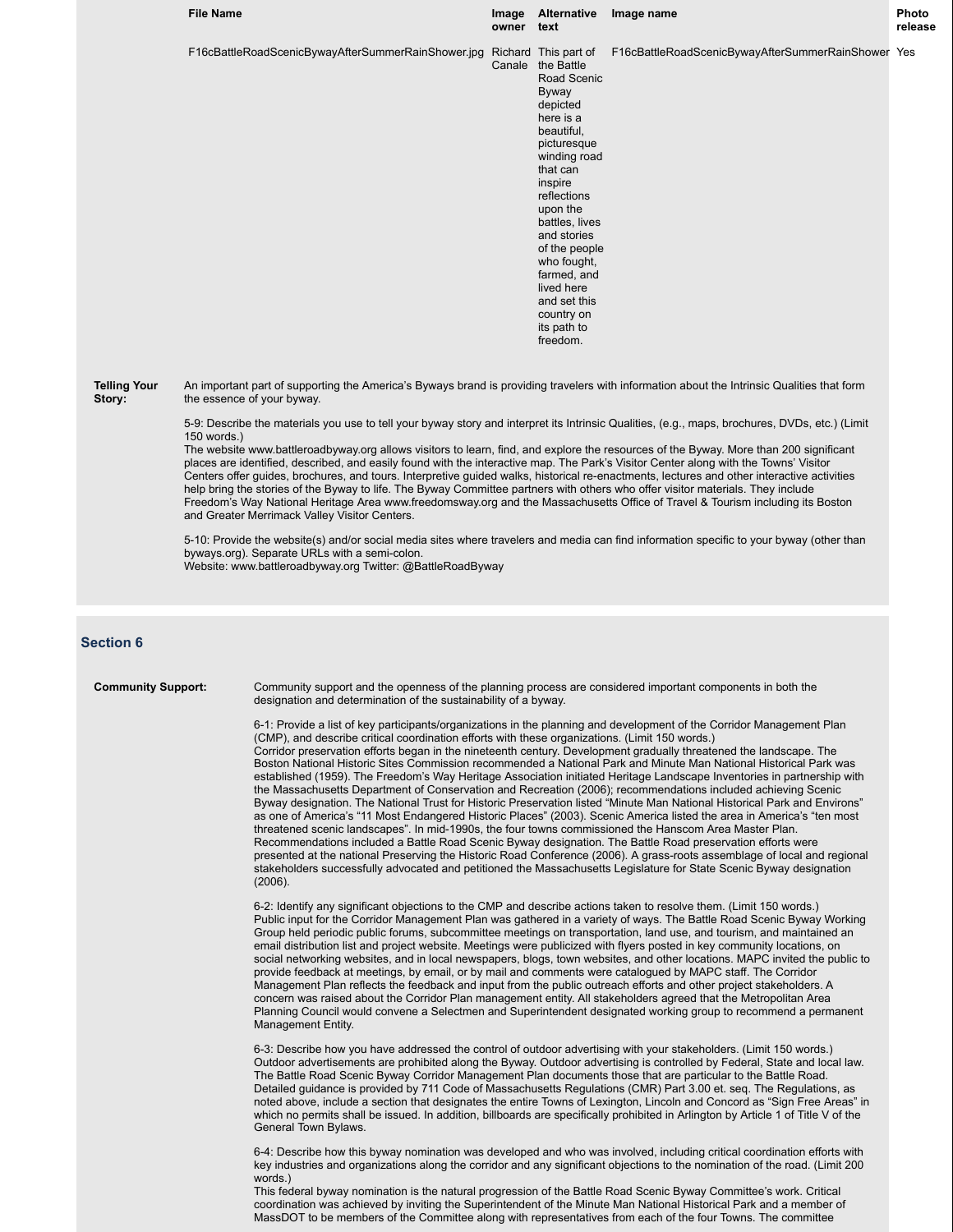|                                                                                                                                                                    | worked closely with Freedom's Way Heritage Association for their expertise and with MAPC to develop the Corridor<br>Management Plan. The members of the committee with the backing of their respective Town Select Boards, State<br>legislators, and all stakeholders worked to bring this nomination forward. Two concerns have been heard. Regulations—<br>Would this designation place additional regulations on Towns that they would not control? The response was that the<br>legislation places no regulatory authority into the hands of any Byway entity. That satisfied the major stakeholders.<br>Duplication of efforts / competing roles—The four Towns and the Park were already doing work in protecting and<br>advocating for landscape preservation and tourism. Would the new designation compete with existing entities? The<br>stakeholders recognized that the Byway designation would supplement and reinforce these efforts and would not duplicate<br>or compete with existing advocacy roles.                                                                                                                                                                                                                                                                   |                       |  |  |  |  |
|--------------------------------------------------------------------------------------------------------------------------------------------------------------------|------------------------------------------------------------------------------------------------------------------------------------------------------------------------------------------------------------------------------------------------------------------------------------------------------------------------------------------------------------------------------------------------------------------------------------------------------------------------------------------------------------------------------------------------------------------------------------------------------------------------------------------------------------------------------------------------------------------------------------------------------------------------------------------------------------------------------------------------------------------------------------------------------------------------------------------------------------------------------------------------------------------------------------------------------------------------------------------------------------------------------------------------------------------------------------------------------------------------------------------------------------------------------------------|-----------------------|--|--|--|--|
|                                                                                                                                                                    | 6-5: Document that you have received support from road management authorities responsible for each segment of the<br>road and Federal land management agency(s) through whose lands the byway runs. (Limit 150 words.)<br>The Battle Road Scenic Byway: Road to Revolutions Corridor Management Plan (05/20/2011) was accepted by the<br>Massachusetts Department of Transportation and the Minute Man National Historical Park. The acceptance is documented<br>on page 206 of the Corridor Management Plan, Appendix C. A Memorandum of Understanding signed by Minute Man<br>National Historical Park dated 09/06/2013 along with the Boards of Selectmen Chairs of Arlington dated 09/30/2013,<br>Lexington dated 09/23/2013, Lincoln dated 10/07/2013, and Concord dated 09/23/2013.                                                                                                                                                                                                                                                                                                                                                                                                                                                                                                |                       |  |  |  |  |
|                                                                                                                                                                    | 6-6: List actions the byway leader or organization will take to assure ongoing community involvement and citizen<br>participation. (Limit 150 words.)<br>The Byway Committee will create a Stakeholders Advisory Group comprising representatives from a broad range of<br>interest groups involved in Byway related activities. Members of the Stakeholders Advisory Group will provide input to<br>inform the Byway Committee's decisions and shall support specific Byway-related tasks as directed by the Byway<br>Committee. The Byway Committee will convene regular meetings of the Stakeholders Advisory Group and encourage<br>broad participation to provide a public forum for the discussion of Byway management-related issues. For this application,<br>in the time of COVID-19, a public meeting on Zoom took place on Thursday, April 30th, hosted by the Town of Lexington<br>and the Battle Road Scenic Byway Committee. The PowerPoint presentation for that meeting is available if requested.                                                                                                                                                                                                                                                                       |                       |  |  |  |  |
|                                                                                                                                                                    | <b>Supporting Documentation:</b> You must include an electronic PDF copy of the Corridor Management Plan and a single PDF document combining any<br>letters documenting support. Applicants are limited to providing these two forms of supporting documentation along with<br>the Route Map (and optional GIS file) and the photos referenced within the body of the nomination application. Additional                                                                                                                                                                                                                                                                                                                                                                                                                                                                                                                                                                                                                                                                                                                                                                                                                                                                                 |                       |  |  |  |  |
|                                                                                                                                                                    | 6-7: Corridor Management Plan – Your application must be supported by a Corridor Management Plan that addresses<br>the required points of corridor management planning detailed in the Interim Policy.                                                                                                                                                                                                                                                                                                                                                                                                                                                                                                                                                                                                                                                                                                                                                                                                                                                                                                                                                                                                                                                                                   |                       |  |  |  |  |
|                                                                                                                                                                    | 6-7Battle Road Scenic Byway Corridor Management Plan May 2011 rev October 2013.pdf                                                                                                                                                                                                                                                                                                                                                                                                                                                                                                                                                                                                                                                                                                                                                                                                                                                                                                                                                                                                                                                                                                                                                                                                       |                       |  |  |  |  |
|                                                                                                                                                                    | Before uploading, rename the file to begin with 6-7. For example, rename your file RiverBend.pdf to 6-7RiverBend.pdf.                                                                                                                                                                                                                                                                                                                                                                                                                                                                                                                                                                                                                                                                                                                                                                                                                                                                                                                                                                                                                                                                                                                                                                    |                       |  |  |  |  |
|                                                                                                                                                                    | 6-8: Letters Documenting Support – Reviewers find supporting letters that document local support useful as they<br>corroborate statements you make in your application. The most effective documentation is personalized support<br>statements that describe the writer's relationship to the byway and expected benefits from national designation. It is also<br>useful to see indications of how the writer will continue their support in the future.                                                                                                                                                                                                                                                                                                                                                                                                                                                                                                                                                                                                                                                                                                                                                                                                                                |                       |  |  |  |  |
|                                                                                                                                                                    |                                                                                                                                                                                                                                                                                                                                                                                                                                                                                                                                                                                                                                                                                                                                                                                                                                                                                                                                                                                                                                                                                                                                                                                                                                                                                          |                       |  |  |  |  |
| Before uploading, rename the file to begin with 6-8. For example, rename your file RiverBend.pdf to 6-8RiverBend.pdf.                                              |                                                                                                                                                                                                                                                                                                                                                                                                                                                                                                                                                                                                                                                                                                                                                                                                                                                                                                                                                                                                                                                                                                                                                                                                                                                                                          |                       |  |  |  |  |
| <b>CMP Information:</b>                                                                                                                                            | 6-9: Name of CMP: The Battle Road Scenic Byway: Road to Revolutions                                                                                                                                                                                                                                                                                                                                                                                                                                                                                                                                                                                                                                                                                                                                                                                                                                                                                                                                                                                                                                                                                                                                                                                                                      |                       |  |  |  |  |
|                                                                                                                                                                    |                                                                                                                                                                                                                                                                                                                                                                                                                                                                                                                                                                                                                                                                                                                                                                                                                                                                                                                                                                                                                                                                                                                                                                                                                                                                                          |                       |  |  |  |  |
|                                                                                                                                                                    | 6-11: Does your State/Indian tribe/Federal land management agency require that CMPs be regularly updated to reflect                                                                                                                                                                                                                                                                                                                                                                                                                                                                                                                                                                                                                                                                                                                                                                                                                                                                                                                                                                                                                                                                                                                                                                      |                       |  |  |  |  |
|                                                                                                                                                                    | No                                                                                                                                                                                                                                                                                                                                                                                                                                                                                                                                                                                                                                                                                                                                                                                                                                                                                                                                                                                                                                                                                                                                                                                                                                                                                       | If yes, how<br>often? |  |  |  |  |
|                                                                                                                                                                    | If no, in a few concise bullet points, describe your byway priorities for the next five (5) years. (Limit 150<br>words.)<br>The CMP was revised in 2013 adding our Management Entity. The CMP and the MOU creating the<br>Byway Committee lists priorities: • Developing and publishing an annual work plan • Secure Byway<br>funding from grants or other sources • Developing an annual budget • Convening a Stakeholders<br>Advisory Group and encouraging broad participation to provide a public forum for Byway issues •<br>Establishing and directing sub-committees • Submitting an Annual Report • Publicize our Byway website<br>and using promotional social media. • Ensure local regulations and development decisions that affect the<br>Byway protect and enhance the intrinsic qualities of the Byway. • Develop landscaping guidelines to<br>buffer/screen land uses that do not contribute to the Byway intrinsic qualities. • Ensure good repair of<br>Byway resources. • Follow context-sensitive roadway guidelines to preserve Byway intrinsic qualities,<br>provide access to bicyclists and pedestrians, and improve safety and mobility. • Work with the<br>tourism/hospitality industry. • Develop signage and kiosks to enhance the Byway visitor experience. |                       |  |  |  |  |
| 6-12: Your byway's CMP must address each of the following points. Using the table below, identify the principal pages in<br>your document that discuss each point. |                                                                                                                                                                                                                                                                                                                                                                                                                                                                                                                                                                                                                                                                                                                                                                                                                                                                                                                                                                                                                                                                                                                                                                                                                                                                                          |                       |  |  |  |  |
|                                                                                                                                                                    | <b>Discussed on Page Number(s)</b>                                                                                                                                                                                                                                                                                                                                                                                                                                                                                                                                                                                                                                                                                                                                                                                                                                                                                                                                                                                                                                                                                                                                                                                                                                                       |                       |  |  |  |  |
|                                                                                                                                                                    | p. 15 - map with boundaries and location p. 77-80 - map<br>with intrinsic qualities p. 139 - map with land uses along<br>the corridor                                                                                                                                                                                                                                                                                                                                                                                                                                                                                                                                                                                                                                                                                                                                                                                                                                                                                                                                                                                                                                                                                                                                                    |                       |  |  |  |  |
|                                                                                                                                                                    | p. 37-39 overview p. 42-58 historic p. 59-69 cultural                                                                                                                                                                                                                                                                                                                                                                                                                                                                                                                                                                                                                                                                                                                                                                                                                                                                                                                                                                                                                                                                                                                                                                                                                                    |                       |  |  |  |  |
|                                                                                                                                                                    | 3. A strategy for maintaining and enhancing each of those<br>p. 13, 74-75, 156-157 overview p. 158-175 detailed<br>intrinsic qualities.                                                                                                                                                                                                                                                                                                                                                                                                                                                                                                                                                                                                                                                                                                                                                                                                                                                                                                                                                                                                                                                                                                                                                  |                       |  |  |  |  |

4. The agencies, groups, and individuals who are part of the team that will carry out the plan, including a list of their p. 155-156 - parties responsible for implementation Appendix D, p. 1-5 CMP: schedule / timetable, and metrics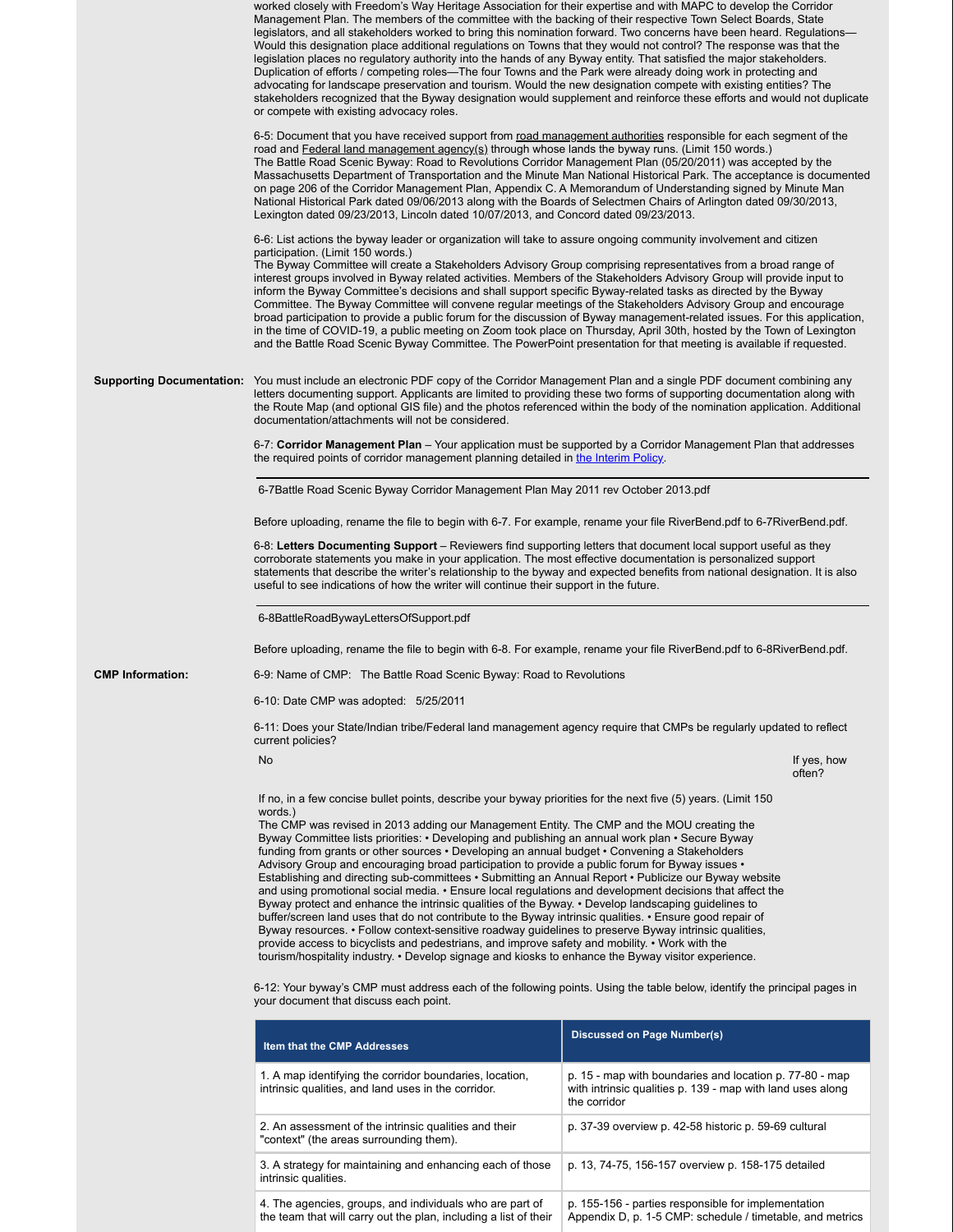|                           | specific, individual responsibilities. Also, a schedule of<br>when and how you'll review the degree to which those<br>responsibilities are being met.                                                                                                                                                                                                                                                                                                                                                                                                                                                                                                                                                                                                                                         |                                                                                                                                                                                                                                                                                                                                                            |  |  |
|---------------------------|-----------------------------------------------------------------------------------------------------------------------------------------------------------------------------------------------------------------------------------------------------------------------------------------------------------------------------------------------------------------------------------------------------------------------------------------------------------------------------------------------------------------------------------------------------------------------------------------------------------------------------------------------------------------------------------------------------------------------------------------------------------------------------------------------|------------------------------------------------------------------------------------------------------------------------------------------------------------------------------------------------------------------------------------------------------------------------------------------------------------------------------------------------------------|--|--|
|                           | 5. A strategy of how existing development might be<br>enhanced and new development accommodated to<br>preserve the intrinsic qualities of your byway.                                                                                                                                                                                                                                                                                                                                                                                                                                                                                                                                                                                                                                         | p. 128-129, 133-138, 140                                                                                                                                                                                                                                                                                                                                   |  |  |
|                           | 6. A plan for on-going public participation.                                                                                                                                                                                                                                                                                                                                                                                                                                                                                                                                                                                                                                                                                                                                                  | p. 137-138, 167-169                                                                                                                                                                                                                                                                                                                                        |  |  |
|                           | 7. A general review of the road's safety record to locate<br>hazards and poor design, and identify possible<br>corrections.                                                                                                                                                                                                                                                                                                                                                                                                                                                                                                                                                                                                                                                                   | p. 97-103 review p. 105-108 corrections                                                                                                                                                                                                                                                                                                                    |  |  |
|                           | 8. A plan to accommodate commercial traffic while<br>ensuring the safety of sightseers in smaller vehicles, as<br>well as bicyclists, joggers, and pedestrians.                                                                                                                                                                                                                                                                                                                                                                                                                                                                                                                                                                                                                               | P. 86-87 P. 99-108                                                                                                                                                                                                                                                                                                                                         |  |  |
|                           | 9. A listing and discussion of efforts to minimize<br>anomalous intrusions on the visitor's experience of the<br>byway.                                                                                                                                                                                                                                                                                                                                                                                                                                                                                                                                                                                                                                                                       | p. 129-131, 134-136                                                                                                                                                                                                                                                                                                                                        |  |  |
|                           | 10. Documentation of compliance with all existing local,<br>state, and federal laws about the control of outdoor<br>advertising.                                                                                                                                                                                                                                                                                                                                                                                                                                                                                                                                                                                                                                                              | P. 131-133, 138                                                                                                                                                                                                                                                                                                                                            |  |  |
|                           | 11. A plan to make sure that the number and placement of<br>highway signs will not get in the way of the scenery, but<br>still be sufficient to help tourists find their way. This<br>includes, where appropriate, signs for international tourists<br>who may not speak English fluently.                                                                                                                                                                                                                                                                                                                                                                                                                                                                                                    | P. 151 - 4th bullet point under 2nd recommendation -<br>tourist wayfinding P. 148 - 2nd bullet point - English<br>language signage for international tourists                                                                                                                                                                                              |  |  |
|                           | 12. Plans of how the byway will be marketed and<br>publicized.                                                                                                                                                                                                                                                                                                                                                                                                                                                                                                                                                                                                                                                                                                                                | P. 149-151 - 2nd strategy (Outreach & Communication)<br>with 5 detailed recommendations                                                                                                                                                                                                                                                                    |  |  |
|                           | 13. Any proposals for modifying the roadway, including an<br>evaluation about design standards and how proposed<br>changes may affect the byway's intrinsic qualities.                                                                                                                                                                                                                                                                                                                                                                                                                                                                                                                                                                                                                        | P. 99-101 - Transportation Improvement Program (TIP)<br>projects - Federal Fiscal Years 2011-2014 P. 99-100 - two<br>highlighted TIP projects highlighted for likely significant<br>impacts - Crosby's Corner - safety improvements - Route 2<br>- Concord & Lincoln - Massachusetts Avenue<br>Reconstruction - multimodal redesign for safety - Arlington |  |  |
|                           | 14. A description of what you plan to do to explain and<br>interpret your byway's significant resources to visitors.                                                                                                                                                                                                                                                                                                                                                                                                                                                                                                                                                                                                                                                                          | P. 149-150 - 2nd strategy - 1st & 2nd recommendations                                                                                                                                                                                                                                                                                                      |  |  |
|                           | 15. A narrative on how the All-American Road would be<br>promoted, interpreted, and marketed in order to attract<br>travelers, especially those from other countries. The<br>agencies responsible for these activities should be<br>identified.                                                                                                                                                                                                                                                                                                                                                                                                                                                                                                                                               | P. 149-150 - 2nd strategy - 1st recommendation -<br>battleroadbyway.org/about webpage identifies the BRSB<br>Committee as responsible                                                                                                                                                                                                                      |  |  |
|                           | 16. A plan to encourage the accommodation of increased<br>tourism, if this is projected. Some demonstration that the<br>roadway, lodging and dining facilities, roadside rest areas<br>and other tourist necessities will be adequate for the<br>number of visitors induced by the byway's designation as<br>an All-American Road.                                                                                                                                                                                                                                                                                                                                                                                                                                                            | P. 150 - 2nd recommendation (work with<br>tourism/hospitality industry) - plan to encourage p. 151 -<br>1st recommendation - 8th bullet point - food/beverage<br>sales incl. Alcohol addressed only - no mention of lodging<br>or other facilities regarding induced demand readiness                                                                      |  |  |
|                           | 17. A plan for addressing multi-lingual information needs.                                                                                                                                                                                                                                                                                                                                                                                                                                                                                                                                                                                                                                                                                                                                    | P. 148 - 2nd bullet point - English language signage for<br>international tourists                                                                                                                                                                                                                                                                         |  |  |
|                           | 18. A demonstration of the extent to which enforcement<br>mechanisms are being implemented in accordance with<br>the corridor management plan.                                                                                                                                                                                                                                                                                                                                                                                                                                                                                                                                                                                                                                                | P. 155-156 - BRSB management entity - BRSB TaskForce<br>- potential subsequent non-profit incorporation - MOU<br>regarding fiscal agency - post 2011 CMP formation of<br><b>BRSB Committee</b>                                                                                                                                                             |  |  |
| <b>Byway Organization</b> | 6-13: Describe the structure of any byway organization that currently exists. (Limit 100 words.)<br>The Towns of Arlington, Concord, Lexington, and Lincoln and the Minute Man National Historical Park have entered into a<br>Memorandum of Agreement which governs the management structure. The Battle Road Scenic Byway Committee is the<br>management entity.                                                                                                                                                                                                                                                                                                                                                                                                                            |                                                                                                                                                                                                                                                                                                                                                            |  |  |
|                           | 6-14: Describe plans to strengthen the organization over the next five years. (Limit 100 words.)<br>In the next five years, The Battle Road Scenic Byway Committee will focus on America's 250th birthday celebration. The<br>four towns through the Committee will be closely coordinating with Minute Man National Historical Park on activities,<br>events, and celebrations that will take place throughout the Byway. This monumental event will give the Byway Committee<br>an excellent opportunity to highlight historic, cultural, recreational and literary resources of the Battle Road Scenic Byway.<br>The Committee will continue to implement the Byway signage program and will discuss the development of an app linked<br>to the website to enhance the visitor experience. |                                                                                                                                                                                                                                                                                                                                                            |  |  |
|                           | 6-15: Provide a description of the stewardship actions and practices your byway organization intends to follow so that your<br>Intrinsic Quality(s) remains evident or available to travelers along the byway. (Limit 100 words.)<br>The Byway Committee will continue carrying out the CMP's recommendations including. • publicizing our Byway website<br>and using promotional social media; • ensuring local regulations and development decisions that affect the Byway protect<br>and enhance the intrinsic qualities of the Byway; • developing landscaping guidelines to screen land uses that do not<br>contribute to the Byway intrinsic qualities; • ensuring Byway resources are in good repair;                                                                                  |                                                                                                                                                                                                                                                                                                                                                            |  |  |

## **Contacts**

FHWA will use these contacts to obtain additional information during the nomination process and after designation, if it occurs. It is important for you to assure the individuals you list in your nomination are available for such contacts and will maintain up-to-date knowledge about byway activities.